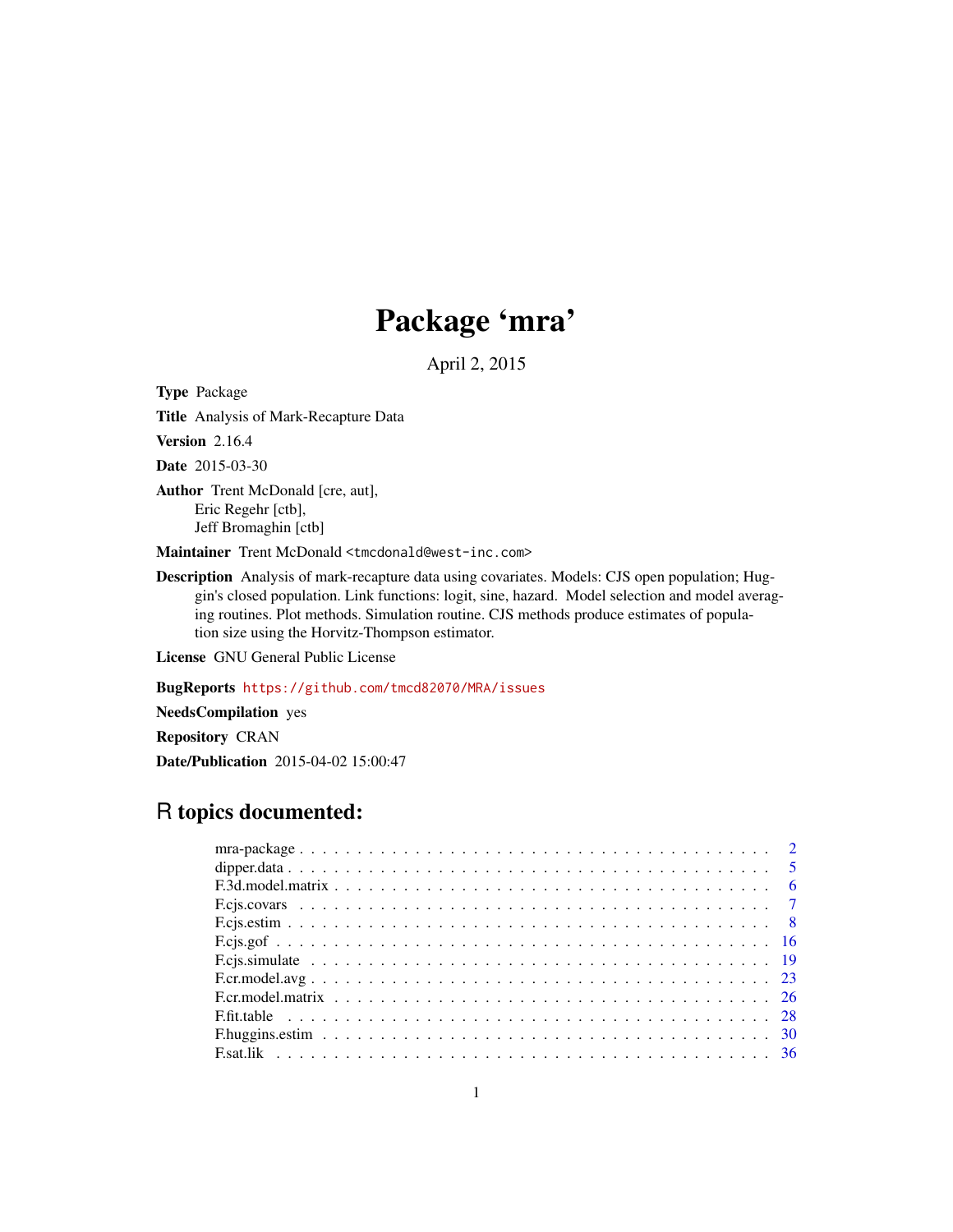<span id="page-1-0"></span>

| Index | 57 |
|-------|----|
|       |    |
|       |    |
|       |    |
|       |    |
|       |    |
|       |    |
|       |    |
|       |    |
|       |    |
|       |    |
|       |    |
|       |    |
|       |    |

mra-package *MRA - Mark Recapture Analysis*

#### **Description**

Description - This package contains analysis functions, and associated routines, to conduct analyses of mark-recapture (capture-recapture) data using individual, time, and individual-time varying covariates. In general, these routines relate vectors of capture histories to vectors of covariates using a regression approach (Amstrup et al. 2005, Ch 9). All capture, survival, transition, etc. parameters are functions of individual and time specific covariates, and the estimated parameters are coefficients in logistic-linear equations.

Relationship to MARK - For the most part, these routines perform a subset of the analyses available in program MARK or via the MARK front-end package, RMark. However, there are differences. The most significant difference between this package and MARK is parameterization. The parameterization used here does not utilize triangular "parameter information matrices" (PIMs) as MARK (and RMark) does. Because of this, the "design" matrix utilized by this package is not parallel to the "design" matrix of program MARK. For those new to mark-recapture analysis, this parameterization difference will be inconsequential. The approach taken here provides equivalent modeling flexibility, yet is easier to grasp and visualize, in our opinion. For those already familiar with the PIMs used by program MARK, it is helpful to view the "PIMs" of this package as rectangular matrices of the real parameters. I.e., the "PIMs" of this package are rectangular matrices where cell (i,j) contains the real parameter (capture or survival) for individual i at capture occasion j.

Analyses available here that are *not* included in program MARK include:

- Estimation of population size from open population CJS models via the Horvitz-Thompson estimator.
- Residuals, goodness of fit tests, and associated plots for assessing model fit in open CJS models.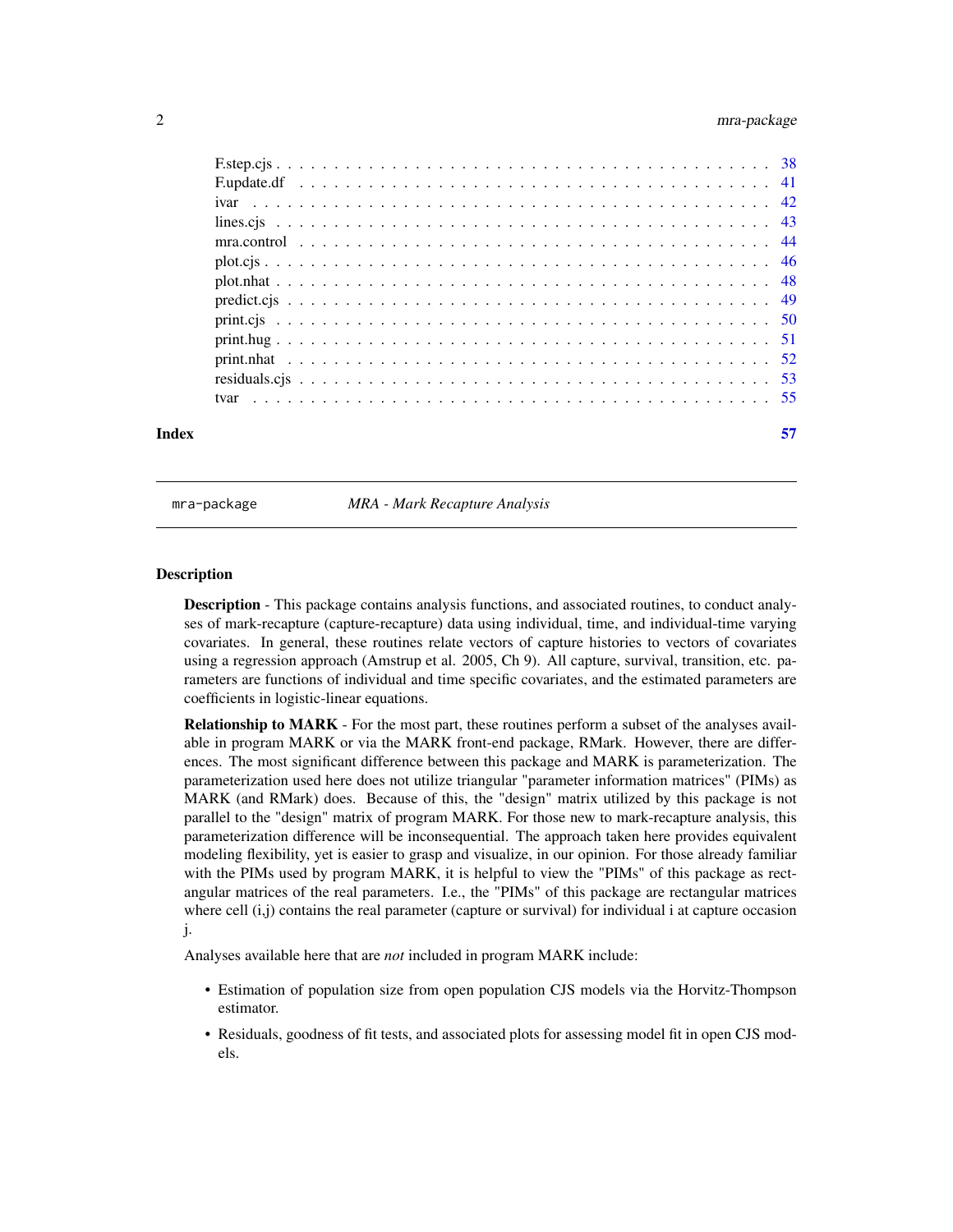History - These routines grew from consulting work on multiple mark-recapture projects. The original Fortran code, upon which the package is based, was written by Dr. Bryan Manly for a northern spotted owl similation project in 1991. Dr. Manly is the one who originally envisioned and programed the non-PIM (or rectangular PIM, if you prefer) approach. However, Dr. Manly did not realize what he had done. In 1997, Dr. Trent McDonald almost completely revised the original Fortran routines for use on a polar bear mark-recapture project. At that time, the routines were standalone Fortran executables. Subsequent revisions required by other projects included addition of closed-form variance estimates (originally, variances were estimated by the bootstrap), the Horvitz-Thompson size estimates, and goodness of fit testing. In 2003, it finally dawned on Dr. McDonald how to call a Fortran DLL from S-Plus and R, thus eliminating the executable version and allowing S-Plus or R to do front-end data manipulation and plotting. S-Plus was abandoned in favor of R in 2004. After publication of Amstrup et al. (2005), Dr. McDonald realized that an official R package with documentation was needed, and learned how to make a package (not an easy process for him). Version 1.X of MRA contained routines for open population CJS models only. Version 2.X of MRA added closed population Huggins model estimation routines. In future, addition of a major model type will increment the primary version number, revisions to routines for existing models will increment the secondary version number. Thus, the number of major model types available in MRA will be the primary version number. Throughout the process, several statisticians, including Dr. Manly, Dr. Jeff Laake and Dr. Gary White, have provided comments that helped shape the approach.

Ways You Can Help - It is a no-brainer that others have R routines that perform various markrecapture analyzes. The author of MRA views this effort as collaborative and welcomes routines, comments, and assistance in developing MRA. The overall goal is to develop MRA into a comprehensive repository for mark-recapture analyzes in R. Indeed, collaboration is the strength of R and open source code.

Along these lines, the author of MRA would especially welcome routines that perform the following analyzes:

- Continuous time models. Especially those that allow inclusion of covariates.
- Band recovery models.
- Baysian models.
- Joint live-dead recovery models.
- MCMC methods or routines that can be applied to exiting models.
- Plotting methods for exiting models.
- Model selection methods for existing models.
- Simulation methods and routines.

The above is only a partial list. All routines are welcome and will be considered. Original authors will of course be acknowledged in the routine's documentation. Assistance in formating documentation files is available. I.e., either the author of MRA will write the documentation or the routine's original author will be sent a text file to edit that contains all the necessary mark-up and sectioning.

If you have a routine that would be useful, email MRA's maintainer at the address below. Supporting papers and data sets can be distributed with MRA, and are encouraged.

#### Details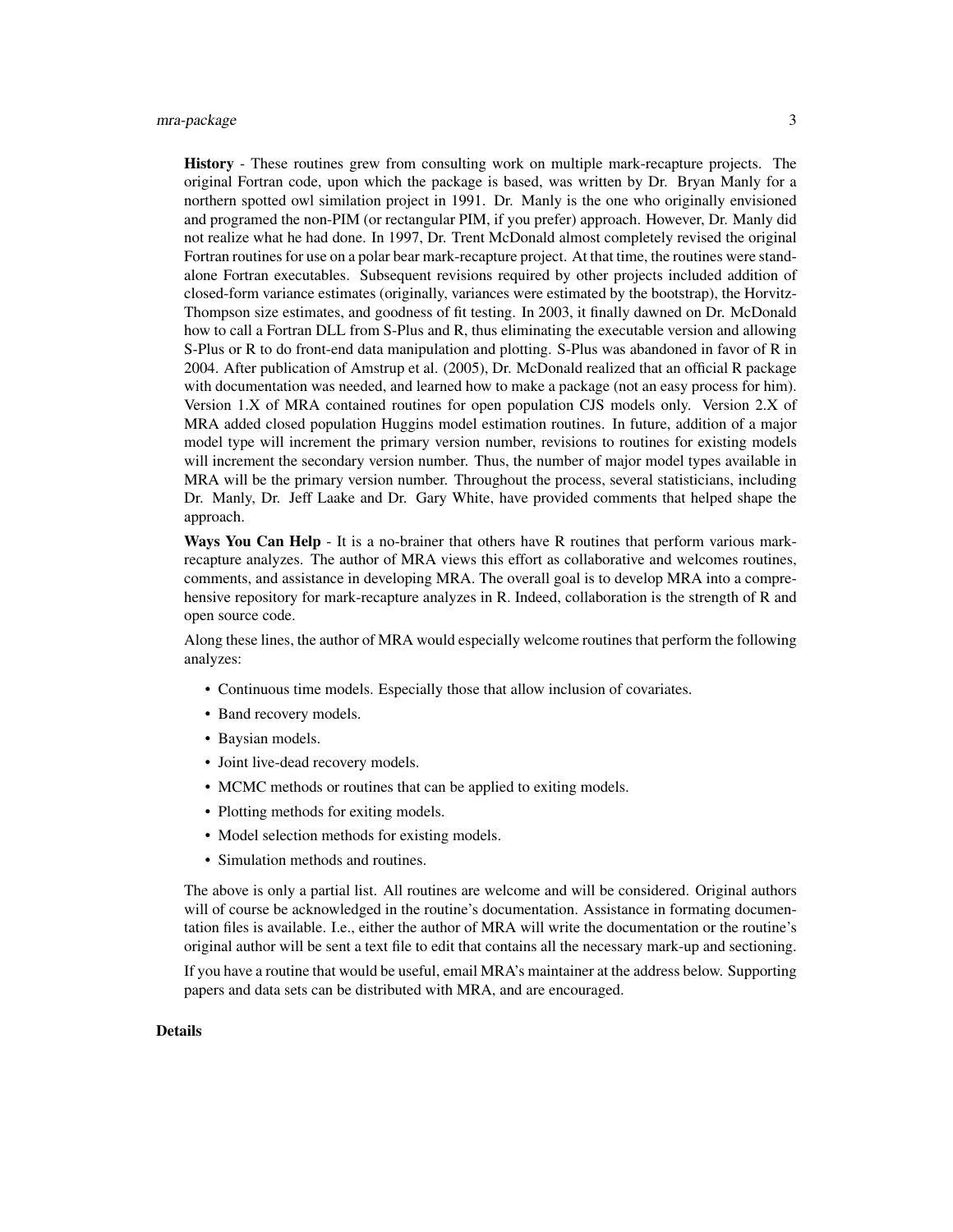Package: mra<br>Type: Pacl Package License: GNU General Public License

List of routines:

| F.cis.covars      | Returns matricies that can be used to fit a CJS model                                           |
|-------------------|-------------------------------------------------------------------------------------------------|
| F.cjs.estim       | Estimation of Cormack-Jolly-Seber (CJS) open population model                                   |
| F.cjs.gof         | Goodness-of-fit tests for CJS models                                                            |
| F.cr.model.matrix | Function that returns two 3-D design matricies.                                                 |
| F.3d.model.matrix | Function that expands a formula into the type of 3-D array<br>needed for estimation.            |
| F.huggins.estim   | Estimation of Huggin's closed population model                                                  |
| F.sat.lik         | Returns the saturated likelihood for a CJS model that does<br>not contain individual covariates |
| F.fit.table       | Prints table of fit statistics from a list of MRA objects                                       |
| F.cjs.simulate    | Simulates capture data from MRA CJS model                                                       |
| F.step.cjs        | Performs step-wise variables selection for CJS models                                           |
| F.cr.model.avg    | Performs model averaging from a list of MRA objects                                             |
| mra.control       | Controls aspects of model fitting (interations,                                                 |
|                   | tolerance, tracing, etc.)                                                                       |
| dipper.data       | European Dipper data set                                                                        |
| lines.cjs         | Lines method for cjs objects                                                                    |
| plot.cjs          | Plot method for cjs objects                                                                     |
| predict.cjs       | Predicted values for active cells of a CJS model.                                               |
| print.cjs         | Print method for cjs objects                                                                    |
| print.hug         | Print method for hug (Huggin's model) objects                                                   |
| print.nhat        | Pring method for size estimates from a CJS model                                                |
| residuals.cjs     | Residuals for CJS models                                                                        |
| ivar              | Function for specifying individual varying effects                                              |
| tvar              | Function for specifying time varying effects                                                    |

#### Author(s)

Trent McDonald

Maintainer: Trent McDonald <tmcdonald@west-inc.com>

# References

Amstrup, S.C., T.L. McDonald, and B.F.J. Manly. 2005. *Handbook of Capture-Recapture Analysis*, Princeton: Princeton University Press.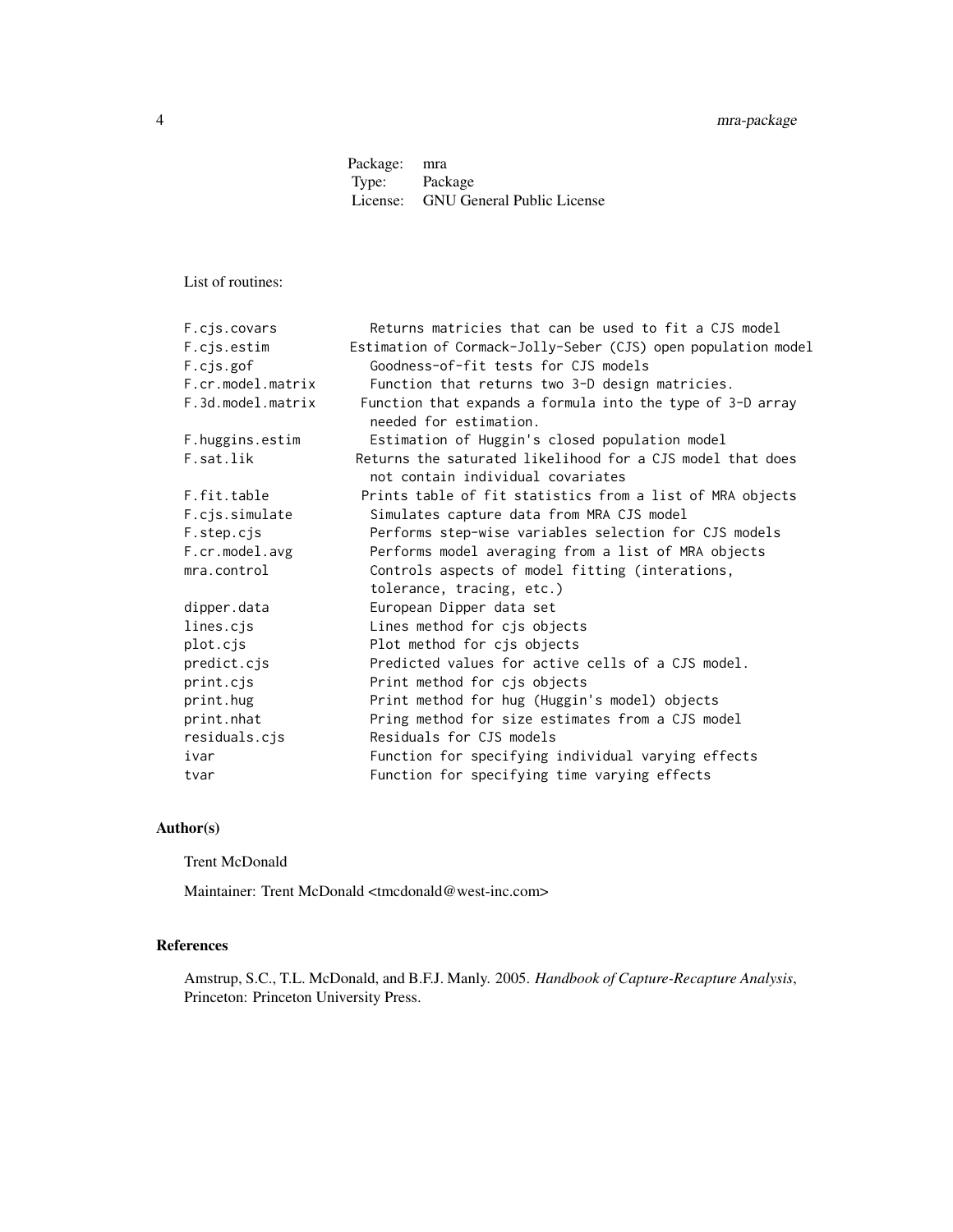<span id="page-4-0"></span>

#### Description

Example capture-recapture data from a study of European dippers.

# Usage

data(dipper.data)

#### Format

A data frame containing 294 capture histories and the sex designation of birds captured. Capture indicators are either  $0 =$  not captured,  $1 =$  captured, or  $2 =$  captured but died and not released back into the population. Columns in the data frame are:

- h1 a numeric vector indicating capture at occasion 1
- h2 a numeric vector indicating capture at occasion 2
- h3 a numeric vector indicating capture at occasion 3
- h4 a numeric vector indicating capture at occasion 4
- h5 a numeric vector indicating capture at occasion 5
- h6 a numeric vector indicating capture at occasion 6
- h7 a numeric vector indicating capture at occasion 7

males a numeric vector indicating males.  $1 =$  males,  $0 =$  females

females a numeric vector indicating females.  $0 =$  males,  $1 =$  females

# Details

This is a popular capture-recapture example data set. It has been analyzed by Lebreton et al. (1992) Amstrup et al. (2005) and others.

dipper.males is a vector indicating male birds. I.e., dipper.males <- dipper.data\$males

dipper.histories is a matrix of just the capture history columns  $h1 - h7$ , extracted from dipper.data and made into a matrix. This matrix can be fed directly into one of the estimation routines, such as F.cjs.estim.

To access: After loading the MRA library (with library(mra)) you must execute data(dipper.data), data(dipper.data), or data(dipper.males) to get access to these data frames. They are not attached when the library is loaded.

#### Source

Amstrup, S. C., McDonald, T. L., and Manly, B. F. J. 2005. Handbook of Capture-Recapture Analysis. Princeton University Press. [Chapter 9 has several examples that use this data.]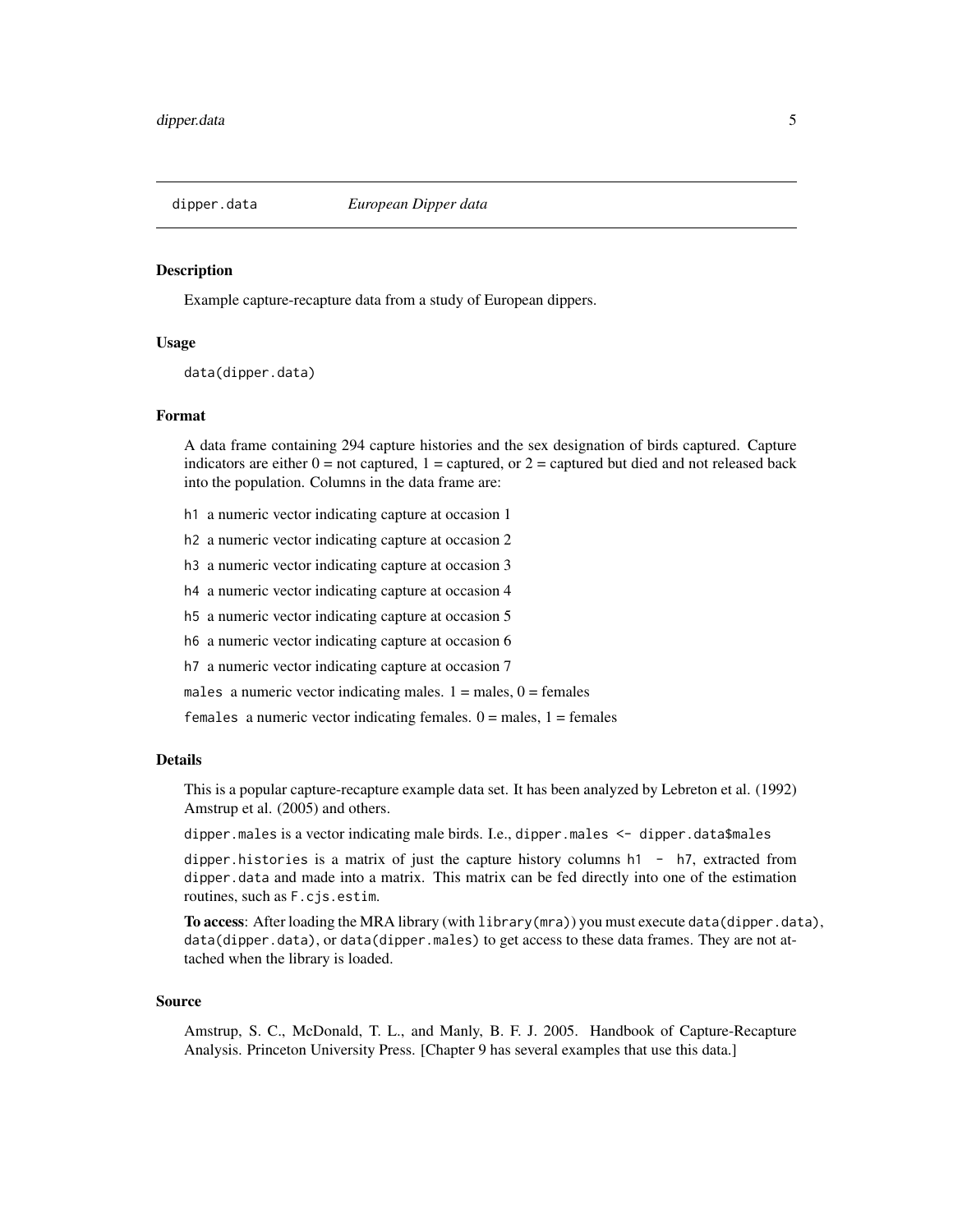#### <span id="page-5-0"></span>Examples

data(dipper.data)

F.3d.model.matrix *3-Dimensional capture-recapture model matrices*

#### Description

Returns a 3D model matrix for capture-recapture modeling in the form of a (giant) 2D matrix.

#### Usage

```
F.3d.model.matrix(formula, d1, d2)
```
# Arguments

| formula | A formula object specifying covariates in a capture-recapture model. Must not<br>have a response, i.e., $\sim$ , followed by the names of 2-D arrays or 1-D vectors<br>contained inside callse to ivar or tvar. See help(F.cjs.estim) for examples. |
|---------|-----------------------------------------------------------------------------------------------------------------------------------------------------------------------------------------------------------------------------------------------------|
| d1      | Magnitude of dimension 1 of the returned matrix. This is always number of<br>rows in the returned matrix. Usually, $d1$ = number of individuals = number of<br>rows in capture history matrix.                                                      |
| d2      | Magnitude of dimension 2 of the returned matrix. This is number of columns in<br>the capture history matrix.                                                                                                                                        |

# Details

This routine is intended to be called internally by the routines of MRA. General users should never have to call this routine.

This routine uses a call to eval with a model frame, and calls the R internal model.matrix to resolve the matrices in the formula. All matrices specified in the models should be in the current scope and accessible to both eval and model.matrix.

See help(F.cjs.estim) for examples of ways to specify models.

#### Value

A (giant) 2-d matrix containing covariate values suitable for passing to the Fortran code that does the estimation for MRA. This matrix has all the 2-d matrices of the model cbind-ed together. It's dimension is NAN x NS\*(number of coefficients). A convienent way to view the matrix is to assign a 3-d dimension. I.e., if x is the result of a call to this function and there are NX coefficients in the model, then  $\dim(x) \leq c(\text{NAN},\text{NS},\text{NX})$  makes a 3-d matrix with NAN rows, NS columns, and NX pages. View the covariates for a single animal with  $x[3, 1]$  or similar statement.

Names of variables in the model are returned as attribute "variables". Whether the model has an intercept is returned as attribute "intercept".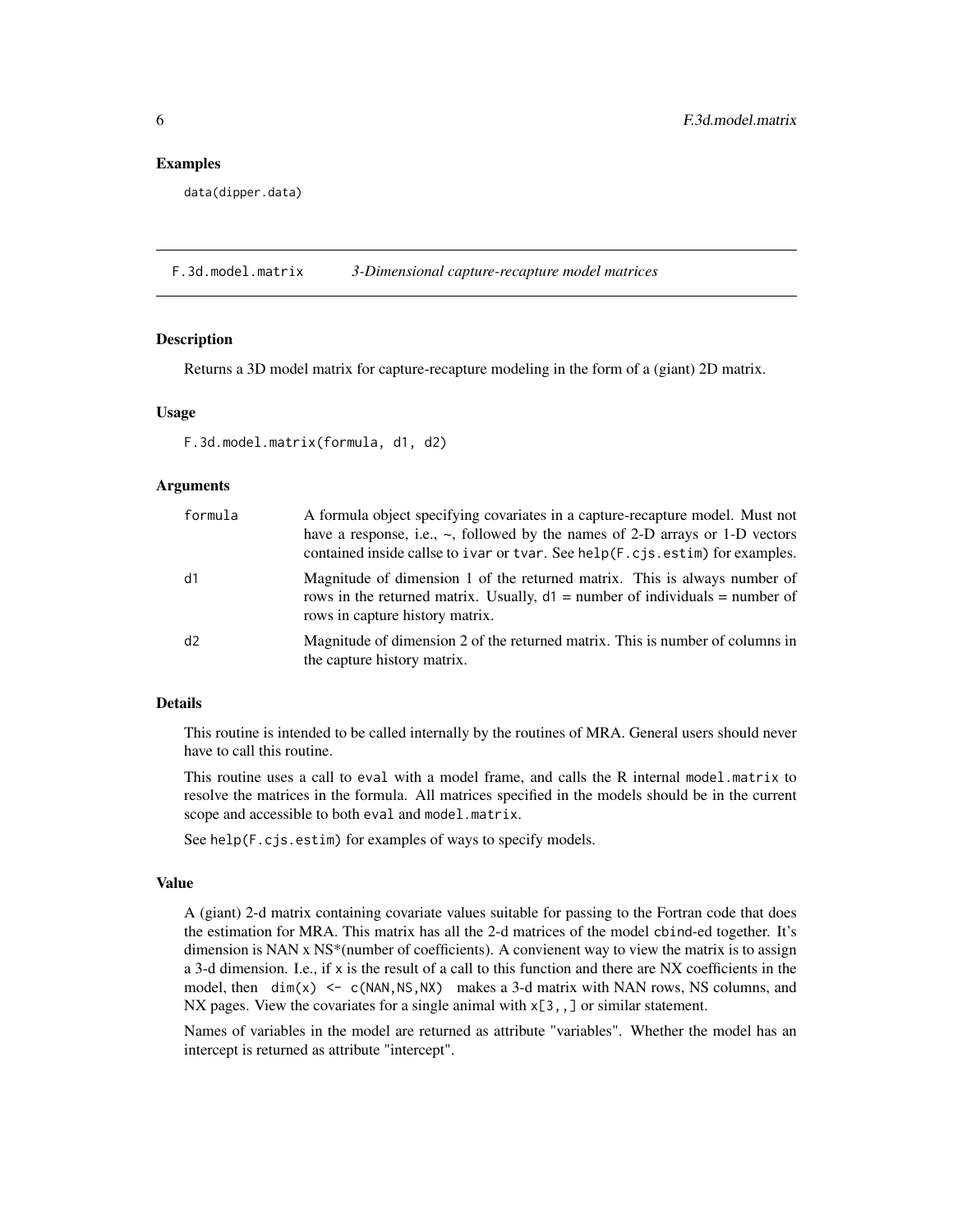# <span id="page-6-0"></span>F.cjs.covars 7

#### Author(s)

Trent McDonald, WEST-INC, tmcdonald@west-inc.com

# See Also

[F.cr.model.matrix](#page-25-1), [tvar](#page-54-1), [ivar](#page-41-1), [model.matrix](#page-0-0), [eval](#page-0-0)

# Examples

```
# Synthetic example with 10 animals and 5 occasions
nan <- 10
ns < -5sex <- as.factor(as.numeric(runif( nan ) > 0.5))
attr(sex,"ns") <- ns
x <- matrix( runif( nan*ns ) , nrow=nan, ncol=ns )
F.3d.model.matrix( \sim ivar(sex) + x, nan, ns)
```
<span id="page-6-1"></span>F.cjs.covars *F.cjs.covars*

# Description

Return an x and y 3-D array for estimation of a traditional time-variant Cormack-Jolly-Seber capture-recapture model.

#### Usage

```
F.cjs.covars(nan, ns)
```
#### Arguments

| nan | Number of individuals/animals. |
|-----|--------------------------------|
| ns  | Number of trap/mark occasions. |

#### Details

Pages from \$x are designed to useful for fitting classical CJS models with time-variant, but individualinvariant effects. To fit a CJS model using this function, the commands would be something like:

tmp<-F.cjs.covars(nan,ns);F.cjs.estim(capture=~tmp\$x[,,2]+tmp\$x[,,3]+ ..., survival= ~tmp\$x[,,1]+tmp\$x[,,2]+ ..., histories=my.histories)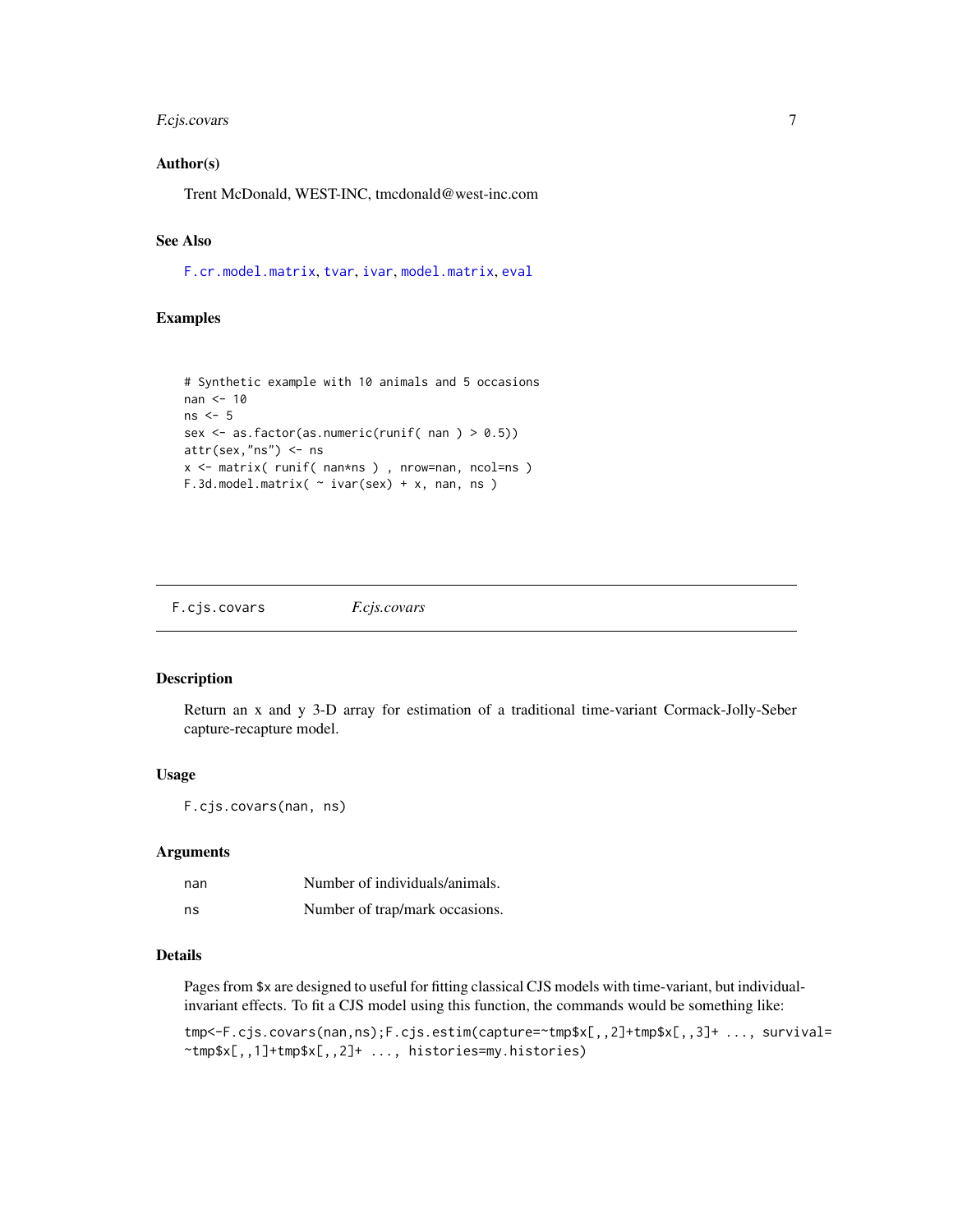<span id="page-7-0"></span>A list containing a single component, \$x, that can be used to estimate a classical CJS model when included in a subsequent call to F.cjs.estim. The returned component, \$x, is a 3-D array containing 0's everywhere, except for 1's in certain columns. \$x has dimension nan X ns X ns. Element [i,j,k] of  $x$  is 1 if j == k, and 0 otherwise. I.e., the k-th "page" of the 3-D array has 1's in the k-th column, 0's elsewhere.

#### Author(s)

Trent McDonald, WEST Inc., tmcdonald@west-inc.com

#### See Also

[F.cjs.estim](#page-7-1)

#### Examples

```
## Fit CJS model to dipper data, time-varying capture and survivals.
data(dipper.histories)
xy <- F.cjs.covars( nrow(dipper.histories), ncol(dipper.histories) )
dipper.cjs <- F.cjs.estim( capture=~xy$x[,,2]+xy$x[,,3]+xy$x[,,4]+xy$x[,,5]+xy$x[,,6],
survival=~xy$x[,,1]+xy$x[,,2]+xy$x[,,3]+xy$x[,,4]+xy$x[,,5], dipper.histories )
print(dipper.cjs)
```
<span id="page-7-1"></span>F.cjs.estim *F.cjs.estim - Cormack-Jolly-Seber estimation*

# Description

Estimates Cormack-Jolly-Seber (CJS) capture-recapture models with individual, time, and individualtime varying covariates using the "regression" parametrization of Amstrup et al (2005, Ch 9). For live recaptures only. Losses on capture allowed. Uses a logistic link function to relate probability of capture and survival to external covariates.

#### Usage

```
F.cjs.estim(capture, survival, histories, cap.init, sur.init, group, nhat.v.meth = 1,
c.hat = -1, df = NA, intervals=rep(1,ncol(histories)-1), conf=0.95,
link="logit", control=mra.control())
```
# Arguments

```
capture Formula specifying the capture probability model. Must be a formula object
                  with no response. I.e., "~" followed by the names of 2-D arrays of covariates to
                  fit in the capture model. For example: 'capture = \sim age + sex', where age and
                  sex are matrices of size NAN X NS containing the age and sex covariate values.
                  NAN = number of animals = number of rows in histories matrix (see below).
```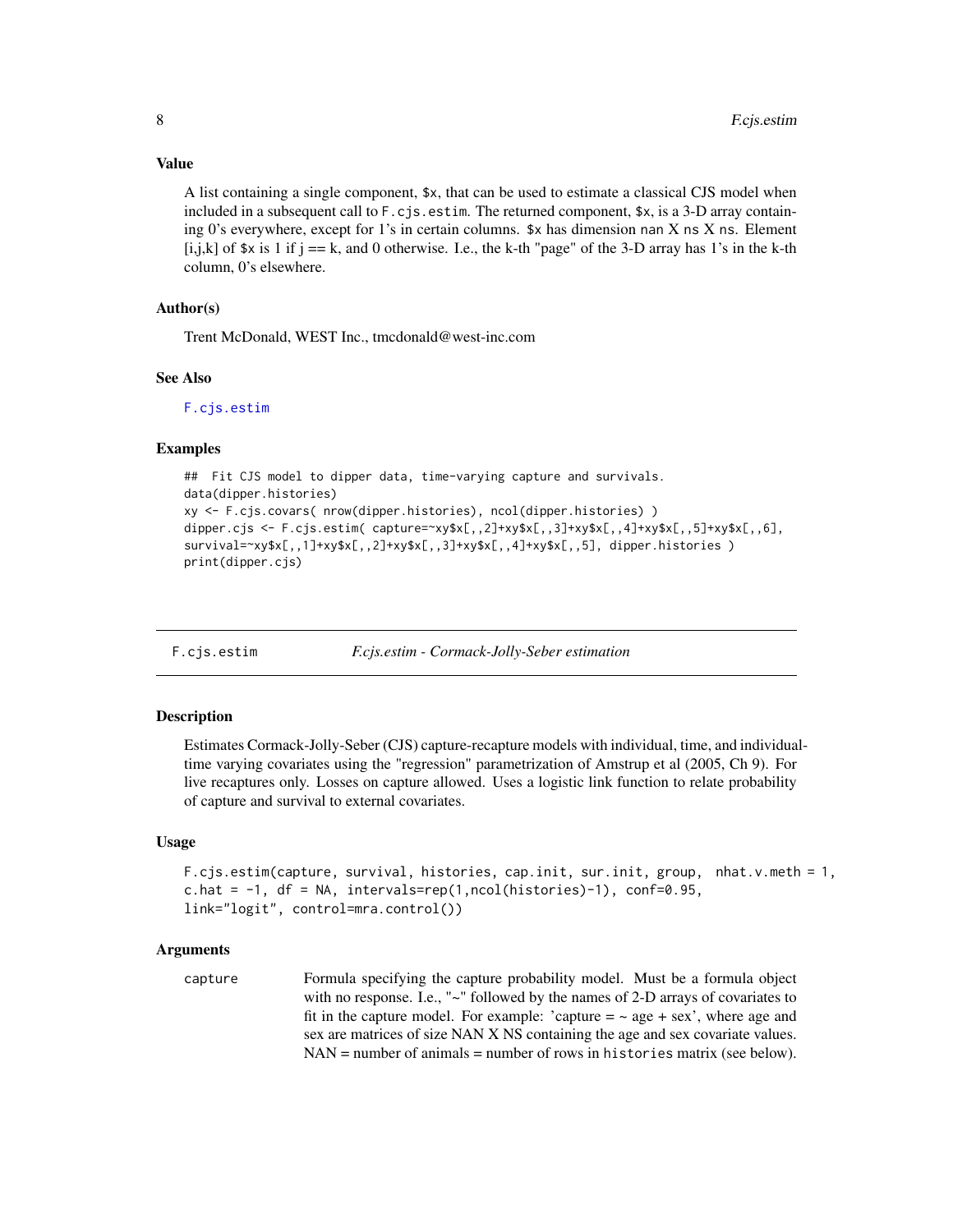NS = number of samples = number of columns in histories matrix (see below). Number of matrices specified in the capture model is assumed to be NX. Time varying and individual varying vectors are fitted using ivar() and tvar() (see Details). Factors are allowed within ivar() and tvar().

survival Formula specifying the survival probability model. Must be a formula object with no response. I.e., "~" followed by the names of 2-D arrays of covariates to fit in the survival model. For example: 'survival  $=$   $\sim$  year  $+$  ageclass' where year and ageclass are matrices of size NAN X NS containing year and ageclass covariate values. Number of matrices specified in the survival model is assumed to be NY. Time varying and individual varying vectors are fitted using ivar() and tvar() (see Details). Factors are allowed within ivar() and tvar().

- histories  $A NAN X NS = (number of animals) X (number of capture occasions) matrix$ containing capture histories. Capture histories are comprised of 0's, 1',s and 2's. 0 in cell (i,j) means animal i was not captured on occasion j, 1 in cell (i,j) means animal i was captured on occasion j and released live back into the population, 2 in cell (i,j) means animal i was captured on occasion j and was not released back into the population (e.g., it died). Animals with '2' as the last non-zero entry of their history are considered 'censored'. Their lack of capture information is removed from the likelihood after the occasion with the 2. Rows of all zeros (i.e., no captures) are allowed in the history matrix, but do not affect coefficient or population size estimates. A warning is thrown if rows of all zeros exist. Capture and survival probabilities are computed for animals with all zero histories. In this way, it is possible to have the routine compute capture or survival estimates for combinations of covariates that do not exist in the data by associating the covariate combinations with histories that have all zero entries.
- cap.init (optional) Vector of initial values for coefficients in the capture model. One element per covariate in capture. The default value usually works.
- sur.init (optional) Vector or initial values for coefficients in the survival model. One element per covariate in survival. The default value usually works.
- group (optional) A vector of length NAN giving the (non-changing) group membership of every captured animal (e.g., sex). Group is used only for computing TEST 2 and TEST 3. TEST 2 and TEST 3 are computed separately for each group. E.g., if group=sex, TEST 2 and TEST 3 are computed for each sex. TEST 2 and TEST3 are used only to estimate C-hat. Results of TEST 2 and TEST 3 are output only to the log file ('mrawin.log'). See c.hat for pooling rules for these test components to estimate C-hat.
- nhat.v.meth Integer specifying method for computing variance estimates of population size estimates. nhat.  $v$  meth = 1 uses the variance estimator of Taylor et al. 2002, Ursus, p. 188 which is the so-called Huggins variance estimator, and incorporates covariances. nhat.v.meth = 2 uses the variance estimator of Amstrup et al. 2005 (p. 244, Eqn. 9.10), which is the same variance estimator as  $nhat v$ , meth = 1 with more 2nd order approximation terms included. Method 2 should provide better variances than method 1, especially if the coefficient of variation of capture probabilities are >1.0, but method 2 has not been studied as much as method 1. nhat.  $v$  meth = 3 uses the variance estimator of McDonald and Amstrup, 1999, JABES, which is a 1st order approximation that does not incorporate covariances. Method 3 is much faster than methods 1 and 2 and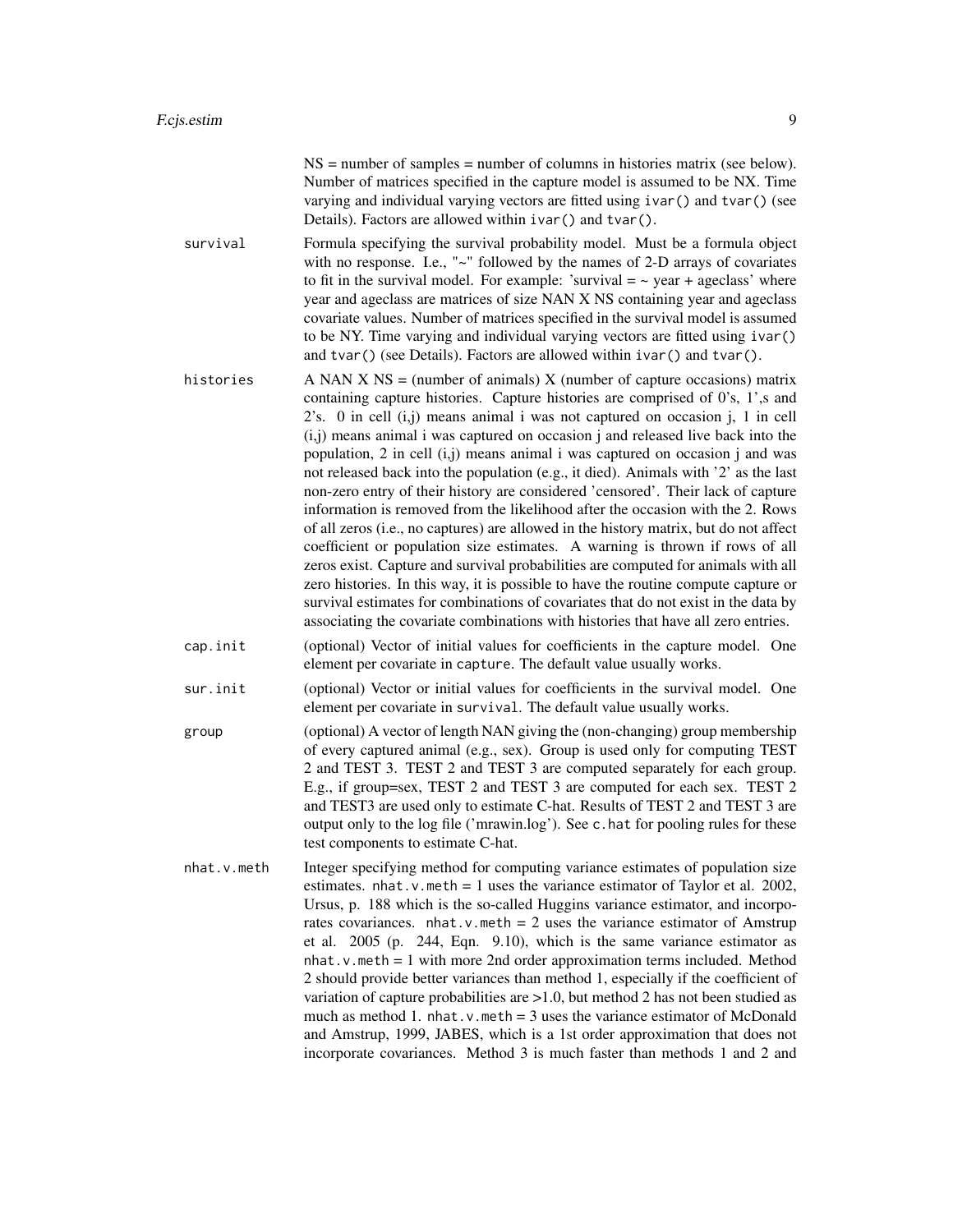could be easily calculated by hand, but should only be used when there is little capture heterogeneity.

c.hat External (override) estimate of variance inflation factor (c.hat) to use during estimation. If input value of  $c$ . hat is  $\leq 0$ , MRAWIN computes an estimate of variance inflation based on TEST 2 and TEST 3 applied to groups (if called for, see group above) using Manly, McDonald, and McDonald, 1993, rules for pooling. I.e., all cells in each TEST 2 or TEST 3 Chi-square component table must be  $\ge$  5 before that component contributes to the estimate of C-hat. This rules is slightly different than program MARK's pooling rules, so MRA's and MARK's estimates of c.hat will generally be different. If the input c.hat  $> 0$ , MRAWIN does not estimate C.hat, and uses the supplied value.

- df External (override) model degrees of freedom to use during estimation. If df == NA, the number of parameters is estimated from the rank of the matrix of 2nd derivatives or Hessian, depending on cov. meth parameter. If  $df \leq 0$ , the number of parameters will be set to  $NX+NY =$  the number of estimated coefficients. Otherwise, if df > 0, the supplied value is used. Only AIC, QAIC, AICc, and QAICc are dependent on this value (in their penalty terms).
- intervals Time intervals. This is a vector of length ncol(histories)-1 (i.e., number of capture occasions minus 1) specifying relative time intervals between occasions. For example, if capture occasions occurred in 1999, 2000, 2005, and 2007 intervals would be set to  $c(1,5,2)$ . Estimates of survival are adjusted for time intervals between occasions assuming an exponential lifetime model, i.e., probability of surviving from occasion j to occasion  $j+1$  is Phi(j)^(jth interval length), and it is the  $Phi(j)$ 's that are related to covariates through the survival model. In other words, all survival estimates are for an interval of length 1. If an interval of 1 is one year, then all survival estimates will be annual survival, with probability of surviving 2 years equal to annual survival squared, probability of surviving 3 years equal to annual survival cubed, etc.

conf Confidence level for the confidence intervals placed around estimates of population size. Default 95% confidence.

- link The link function to be used. The link function converts linear predictors in the range (-infinity, infinity) to probabilities in the range (0,1). Valid values for the link function are "logit" (default), "sine", and "hazard". (see Examples for a plot of the link functions)
	- The "logit" link is  $\eta = log(\frac{p}{1-p})$  with inverse  $p = \frac{1}{1+exp(-\eta)}$ .
	- The "sine" link is  $\eta = \frac{8asin(2p-1)}{\pi}$  $\frac{(2p-1)}{\pi}$ , which ranges from -4 to 4. The inverse "sine" link is  $p = \frac{1 + \sin(\eta \pi/8)}{2}$  $\frac{\Gamma(1/\pi/8)}{2}$  for values of  $\eta$  between -4 and 4. For values of  $\eta$  < -4,  $p = 0$ . For values of  $\eta > 4$ ,  $p = 1$ . Scaling of the sine link was choosen to yield coefficients roughly the same magnitude as the logit link.
	- The "hazard" link is  $\eta = \log(-\log(1-p))$ , with inverse  $1 \exp(-\exp(\eta))$ . The value of  $p$  from the inverse hazard link approaches 0 as  $\eta$  decreases. For values of  $\eta > 3$ ,  $p = 1$  for all intents and purposes.
- control A list containing named control parameters for the minimization and estimation process. Control parameters include number of iterations, covariance estimation method, etc. Although the default values work in the vast majority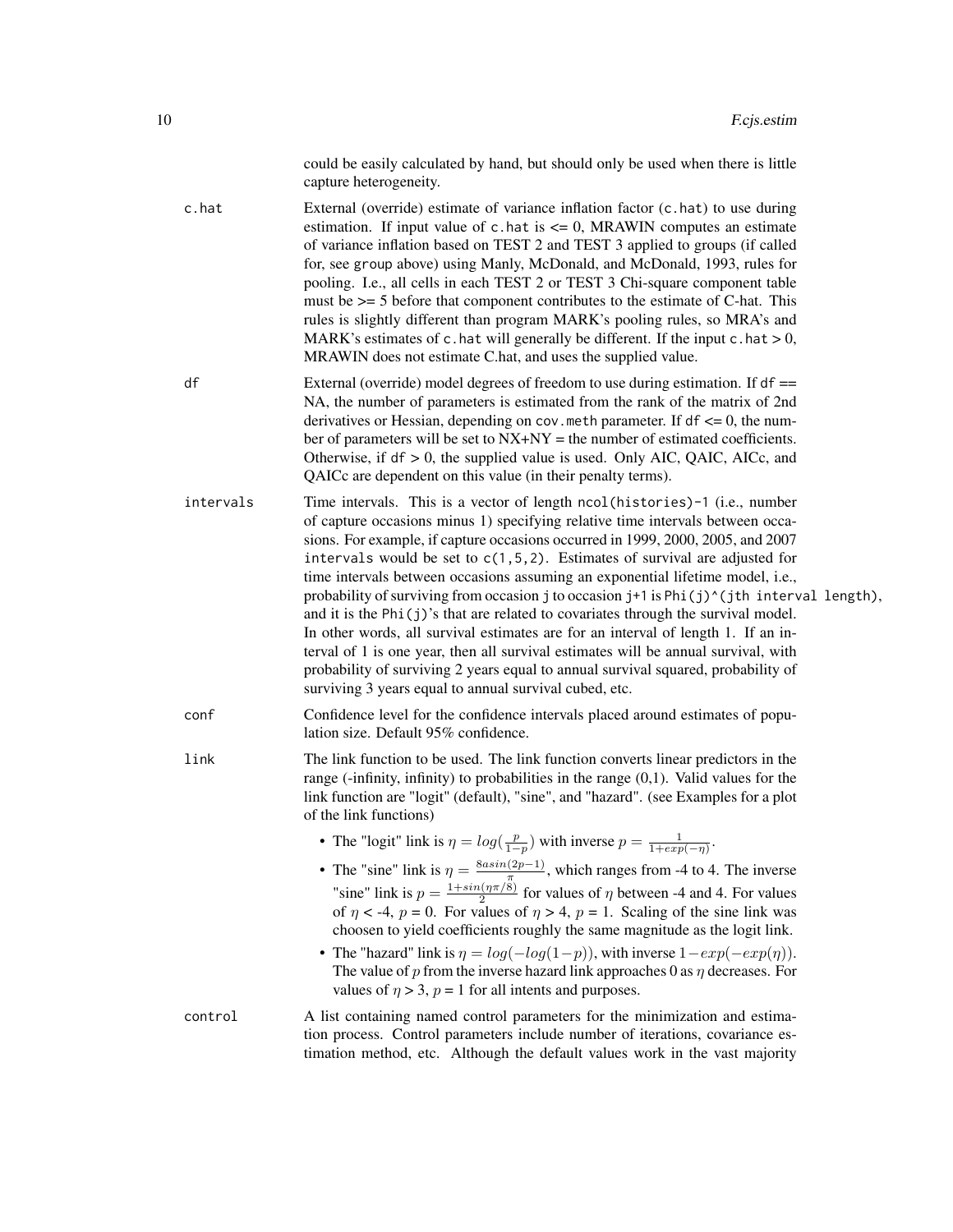of cases, changes to these variables can effect speed and performance for illbehaved models. See mra.control() for a description of the individual control parameters.

# Details

This is the work-horse routine for estimating CJS models. It compiles all the covariate matrices, then calls a Fortran routine to maximize the CJS likelihood and perform goodness-of-fit tests. Horvitz-Thompson-type population size estimates are also computed by default.

If control=mra.control(trace=1), a log file, named mra.log, is written to the current directory. This file contains additional details, such as individual Test 2 and Test 3 components, in a semifriendly format. This file is overwritten each run. See help(mra.control) for more details.

Model Specification: Both the capture and survival model can be specified as any combination of 2-d matrices (time and individual varying covariates), 1-d time varying vectors, 1-d individual varying vectors, 1-d time varying factors, and 1-d individual varying factors.

Specification of time or individual varying effects uses the tvar (for 'time varying') and ivar (for 'individual varying') functions. These functions expand covariate vectors along the appropriate dimension to be 2-d matrices suitable for fitting in the model. ivar expands an individual varying vector to all occasions. tvar expands a time varying covariate to all individuals. To do the expansion, both tvar and ivar need to know the size of the 'other' dimension. Thus, tvar $(x,100)$ specifies a 2-d matrix with size 100 by length(x). ivar(x,100) specifies a 2-d matrix with size  $length(x)$  by 100.

For convenience, the 'other' dimension of time or individual varying covariates can be specified as an attribute of the vector. Assuming  $x$  is a NS vector and the 'nan' attribute of  $x$  has been set as  $attr(x, "nan") \leq NAN, tvar(x, NAN)$  and  $tvar(x)$  are equivalent. Same, but vise-versa, for individual varying covariates (i.e., assign the number of occasions using  $attr(x, "ns") < -NS$ ). This saves some typing in model specification.

Factors are allowed in ivar and tvar. When a factor is specified, the contr.treatment coding is used. By default, an intercept is assumed and the first level of all factors are dropped from the model (i.e., first levels are the reference levels, the default R action). However, there are applications where more than one level will need to be dropped, and the user has control over this via the drop. Levels argument to ivar and tvar. For example, tvar $(x, drop.levels=c(1,2))$  drops the first 2 levels of factor x. tvar(x,drop.levels=length(levels(x))) does the SAS thing and drops the last level of factor x. If drop.levels is outside the range [1,length(levels(x))] (e.g., negative or 0), no levels of the factor are dropped. If no intercept is fitted in the model, this results in the so-called cell means coding for factors.

Example model specifications: Assume 'age' is a NAN x NS 2-d matrix of ages, 'effort' is a size NS 1-d vector of efforts, and 'sex' is a size NAN 1-d factor of sex designations ('M' and 'F').

- 1. capture  $\sim 1$  : constant effect over all individuals and time (intercept only model)
- 2. capture=  $\sim$  age : Intercept plus age
- 3. capture=  $\sim$  age + tvar(effort, NAN) : Intercept plus age plus effort
- 4. capture=  $\sim$  age + tvar(effort, NAN) + ivar(sex, NS) : Intercept plus age plus effort plus sex. Females (1st level) are the reference.
- 5. capture=  $\sim$  -1 + ivar(sex, NS, 0) : sex as a factor, cell means coding
- 6. capture=  $\sim$  tvar(as.factor(1:ncol(histories)),nrow(histories),c(1,2)) : time varying effects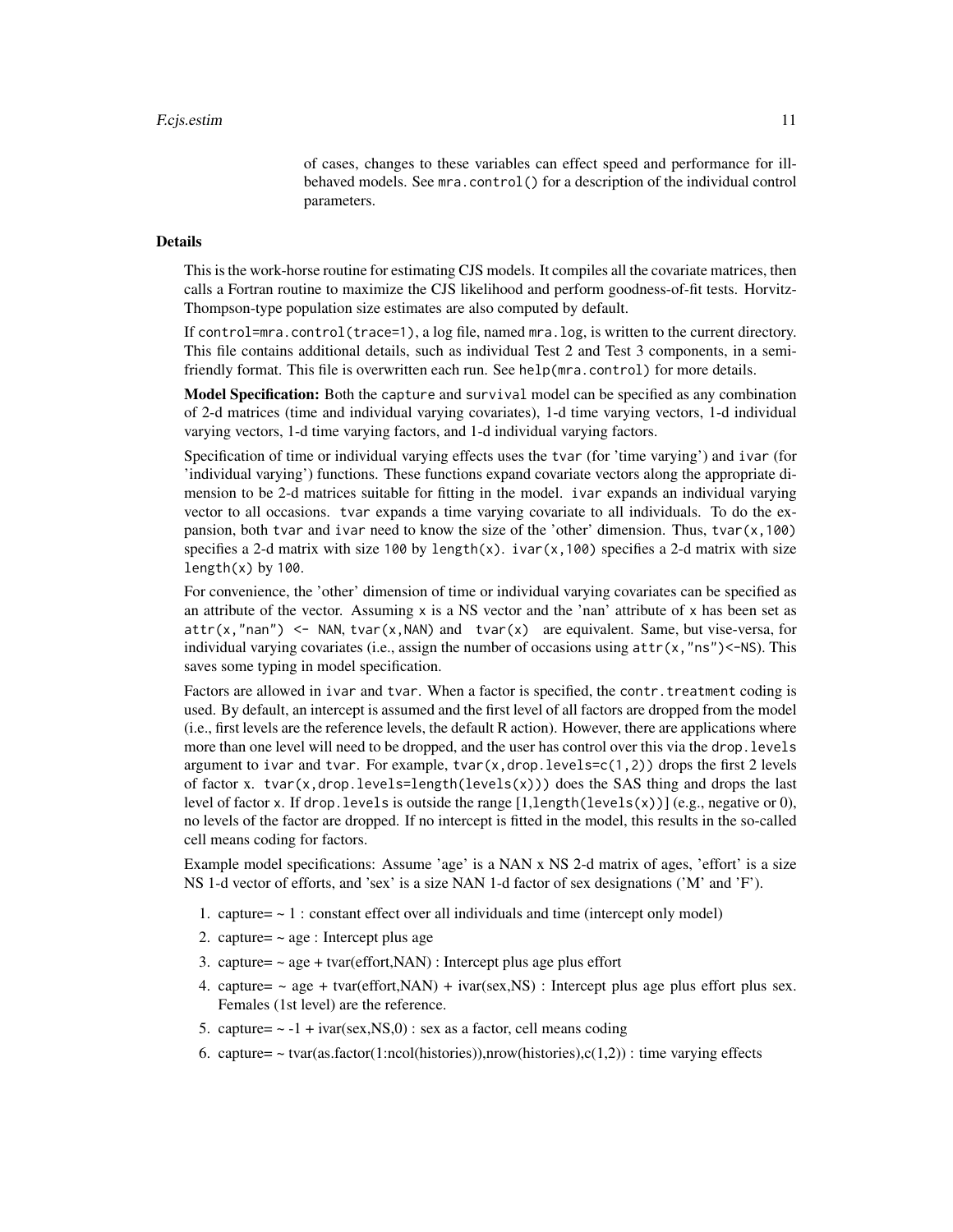Values in 2-d Matrix Covariates: Even though covariate matrices are required to be NAN x NS (same size as capture histories), there are not that many parameters. The first capture probability cannot be estimated in CJS models, and the NS-th survival parameter does not exist. When a covariate matrix appears in the *capture* model, only values in columns 2:ncol(histories) are used. When a covariate matrix appears in the *survival* model, only values in columns 1:(ncol(histories)-1) are used. See examples for demonstration.

#### Value

An object (list) of class c("cjs","cr") with many components. Use print.cr to print it nicely. Use names(fit), where the call was fit  $\leq$  F.cr.estim(...), to see names of all returned components. To see values of individual components, issue commands like fit\$s.hat, fit\$se.s.hat, fit\$n.hat, etc.

Components of the returned object are as follows:

| histories  | The input capture history matrix.                                                                                                                                                                       |  |  |  |  |  |  |
|------------|---------------------------------------------------------------------------------------------------------------------------------------------------------------------------------------------------------|--|--|--|--|--|--|
| aux        | Auxiliary information about the fit, mostly stored input values. This is a list<br>containing the following components:                                                                                 |  |  |  |  |  |  |
|            | $\bullet$ call = original call                                                                                                                                                                          |  |  |  |  |  |  |
|            | $\bullet$ nan = number of animals                                                                                                                                                                       |  |  |  |  |  |  |
|            | $\bullet$ ns = number of samples = number of capture occasions                                                                                                                                          |  |  |  |  |  |  |
|            | $\bullet$ nx = number of coefficients in capture model                                                                                                                                                  |  |  |  |  |  |  |
|            | $\bullet$ ny = number of coefficients in survival model                                                                                                                                                 |  |  |  |  |  |  |
|            | $\bullet$ cov.name = names of all coefficients                                                                                                                                                          |  |  |  |  |  |  |
|            | $\bullet$ ic.name = name of capture history matrix.                                                                                                                                                     |  |  |  |  |  |  |
|            | • mra.version = version number of MRA package used to estimate the model                                                                                                                                |  |  |  |  |  |  |
|            | • R version $=$ R version used for during estimation                                                                                                                                                    |  |  |  |  |  |  |
|            | $\bullet$ run.date = date the model was estimated.                                                                                                                                                      |  |  |  |  |  |  |
| loglik     | Maximized CJS likelihood value for the model                                                                                                                                                            |  |  |  |  |  |  |
| deviance   | Model deviance $= -2*log 1$ ik. This is relative deviance, see help for $F$ . sat. lik.                                                                                                                 |  |  |  |  |  |  |
| aic        | AIC for the model = deviance + $2*(df)$ . df is either the estimated number of<br>independent parameters (by default), or NX+NY, or a specified value, depending<br>on the input value of DF parameter. |  |  |  |  |  |  |
| qaic       | QAIC (quasi-AIC) = (deviance / vif) + 2(df)                                                                                                                                                             |  |  |  |  |  |  |
| aicc       | AIC with small sample correction = AIC + $(2*df*(df+1))/$ (nan - df - 1)                                                                                                                                |  |  |  |  |  |  |
| qaicc      | QAIC with small sample correction = $QAIC + (2*df*(df+1))/(nan - df - 1)$                                                                                                                               |  |  |  |  |  |  |
| vif        | Variance inflation factor used = estimate of c.hat = chisq.vif / chisq.df                                                                                                                               |  |  |  |  |  |  |
| chisq.vif  | Composite Chi-square statistic from Test 2 and Test 3 used to compute vif,<br>based on pooling rules.                                                                                                   |  |  |  |  |  |  |
| vif.df     | Degrees of freedom for composite chi-square statistic from Test 2 and Test 3,<br>based on pooling rules.                                                                                                |  |  |  |  |  |  |
| parameters | Vector of all coefficient estimates, NX capture probability coefficients first, then<br>NY survival coefficients. This vector is length NX+NY regardless of estimated<br>DF.                            |  |  |  |  |  |  |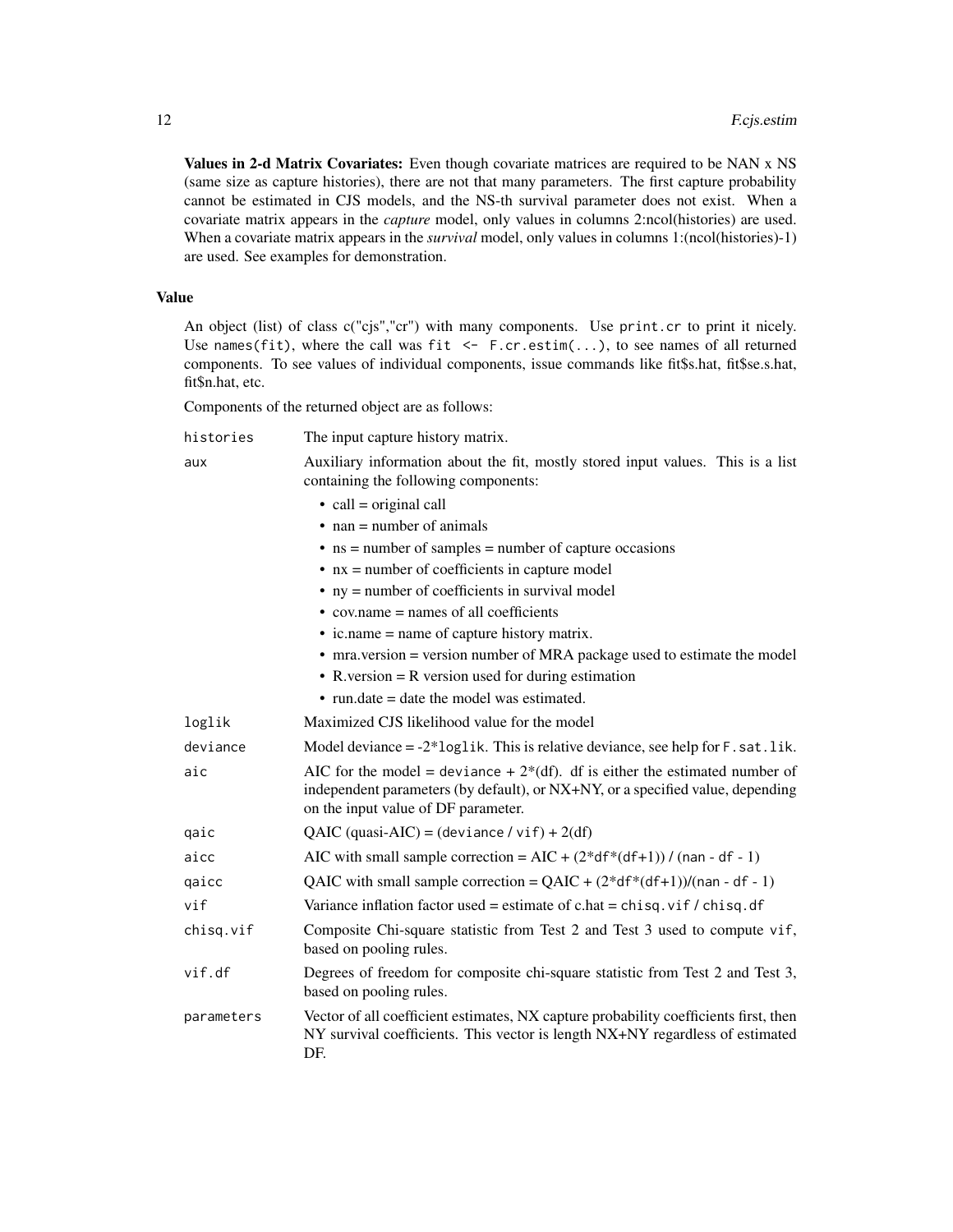# F.cjs.estim 13

| se.param     | Standard error estimates for all coefficients. Length NX+NY.                                                                                                                                                                                                                                                                                                                                                           |
|--------------|------------------------------------------------------------------------------------------------------------------------------------------------------------------------------------------------------------------------------------------------------------------------------------------------------------------------------------------------------------------------------------------------------------------------|
| capcoef      | Vector of coefficients in the capture model. Length NX.                                                                                                                                                                                                                                                                                                                                                                |
| se.capcoef   | Vector of standard errors for coefficients in capture model. Length NX.                                                                                                                                                                                                                                                                                                                                                |
| surcoef      | Vector of coefficients in the survival model. Length NY.                                                                                                                                                                                                                                                                                                                                                               |
| se.surcoef   | Vector of standard errors for coefficients in survival model. Length NY.                                                                                                                                                                                                                                                                                                                                               |
| covariance   | Variance-covariance matrix for the estimated model coefficients. Size (NX+NY)<br>$X(NX+NY)$ .                                                                                                                                                                                                                                                                                                                          |
| p.hat        | Matrix of estimated capture probabilities computed from the model. One for<br>each animal each occasion. Cell $(i, j)$ is estimated capture probability for animal<br>i during capture occasion j. Size NAN X NS. First column corresponding to first<br>capture probability is NA because cannot estimate P1 in a CJS model.                                                                                          |
| se.p.hat     | Matrix of standard errors for estimated capture probabilities. One for each ani-<br>mal each occasion. Size NAN X NS. First column is NA.                                                                                                                                                                                                                                                                              |
| s.hat        | Matrix of estimated survival probabilities computed from the model. One for<br>each animal each occasion. Size NAN X NS. Cell (i,j) is estimated probability<br>animal i survives from occasion $j$ to $j+1$ . There are only NS-1 intervals between<br>occasions. Last column corresponding to survival between occasion NS and<br>$NS+1$ is NA.                                                                      |
| se.s.hat     | Matrix of standard errors for estimated survival probabilities. Size NAN X NS.<br>Last column is NA.                                                                                                                                                                                                                                                                                                                   |
| df           | The number of parameters assumed in the model. This value was used in the<br>penalty term of AIC, AICc, QAIC, and QAICc. This value is either the number<br>of independent parameters estimated from the rank of the variance-covariance<br>matrix (by default), or NX+NY, or a specified value, depending on the input<br>value of DF parameter. See F. update. df to update this value after the model is<br>fitted. |
| df.estimated | The number of parameters estimated from the rank of the variance-covariance<br>matrix. This is stored so that df can be updated using F. update.df.                                                                                                                                                                                                                                                                    |
| control      | A list containing the input maximization and estimation control parameters.                                                                                                                                                                                                                                                                                                                                            |
| message      | A vector of strings interpreting various codes about the estimation. The mes-<br>sages interpret, in this order, the codes for (1) maximization algorithm used,<br>$(2)$ exit code from the maximization algorithm (interprets exit, code), and $(3)$<br>covariance matrix code (interprets cov.code).                                                                                                                 |
| exit.code    | Exit code from the maximization routine. Interpretation for exit.code is in<br>message. Exit codes are as follows:                                                                                                                                                                                                                                                                                                     |
|              | $\bullet$ exit.code = 0: FAILURE: Initial Hessian not positive definite.<br>$\bullet$ exit.code = 1: SUCCESS: Convergence criterion met.<br>• exit.code = 2: FAILURE: $G'dX > 0$ , rounding error.<br>$\bullet$ exit.code = 3: FAILURE: Likelihood evaluated too many times.<br>• exit.code =-1: FAILURE: Unknown optimization algorithm."                                                                             |
| cov.code     | A code indicating the method used to compute the covariance matrix.                                                                                                                                                                                                                                                                                                                                                    |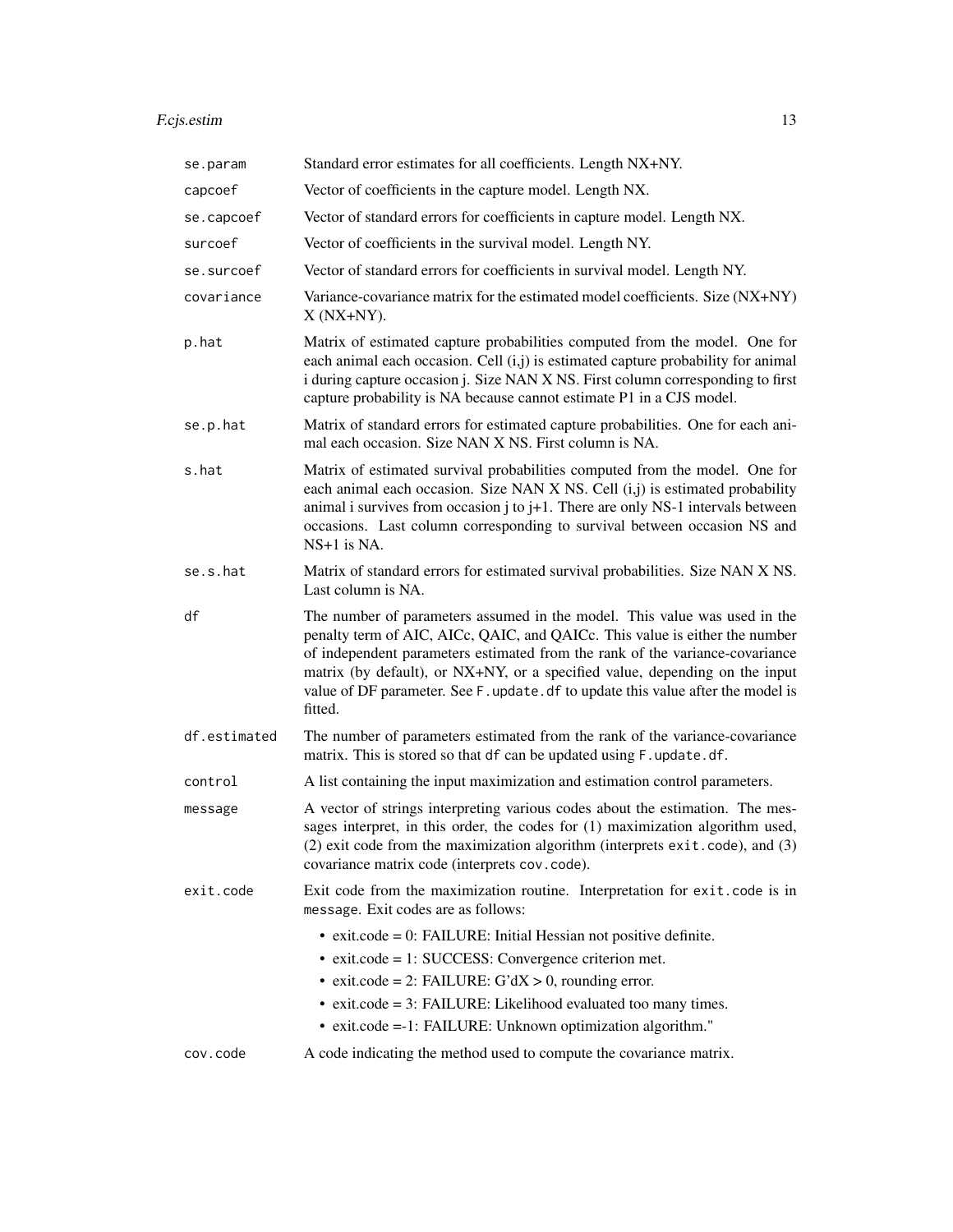| fn.evals | The number of times the likelihood was evaluated prior to exit from the min-  |
|----------|-------------------------------------------------------------------------------|
|          | imization routine. If $exit_code = 3$ , $fn.evals equals the maximum set in$  |
|          | mra.control. This, in combination with the exit codes and execution time, can |
|          | help detect non-convergence or bad behavior.                                  |
|          |                                                                               |

- ex.time Execution time for the maximization routine, in *minutes*. This is returned for 2 reasons. First, this is useful for benchmarking. Second, in conjunction with exit.code, cov.code, and fn.evals, this could be used to detect ill-behaved or marginally unstable problems, if you know what you are doing. Assuming maxfn is set high in mra.control() (e.g., 1000), if exit.code = 1 but the model takes a long time to execute relative to similarly sized problems, it could indicate unstable or marginally ill-behaved models.
- n.hat Vector of Horvitz-Thompson estimates of population size. The Horvitz-Thompson estimator of size is,

$$
\hat{N}_{ij} = \sum_{i=1}^{NAN} \frac{h_{ij}}{\hat{p}_{ij}}
$$

Length of  $n$ . hat  $=$  NS. No estimate for first occasion.

- se.n.hat Estimated standard errors for n.hat estimates. Computed using method specified in nhat.v.meth.
- n.hat.lower Lower limit of n.hat.conf percent on n.hat. Length NS.
- n.hat.upper Upper limit of n.hat.conf percent on n.hat. Length NS.
- n.hat.conf Confidence level of intervals on n.hat

nhat. v.meth Code for method used to compute variance of n.hat

num.caught Vector of observed number of animals captured each occasion. Length NS.

fitted Matrix of fitted values for the capture histories. Size NAN X NS. Cell (i,j) is expected value of capture indicator in cell (i,j) of histories matrix.

residuals Matrix of Pearson residuals defined as,

$$
r_{ij} = \frac{(h_{ij} - \Psi_{ij})^2}{\Psi_{ij}}
$$

, where  $\Psi_{ij}$  is the expected (or fitted) value for cell (i,j) and  $h_{ij}$  is the capture indicator for animal i at occasion j. This matrix has size NAN X NS. See parts pertaining to the "overall test" in documentation for F.cjs.gof for a description of  $\Psi_{ij}$ .

resid.type String describing the type of residuals computed. Currently, only Pearson residuals are returned.

#### Note

MARK Users: Due to differences in the way MRA and MARK parameterize the sine link, *coefficient* estimates will differ between the two packages when this link is used to fit the same model in both packages. The fit (measured by deviance, AIC, etc.) will agree between the two packages. Capture and survival probability estimates will also agree between the two packages.

MARK does not contain a hazard rate link function.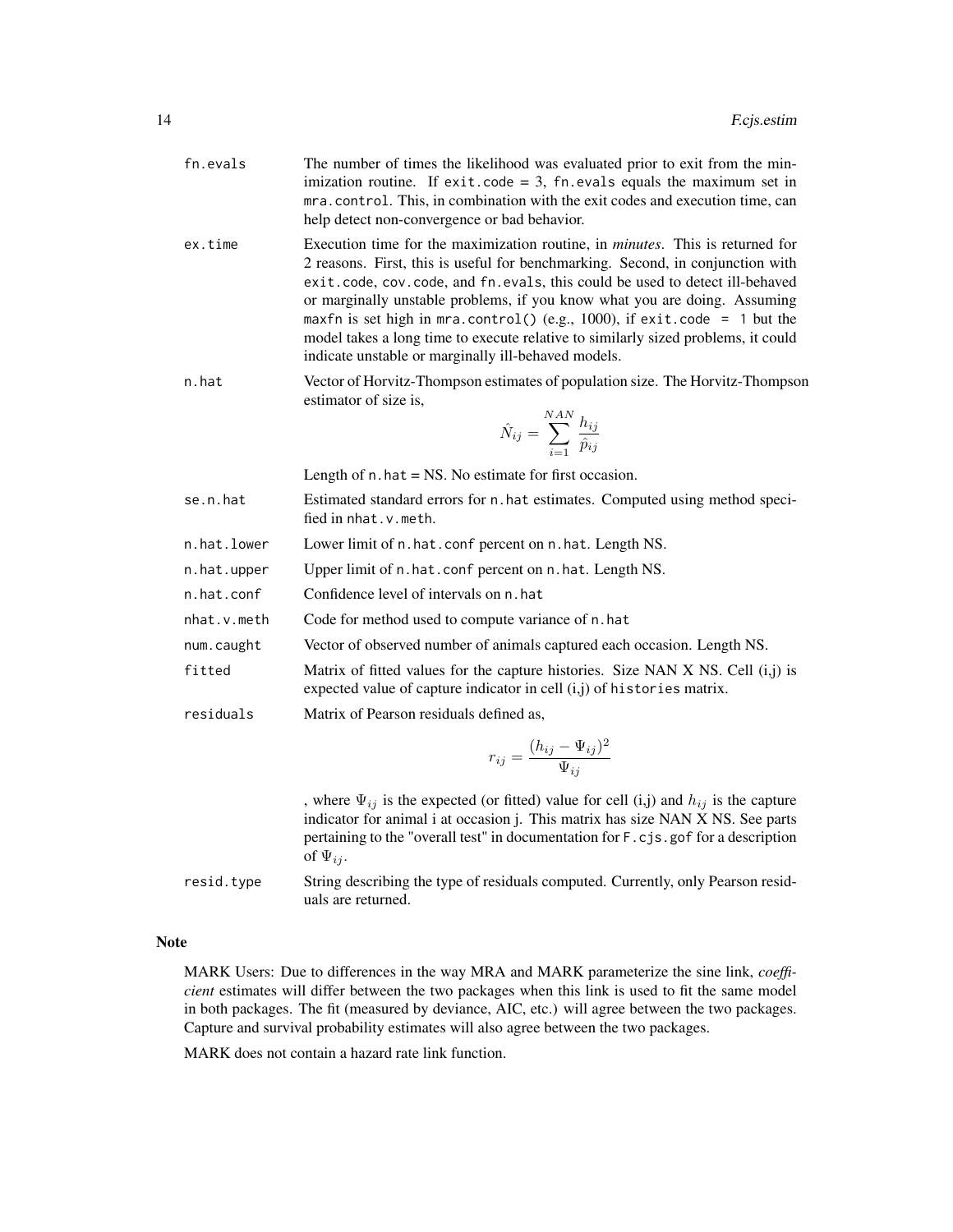#### <span id="page-14-0"></span>F.cjs.estim 15

#### Author(s)

Trent McDonald, WEST-INC, tmcdonald@west-inc.com

#### References

Taylor, M. K., J. Laake, H. D. Cluff, M. Ramsay, and F. Messier. 2002. Managing the risk from hunting for the Viscount Melville Sound polar bear population. Ursus 13:185-202.

Manly, B. F. J., L. L. McDonald, and T. L. McDonald. 1999. The robustness of mark-recapture methods: a case study for the northern spotted owl. Journal of Agricultural, Biological, and Environmental Statistics 4:78-101.

Huggins, R. M. 1989. On the statistical analysis of capture experiments. Biometrika 76:133-140.

Amstrup, S. C., T. L. McDonald, and B. F. J. Manly (editors). 2005. Handbook of Capture-Recapture Analysis. Princeton University Press.

Peterson. 1986. Statistics and Probability Letters. p.227.

McDonald, T. L., and S. C. Amstrup. 2001. Estimation of population size using open capturerecapture models. Journal of Agricultural, Biological, and Environmental Statistics 6:206-220.

#### See Also

[tvar](#page-54-1), [ivar](#page-41-1), [print.cjs](#page-49-1), [residuals.cjs](#page-52-1), [plot.cjs](#page-45-1), [F.cjs.covars](#page-6-1), [F.cjs.gof](#page-15-1), [mra.control](#page-43-1), [F.update.df](#page-40-1)

# Examples

```
## Fit CJS model to dipper data, time-varying capture and survivals.
## Method 1 : using factors
data(dipper.histories)
ct <- as.factor( paste("T",1:ncol(dipper.histories), sep=""))
attr(ct,"nan")<-nrow(dipper.histories)
dipper.cjs <- F.cjs.estim( ~tvar(ct,drop=c(1,2)), ~tvar(ct,drop=c(1,6,7)), dipper.histories )
## Method 2 : same thing using 2-d matrices
xy <- F.cjs.covars( nrow(dipper.histories), ncol(dipper.histories) )
# The following extracts 2-D matrices of 0s and 1s
for(j in 1:ncol(dipper.histories)){ assign(paste("x",j,sep=""), xy$x[,,j]) }
dipper.cjs <- F.cjs.estim( ~x3+x4+x5+x6+x7, ~x2+x3+x4+x5, dipper.histories )
## Values in the 1st column of capture covariates do not matter
x3.a < - x3x3.a[,1] < -999dipper.cjs2 <- F.cjs.estim( ~x3.a+x4+x5+x6+x7, ~x2+x3+x4+x5, dipper.histories )
# compare dipper.cjs2 to dipper.cjs
## Values in the last column of survival covariates do not matter
x3.9 < -x3x3.a[,ncol(dipper.histories)] <- 999
```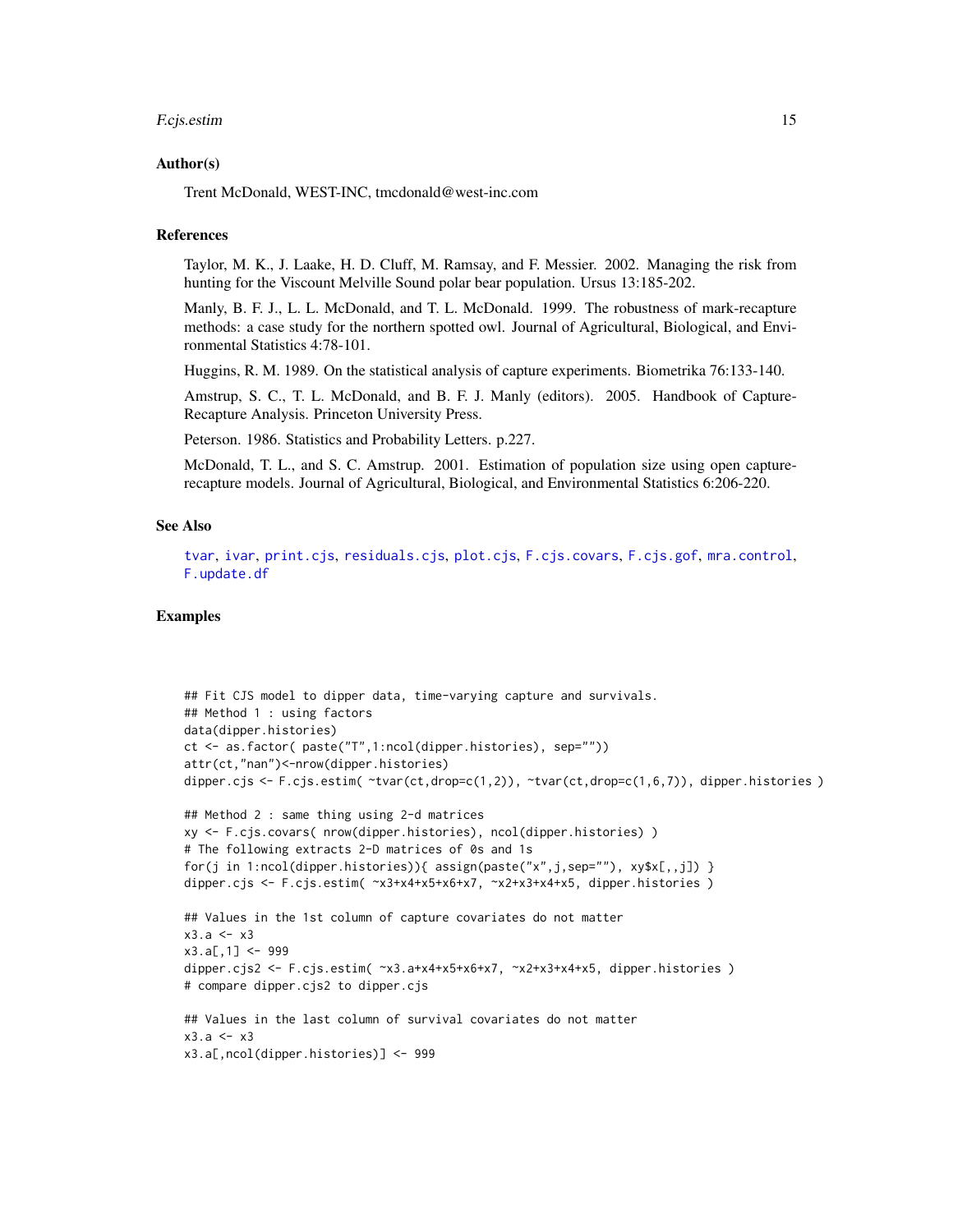```
dipper.cjs2 <- F.cjs.estim( x3+x4+x5+x6+x7, x2+x3.a+x4+x5, dipper.histories )
# compare dipper.cjs2 to dipper.cjs
## A plot to compare the link functions
sine.link <- function(eta){ ifelse( eta < -4, 0, ifelse( eta > 4, 1, .5*(1+sin(eta*pi/8)))) }
eta <- seq(-5,5, length=40)
p1 \leftarrow 1 / (1 + exp(-eta))p2 <- sine.link(eta)
p3 <- 1.0 - exp( -exp( eta ))
plot(eta, p1, type="l" )
lines(eta, p2, col="red")
lines(eta, p3, col="blue")
legend( "topleft", legend=c("logit", "sine", "hazard"), col=c("black", "red", "blue"), lty=1)
```
<span id="page-15-1"></span>F.cjs.gof *F.cjs.gof*

#### Description

Goodness of fit measures for a CJS open-population capture recapture model.

#### Usage

```
F.cjs.gof( cjsobj, resid.type="pearson", rule.of.thumb = 2, HL.breaks = "deciles" )
```
# Arguments

| cisobi        | A CJS capture-recapture fitted object from a previous call to F.cjs.estim                                                                                                                                                                                                                                                                                                                                               |
|---------------|-------------------------------------------------------------------------------------------------------------------------------------------------------------------------------------------------------------------------------------------------------------------------------------------------------------------------------------------------------------------------------------------------------------------------|
| resid.type    | Type of residual to return. $resid. type = 'pearson' produces Pearson residue$<br>als. resid. type = 'deviance' produces deviance residuals. Anything other than<br>'deviance' gives you Pearson residuals.                                                                                                                                                                                                             |
| rule.of.thumb | Rule of thumb to include a cell in one of the chi-square statistics. For example, if<br>rule. of . thumb = 2, the expected count in a cell has to be greater than 2 in order<br>for the cell to be included in the overall Chi-square statistic for that table. No<br>pooling of cells is done. Cells with expected values less than rule of thumb<br>are dropped.                                                      |
| HL.breaks     | vector of bin break points to use in the Hosmer-Lemeshow statistic. This must<br>be a partition of the interval $[0,1]$ , with 0 as lowest break and 1 as max. E.g., if<br>HL.breaks = c(.25,.75), the bins used are $[0,25), [0.25,75), [0.75,1]$ . The default,<br>"deciles", calculates breakpoints such that 10 values are in each. I.e., approxi-<br>mately 0.1 $\star$ n expected values are in each of 10 cells. |

<span id="page-15-0"></span>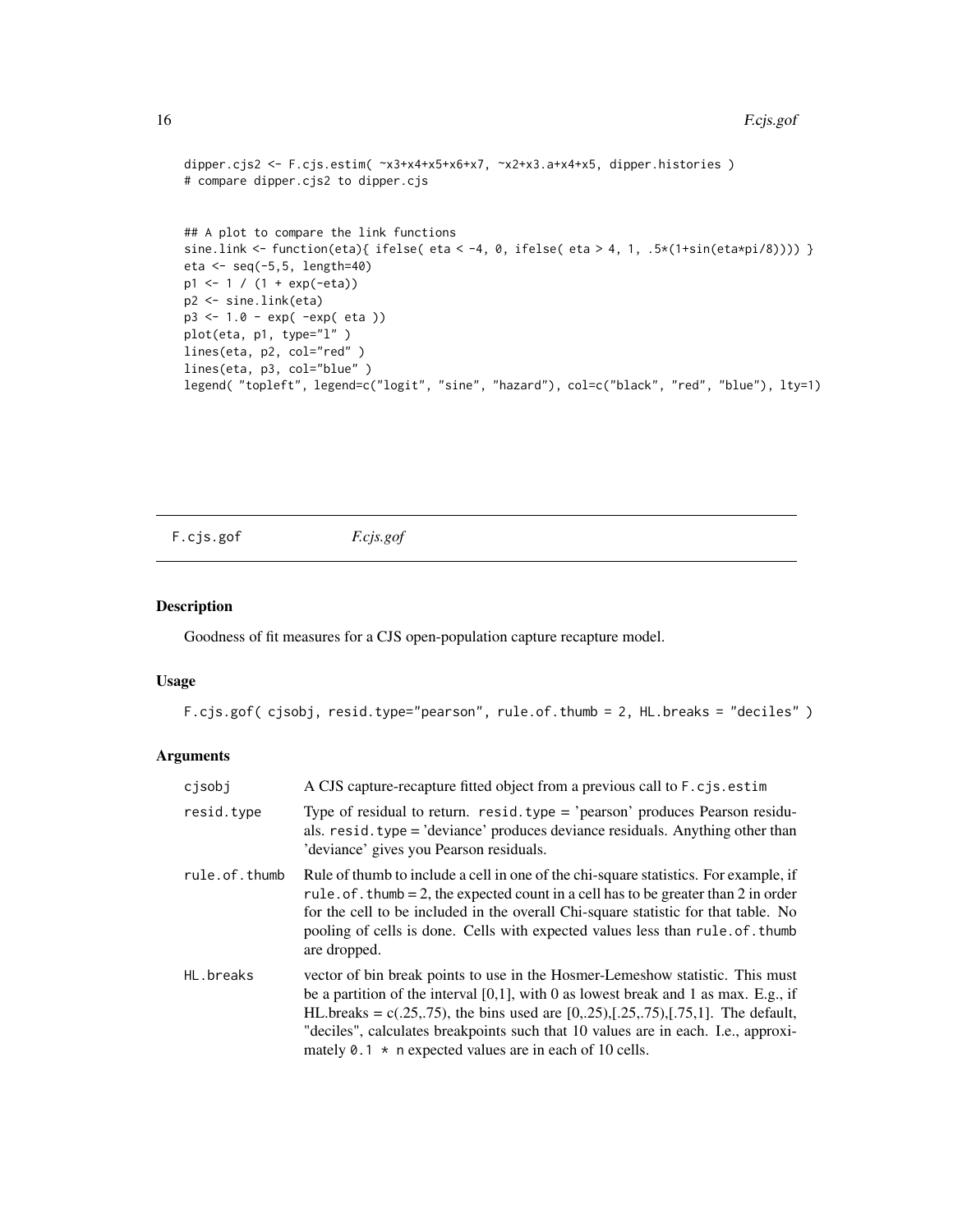#### F.cjs.gof 17

#### Details

The "overall" Chi-square test computes the sum of  $[(h(ij) - Ps(ij))\n* (h(ij) - Ps(ij))]$  / Psi(ij)) over all "live" cells in the capture-recapture problem. "Live" cells are those following initial captures, prior to and including the occasion when an animal was censoring (died on capture and removed). If an animal was not censored, the "live" cells for it extend from occasion following initial capture to the end of the study. In the above,  $h(ij)$  is the 0-1 capture indicator for animal i at occasion j. Psi(ij) is the expected value of  $h(i)$ , and is computed as the produce of survival estimates from initial capture to occasion j, times probability of capture at occasion j. Assuming animal i was initially captured at the a-th occasion, Psi(ij) is computed as phi(ia) \* phi(i(a+1)) \* ... \* phi(i(j-1)) \* p(ij), where phi(ij) is the modeled estimate of survival for animal i from occasion j to occasion  $j+1$ , and  $p(ij)$  is the probability of capturing animal i during occasion j.

The other derived GOF tests computed here use h(ij) and its expected value Psi(ij). Test 4 sums observed and expected over individuals. Test 5 sums observed and expected over occasions. The other 3 tests were borrowed from logistic regression by viewing h(ij) as a binary response, and Psi(ij) as its expected value.

#### Value

A CJS object equivalent to the input crobj, with additional components for GOF testing. Additional components are a variety of goodness of fit statistics. Goodness of tests included are: (1) "Overall" = Chi-square test of overall goodness of fit based on all "live" cells in the capture histories, (2) "Osius and Rojek" = Osius and Rojeck correction to the overall chi-square test,  $(3)$  "Test  $4"$  = Chi-square of observed and expected captures by occasion,  $(4)$  "Test  $5$ " = Chi-square of observed and expected captures by individual, summed over animals, (5) "Hosmer-Lemeshow" = Hosmer-Lemeshow Chi-square GOF over all occasions and animals, and (6) "ROC" = area under the curve overall classification accuracy of expected values for capture histories. Tests (2), (5), and (6) are based on methods in chapter 5 of Hosmer and Lemeshow (2000).

Specifically, the output object has class c("cjsgof", "cjs", "cr"), contains all the components of the original CJS object, plus the following components:

| gof.chi       | Chi-square statistic for overall goodness of fit based on all "live" cells in the<br>capture-recapture histories.                                   |
|---------------|-----------------------------------------------------------------------------------------------------------------------------------------------------|
| gof.df        | Degrees of freedom for overall goodness of fit test.                                                                                                |
| gof.pvalue    | P-value for overall goodness of fit.                                                                                                                |
| or.table      | Chi-square table for the Osius and Rojek correction to the overall GOF test (See<br>p. 153 of Hosmer and Lemeshow $(2000)$ ).                       |
| or.chi        | Chi-square statistic for the Osius and Rojek test.                                                                                                  |
| or.df         | Degrees of freedom for the Osius and Rojek test.                                                                                                    |
| or.correction | Correction to the Osius and Rojek test. This is computed as number of unique<br>expected values minus the sum of 1 over the individual cell counts. |
| or.rss        | Root sum-of-squares for the Osius and Rojek test, obtained from weighted re-<br>gression.                                                           |
| or.z          | Osius and Rojek Z statistic. This is computed as (or.chi - or.df) / sqrt( or.correction<br>$+$ or $\text{r}$ rss $)$                                |
| or.pvalue     | 2-tailed Osius and Rojek p-value computed from standard normal distribution<br>and the Osius and Rojek Z statistic.                                 |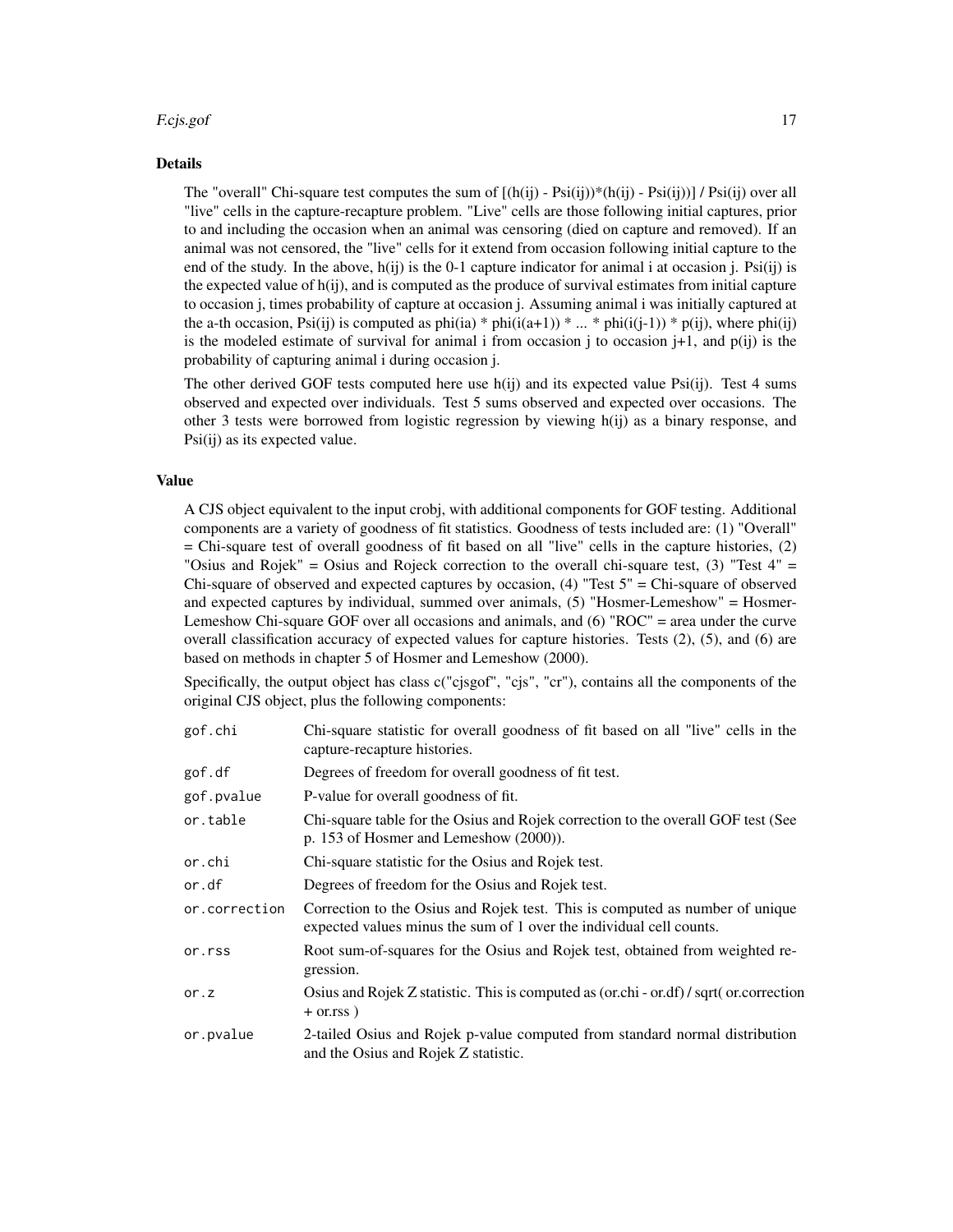<span id="page-17-0"></span>

| t4.table  | Chi-square table for Test 4, which sums observed and expected captures over<br>individuals. This table has one cell for each occasion.       |
|-----------|----------------------------------------------------------------------------------------------------------------------------------------------|
| t4.chi    | Chi-square statistic for Test 4, computed from t4. table by summing the chi-<br>square contributions over cells that meet the rule.of.thumb. |
| t4.df     | Degrees of freedom for Test 4. Equal to number of cells meeting rule. of. thumb<br>minus 1.                                                  |
| t4.pvalue | P-value for Test 4 computed from Chi-squared distribution.                                                                                   |
| t5.table  | Chi-square table for Test 5, which sums observed and expected captures over<br>occasions. This table has one cell for each individual.       |
| t5.chi    | Chi-square statistic for Test 5, compute from t5. table by summing the chi-<br>square contributions over cells that meet the rule.of.thumb.  |
| t5.df     | Degrees of freedom for Test 5. Equal to number of cells meeting rule. of. thumb<br>$minus 1$ .                                               |
| t5.pvalue | P-value for Test 5 computed from Chi-squared distribution.                                                                                   |
| HL.table  | Chi-square table for the Hosmer-Lemeshow test.                                                                                               |
| HL.chi    | Chi-square statistic for the Hosmer-Lemeshow test.                                                                                           |
| HL.df     | Degrees of freedom for the Hosmer-Lemeshow test.                                                                                             |
| HL.pvalue | P-value for the Hosmer-Lemeshow test.                                                                                                        |
| roc       | Area under the curve statistic for the ability of the "live" cell expected values to<br>classify captures.                                   |

# Note

Future plans include adding the following: (1) Osius-Rojek = Overall z statistic for GOF over all occasions and animals; and (2) Stukel = Overall z test for appropriateness of the logistic link.

Future plans also include a plot method whereby all tests, especially the ROC, could be assessed graphically.

Print the GOF results in a nice format using print.cjs.

# Author(s)

Trent McDonald, WEST Inc., tmcdonald@west-inc.com

# References

Hosmer, D. W. and S. Lemeshow. 2000. Applied Logistic Regression, 2nd edition. New York: John Wiley and Sons.

# See Also

[F.cjs.estim](#page-7-1), [print.cjs](#page-49-1)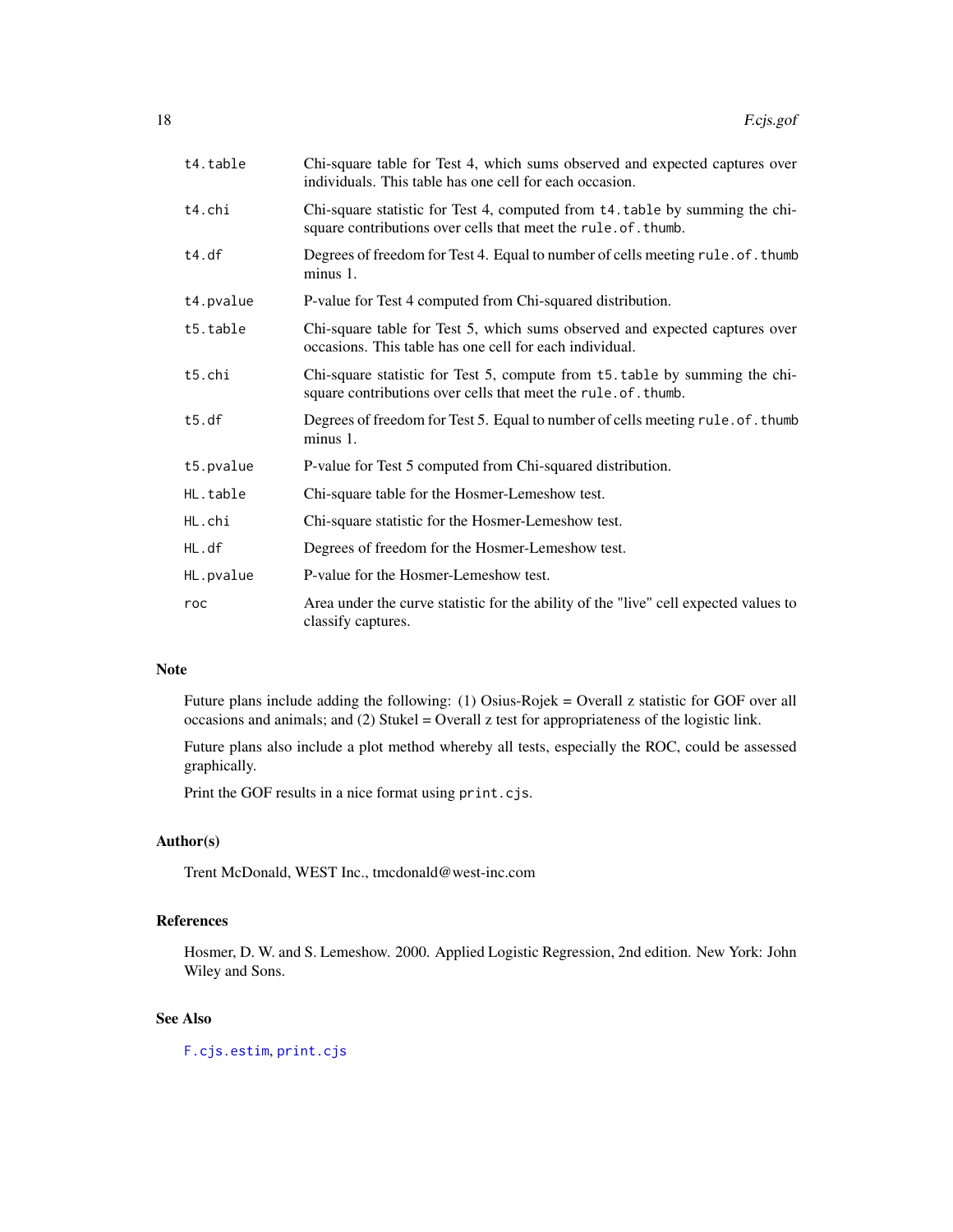# <span id="page-18-0"></span>F.cjs.simulate 19

# Examples

```
data(dipper.histories)
xy <- F.cjs.covars( nrow(dipper.histories), ncol(dipper.histories) )
for(j in 1:ncol(dipper.histories)){                assign(paste("x",j,sep=""), xy$x[,,j])                    }
dipper.cjs <- F.cjs.estim( ~x2+x3+x4+x5+x6, ~x1+x2+x3+x4+x5, dipper.histories )
dipper.cjs.gof <- F.cjs.gof( dipper.cjs )
print(dipper.cjs.gof)
```

| F.cis.simulate | F.cjs.simulate - Generation of capture histories that follow a CJS |  |  |  |
|----------------|--------------------------------------------------------------------|--|--|--|
|                | model.                                                             |  |  |  |

# Description

This function generates capture history matrices that follow open Cormack-Jolly-Seber (CJS) models. A super-population approach is taken wherein individuals with unique capture and survival probabilites are randomly 'born' into the realized population and captured. Any CJS model, including those with heterogeneity, can be simulated. Closed populations can also be simulated.

#### Usage

```
F.cjs.simulate(super.p, super.s, fit, N1 = 1000,
 births.per.indiv = "constant.popln", R = 100)
```
# Arguments

| super.p | A matrix or vector of true capture probabilities in the super-population of indi-<br>viduals.                                                                                                                                                                                                                                                                                            |
|---------|------------------------------------------------------------------------------------------------------------------------------------------------------------------------------------------------------------------------------------------------------------------------------------------------------------------------------------------------------------------------------------------|
|         | • If super p is a VECTOR, all individuals in the realized population will<br>have the same true capture probabilities, but capture probabilities can vary<br>by occasion. In this case, length (super.p) capture occasions will be sim-<br>ulated.                                                                                                                                       |
|         | • If super p is a MATRIX, the rows of super p will be randomly selected<br>and used for the capture probabilities of individuals when they are 'born'<br>into the population. Number of rows in super. p must be greater than or<br>equal to 1, and does not need to match number of rows in super.s. When<br>super. p is a matrix, ncol (super. p) capture occasions will be simulated. |
| super.s | A matrix or vector of true survival probabilities in the super-population of indi-<br>viduals.                                                                                                                                                                                                                                                                                           |
|         | • If super s is a VECTOR, all individuals in the realized population will<br>have the same true survival probabilities after they are 'born' into the real-<br>ized population. If the number of occasions to simulate is NS (see super.p<br>above), super . s must be of length $NS - 1$ .                                                                                              |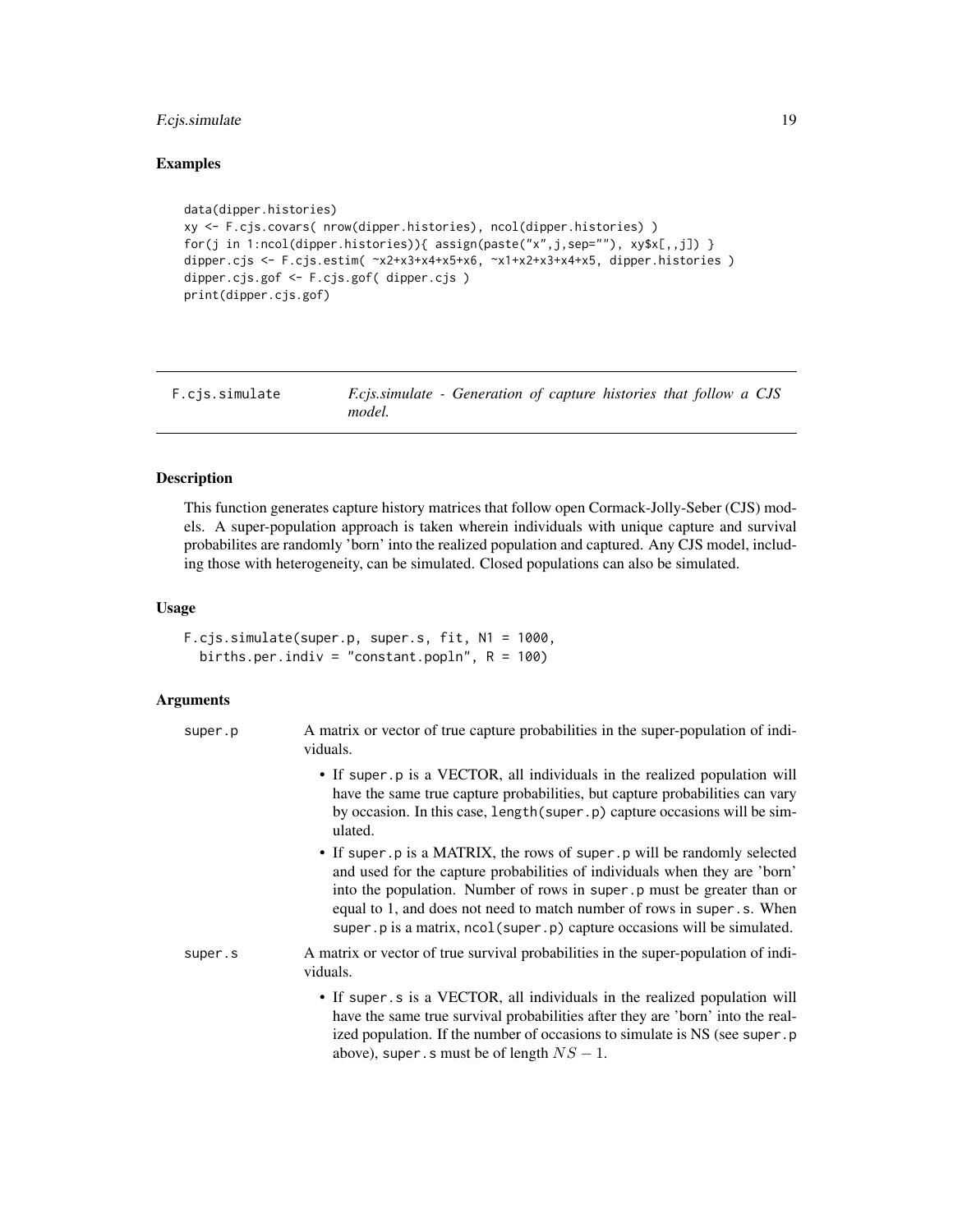• If super.p is a MATRIX, the rows of super.p will be randomly selected and used as survival probabilities for individuals when they are 'born' into the population. If the number of occasions to simulate is NS, super.s must have  $NS - 1$  columns. The vector super.s[,j] is the set of true survival probabilities for animals alive just after occasion j until just before occasion j+1. Number of rows in super.s must be greater than or equal to 1, and does not need to match number of rows in super.p.

Number of survival probabilities in super.s is one less than NS because survival probabilities apply between capture occasions.

- fit A previously estimated CJS object. Instead of specifying super.p and super.s, a fitted CJS model can be specified. If either one of super.p or super.s is missing, the (estimated) probabilities in fit will be used for their respective place. That is, if super.p is missing, fit must be present and fit\$p.hat will be used for the matrix of true capture probabilities. If super .p is missing, fit must be present and fit\$s.hat will be used for the matrix of true survival probabilities. Because capture probabilities for the first occasion are not usually estimable by CJS models, capture probabilities for the first occasion are set equal to 1.0. All members of the realized population will be observed on the first occasion in this case.
- N1 A scalar specifying the initial population size. I.e., N1 individuals will be 'born' into the realized population just before the first sampling occasion.
- births.per.indiv

Either a vector of births per individual in the realized population, or the string "constant.popln" (the default). If births.per.indiv = "constant.popln", the total number of births into the realized population between capture occasions will equal the number of deaths between occasions. In this case, true realized population size will be (exactly) constant through time. If births.per.indiv is a vector of length  $NS-1$ , then round(  $N_i^*$ births.per.indiv[,j]) births will occur between occasions j and j+1, where  $N_i$  is the true number of individuals in the realized population at occasion j. Values in birth.rate must be 0 or greater. As an example, all animals in the realized population have one offspring between occasions if births.per.indiv =  $rep(1, NS)$ . Assuming a sex ratio of 50%, all females alive in the population between occasions have one offspring if births.per.indiv =  $0.5$ . All females in the population have two offspring if births.per.indiv =  $1$ .

R A scalar specifying the number of replications for the simulation. A total of R independent capture history matricies will be generated.

#### Details

Some examples: A two-group heterogeneous population contains one group of individuals with one common set of capture probabilities, and another group of individuals with another set of common capture probabilities. A population with one group of individuals having capture probability equal to 0.25, and another group with capture probability equal to 0.75 can be simulated using

• F.cjs.simulate( rbind( rep( $0.25,10$ ),rep( $0.75,10$ )), rep( $(s,9)$ ).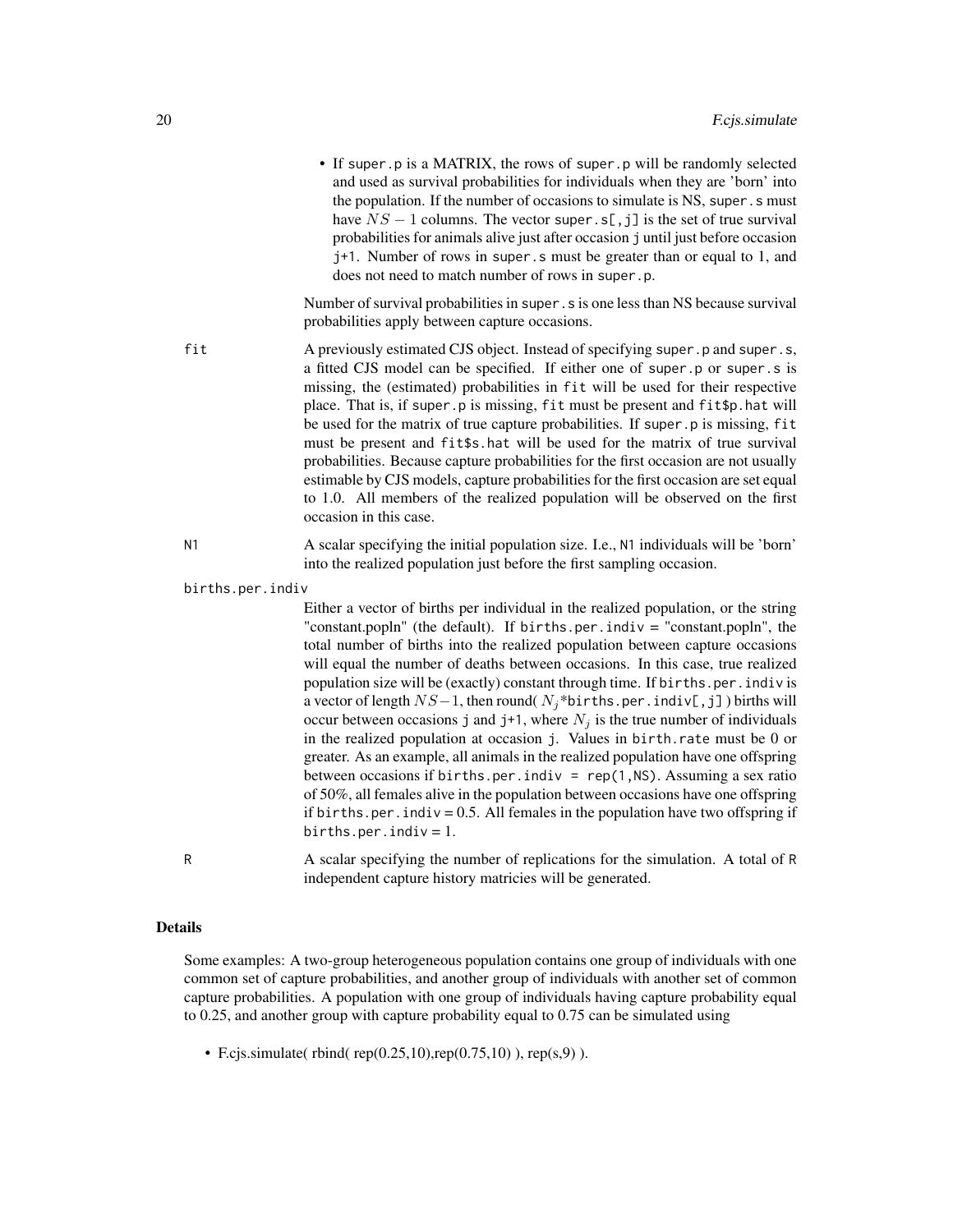#### <span id="page-20-0"></span>F.c.js.simulate 21

, where s is some survival probability between 0 and 1. If  $s = 1$ , a closed (no births or deaths) two-group heterogeneity model is simulated. In this example, the realized population is sampled for 10 occasions.

Non-equal sized hetergeneity groups can be simulated using

• F.cjs.simulate( rbind( matrix( $0.25, 1, 10$ ), matrix( $0.75, 9, 10$ )), rep(1,9)).

Using this call, approximatley 10% of individuals in the realized population will have capture probabilities equal to 0.25, while 90% will have capture probabilities equal to 0.75. Additional groups can be included by including more rows with distinct probabilities in super.p.

A population with capture heterogeneity proportional to a vector w can be simulated using

• F.cjs.simulate( matrix(  $w/sum(x)$ , length(w), 10), rep(s,9) )

A stocastic population that varies around a specified size of  $N1 = 1000$  can be simulated with a statement like

• F.cjs.simulate( $rep(0.25,10)$ ,  $rep(s,9)$ ,  $N1=1000$ , births.per.indiv=rep((1-s)/s,9)).

In this simulation, N(j)\*(1-s) individuals die between each occasion, but are replaced because the N(j)\*s surviving individuals each have (1-s)/s offspring.

Because of the super-population approach taken here, it is not possible to specify which individuals have which survival or capture probabilities, nor to guarentee that a certain number of individuals in the realized population have capture probabilites equal to any particular value.

#### Value

.

A list of length R. Each component of this list is a list of length 2. Each of these R sublists contains the following components:

| hists   | The simulated capture histories for a particular iteration. This is a matrix with        |
|---------|------------------------------------------------------------------------------------------|
|         | a random number of rows (due to the stocastic nature of captures) and NS                 |
|         | columns.                                                                                 |
| popln.n | A vector of length NS containing the true population sizes at each sampling<br>occasion. |

#### Author(s)

Trent McDonald, WEST Inc. (tmcdonald@west-inc.com)

#### See Also

[F.cjs.estim](#page-7-1)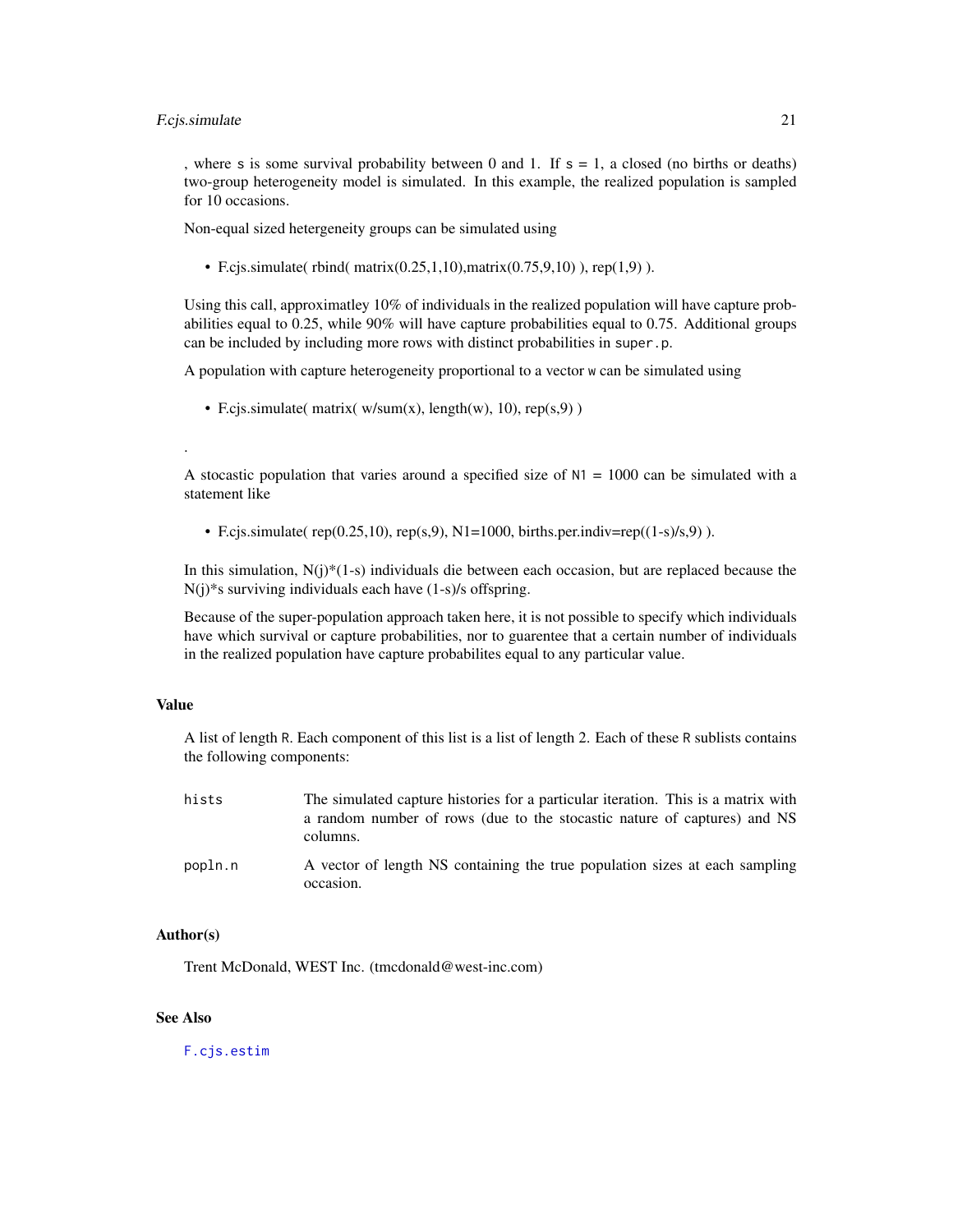# Examples

## Not run:

```
## Don't run specified because these examples can take > 10 seconds.
## Simulate constant model, and analyze
ns < -10N < - 100sim.list <- F.cjs.simulate( rep(0.3,ns), rep(0.9,ns-1), N1=N, R=100 )
f.analyze \leq function(x){
    fit <- F.cjs.estim( ~1, ~1, x$hists, control=mra.control(maxfn=200, cov.meth=2) )
    if( fit$exit.code == 1 ){
        return( fit$n.hat )
    } else {
        return( rep(NA,ncol(x$hists)) )
    }
}
results <- t(sapply(sim.list, f.analyze))
plot( 1:10, colMeans(results, na.rm=TRUE), xlab="Occasion",
  ylab="Mean population estimate", col="red", type="b")
abline( h=N )
## Plot RMSE by occasion
std <- apply(results, 2, sd, na.rm=TRUE)
bias <- apply(results - N, 2, mean, na.rm=TRUE)
plot( std, bias, type="n" )
text( std, bias, 2:10 )
abline(h=0)
title(main="RMSE by Sample Occasion")
## Show bias when heterogeneity is present
sim.list <- F.cjs.simulate( matrix(c(0.3,.7,.7,.7),4,ns), rep(0.9,ns-1), N1=N, R=100 )
results <- t(sapply(sim.list, f.analyze))
mean.N <- colMeans(results, na.rm=TRUE)
plot( 1:length(mean.N), mean.N, ylim=range(c(mean.N,N),na.rm=TRUE),
  xlab="Occasion", ylab="Mean population estimate", col="red", type="b")
abline( h=N )
abline( h=mean(mean.N), col="red", lty=2)
title(main="Heterogeniety causes negative bias")
## Simulate CJS model, first estimate one
data(dipper.histories)
ct <- as.factor( paste("T",1:ncol(dipper.histories), sep=""))
attr(ct,"nan")<-nrow(dipper.histories)
dipper.cjs <- F.cjs.estim( ~tvar(ct,drop=c(1,2)), ~tvar(ct,drop=c(1,6,7)), dipper.histories )
## Now generate histories from it.
```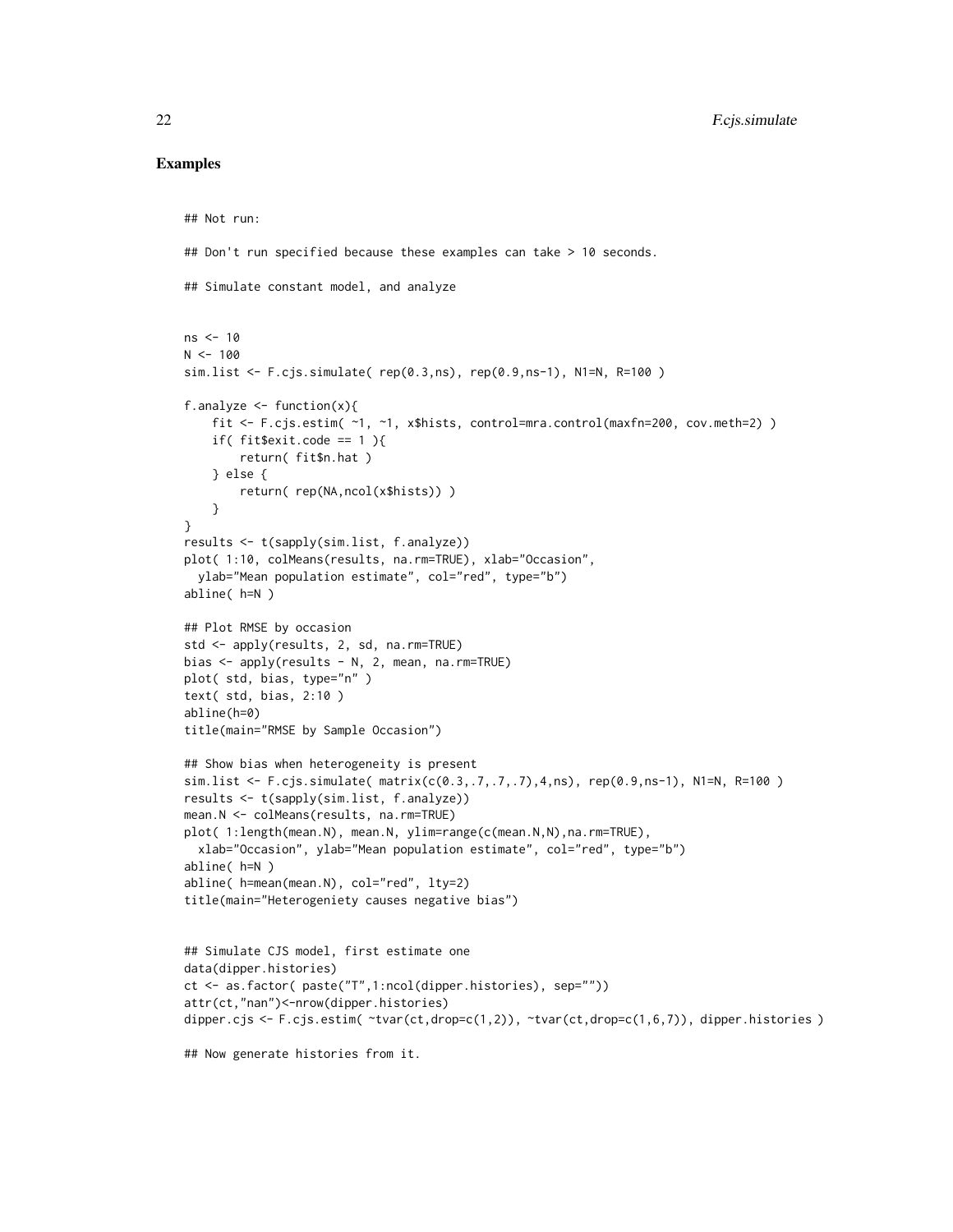# <span id="page-22-0"></span>F.cr. model.avg 23

```
sim.list <- F.cjs.simulate( fit=dipper.cjs, N1=100, birth.rate=rep(1,6), R=100 )
## Now analyze generated histories using lapply or sapply. Can fit any model.
## Here we fit the correct model.
f.analyze <- function(x){
    # write a counter to console, this is not necessary
    i \leq get("i", env=.GlobalEnv) + 1
    cat(paste("Iteration", i, "\n"))
    assign("i",i,env=.GlobalEnv)
    ct <- as.factor( 1:ncol(x$hists) )
    fit <- F.cjs.estim( ~tvar(ct,nan=nrow(x$hists),drop=c(1,2)),
        rtvar(ct,nan=nrow(x$hists),drop=c(1,6,7)),
        x$hists, control=mra.control(maxfn=200, cov.meth=2) )
    if( fit$exit.code == 1){
        return( fit$n.hat )
    } else {
        return( rep(NA,ncol(x$hists)) )
    }
}
i \leq -\emptysetresults <- t(sapply(sim.list, f.analyze))
mean.N <- colMeans(results, na.rm=TRUE)
plot( 1:length(mean.N), mean.N, ylim=range(c(mean.N,N),na.rm=TRUE),
  xlab="Occasion", ylab="Mean population estimate", col="red", type="b")
abline( h=N )
title(main="Time varying CJS model")
## End(Not run)
```
F.cr.model.avg *F.cr.model.avg - Model averaging of mark-recapture parameters.*

#### Description

Computes model averaged estimates of survival, capture probability, or population size estimates from a set of previously fitted MRA objects.

#### Usage

```
F.cr.model.avg( fits=ls(pattern="^fit"), what="survival", fit.stat="qaicc" )
```
#### Arguments

fits A character vector of MRA fitted object names. Each will be retrieved from the global environment (i.e., .GlobalEnv) using get and tested to make sure they are MRA fitted objects. If not, a warning is issued and the object is ignored. If the object is an MRA model, it is included in model averaging.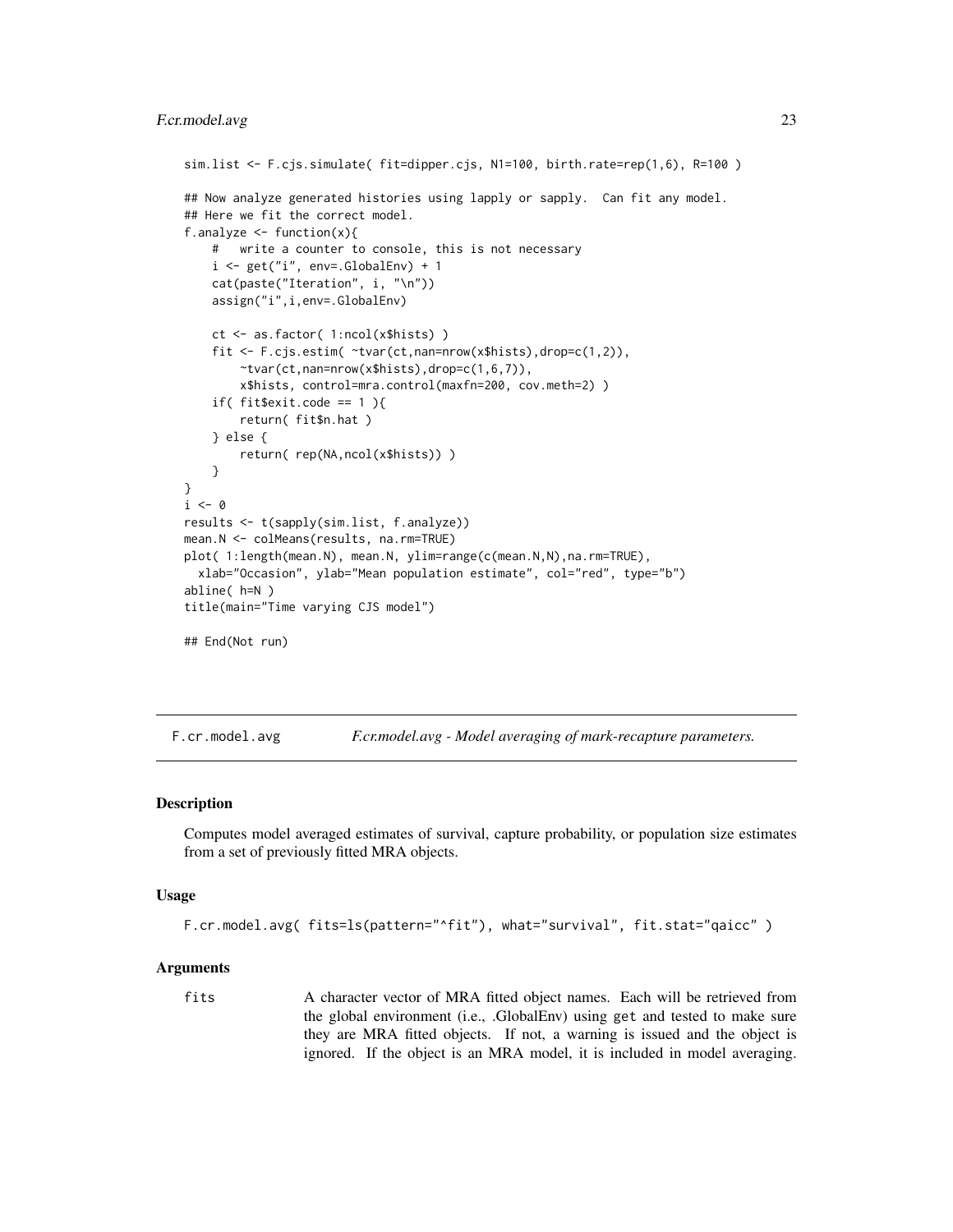|          | The default value will use any object whose name starts with "fit". For exam-<br>ple, if fitted objects are named "fit1.01", "fit1.02", and "fit1.03", fits equal to<br>$c("fit1.01", "fit1.02", "fit1.03")$ or $ls(pat="fit1")$ , will average<br>statistics in these three objects. |
|----------|---------------------------------------------------------------------------------------------------------------------------------------------------------------------------------------------------------------------------------------------------------------------------------------|
| what     | A text string naming the parameter to average. Choices are "survival" (the de-<br>fault), "capture", and "n.hat". Only the first character is inspected (e.g., "c" is<br>equivalent to "capture").                                                                                    |
| fit.stat | A string (scalar) naming the model fit statistic to use when computing model<br>weights. Possible values are: "qaicc" (the default), "qaic", "aicc", and "aic".                                                                                                                       |

# Details

Each model is checked for convergence prior to including in the model averaging process. The test for whether a model converged is (fit\$exit.code == 1) & (fit\$cov.code == 0) & (fit\$df > 0), where fit is the fitted object. If the model did not converge, it is excluded from model averaging.

Conditional and unconditional variance estimates are computed following Burnham and Anderson 2002 (pages 150 and 162 and surrounding).

If what  $=$  "n.hat", the returned object is suitable for printing using print.nhat and plotting using plot.cjs. If what = "survival" or "capture", the returned object is unclassed and the user is responsible for printing and plotting.

#### Value

If what = "survival" or "capture", the return is a list object containing the following components:

| fit.table                                                                                       | A data frame, sorted by fit.stat, containing model names, fit statistics, delta<br>fit statistics, and model averaging weights.                                                                                                                                                               |  |
|-------------------------------------------------------------------------------------------------|-----------------------------------------------------------------------------------------------------------------------------------------------------------------------------------------------------------------------------------------------------------------------------------------------|--|
|                                                                                                 | s. hat or p. hat A matrix of size nan X ns containing model averaged estimates of survival or<br>capture probability.                                                                                                                                                                         |  |
| se.s.hat or se.p.hat                                                                            |                                                                                                                                                                                                                                                                                               |  |
|                                                                                                 | A matrix of size nan X ns containing the unconditional (on model selection) es-<br>timate of standard error for the corresponding model averaged statistic in s. hat<br>or p. hat. Unconditional variances are computed using formulas in Burnham<br>and Anderson $(2002,$ pages 150 and 162) |  |
| se.s.hat.conditional or se.p.hat.conditional                                                    |                                                                                                                                                                                                                                                                                               |  |
| mod.selection.proportion                                                                        | A matrix of size nan X ns containing the conditional estimate of standard er-<br>ror for the corresponding model averaged statistic in s.hat or p.hat. These<br>estimates of variance are conditional on model selection.                                                                     |  |
|                                                                                                 | A matrix of size nan X ns containing the proportion of variance due to model                                                                                                                                                                                                                  |  |
|                                                                                                 | selection uncertainty. Values in this matrix are simply the difference between<br>unconditional variance and conditional variance, divided by the unconditional<br>variance.                                                                                                                  |  |
| If what $=$ "n.hat", the return is a list of class "n.hat" containing the following components: |                                                                                                                                                                                                                                                                                               |  |

fit.table A data frame, sorted by fit.stat, containing model names, fit statistics, delta fit statistics, and model averaging weights.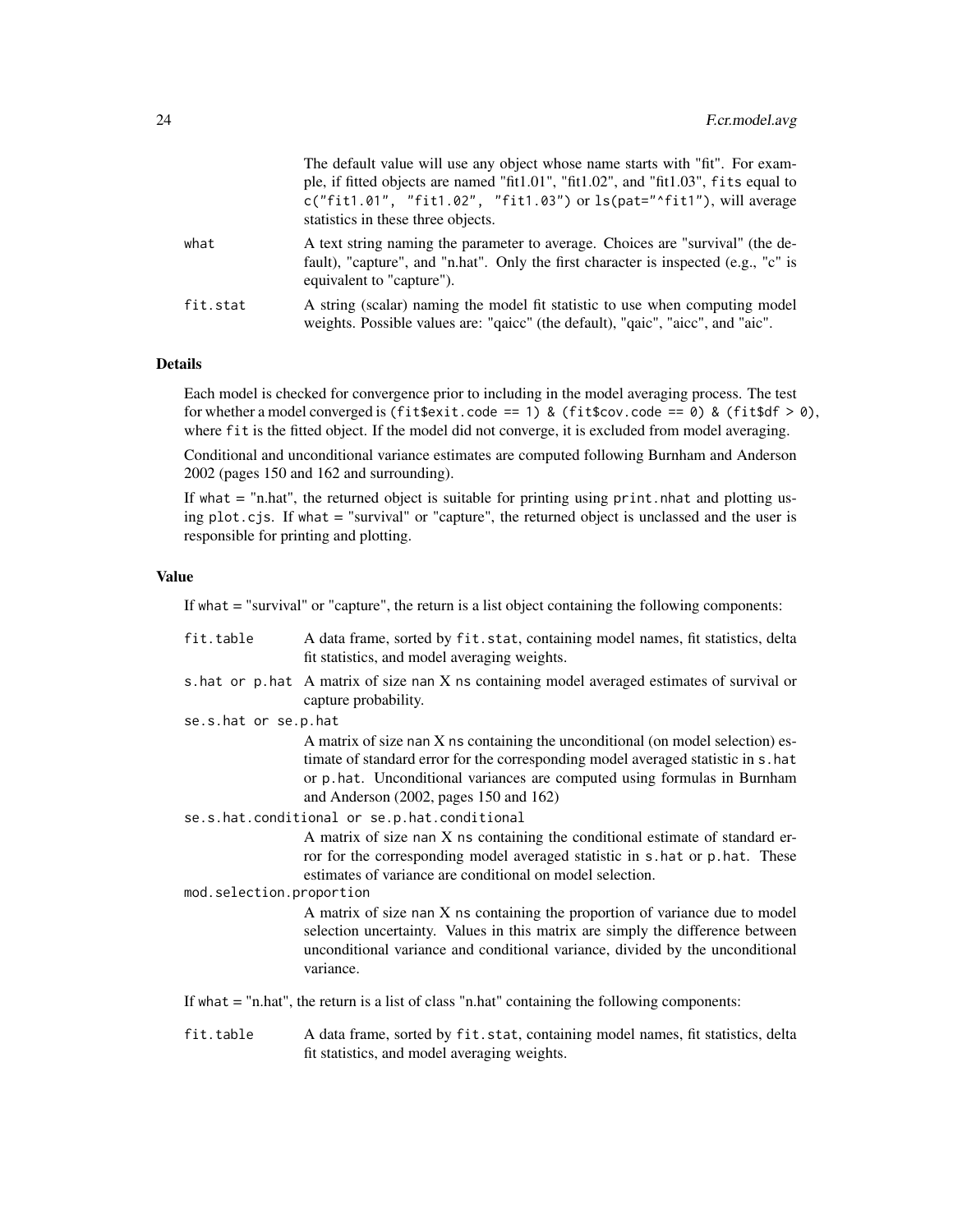# <span id="page-24-0"></span>F.cr.model.avg 25

| n.hat                    | A vector of length ns containing model averaged estimates of population size.                                                                                                                                                                                                         |
|--------------------------|---------------------------------------------------------------------------------------------------------------------------------------------------------------------------------------------------------------------------------------------------------------------------------------|
| se.n.hat                 | A vector of length ns containing the unconditional (on model selection) estimate<br>of standard error for the corresponding model averaged population size.                                                                                                                           |
| se.n.hat.conditional     |                                                                                                                                                                                                                                                                                       |
|                          | A vector of length ns containing the conditional estimate of standard error for<br>the corresponding model averaged population size.                                                                                                                                                  |
| mod.selection.proportion |                                                                                                                                                                                                                                                                                       |
|                          | A vector of lengthns containing the proportion of variance due to model se-<br>lection uncertainty. Values in this matrix are simply the difference between<br>unconditional variance and conditional variance, divided by the unconditional<br>variance.                             |
| n.hat.lower              | A vector of length ns containing lower 95% confidence limits for the corre-<br>sponding population size estimate.                                                                                                                                                                     |
| n.hat.upper              | A vector of length ns containing upper 95% confidence limits for the corre-<br>sponding population size estimate.                                                                                                                                                                     |
| nhat.v.meth              | Scalar indicating the type of variance estimate used. Values are: $4 =$ "(Model)<br>averaged Huggins variance)", $5 =$ "(Model averaged Huggins variance + higher<br>terms)", or $6 =$ "(Model averaged McDonald and Amstrup)". See help for<br>F.c. is. estime for more explanation. |

# Author(s)

Original routine by Eric Regehr, US Fish and Wildlife. Modified for MRA by Trent McDonald, WEST-INC, tmcdonald@west-inc.com

# References

Burnham, K. and D. Anderson (2002) "Model Selection: A practical guide". Cambridge University Press.

#### See Also

[F.cjs.estim](#page-7-1), [F.huggins.estim](#page-29-1), [F.fit.table](#page-27-1), [plot.cjs](#page-45-1)

# Examples

## Fit several CJS model to dipper data. Model average survival

```
## Time varying survival and capture (true CJS model)
data(dipper.histories)
ct <- as.factor( paste("T",1:ncol(dipper.histories), sep=""))
attr(ct,"nan")<-nrow(dipper.histories)
dipper.01 <- F.cjs.estim( ~tvar(ct,drop=c(1,2)), ~tvar(ct,drop=c(1,6,7)), dipper.histories )
```

```
## Linear trend in survival
cT <- 1:ncol(dipper.histories)
dipper.02 <- F.cjs.estim( ~tvar(ct,drop=c(1,2)), ~tvar(cT, nan=nrow(dipper.histories)),
```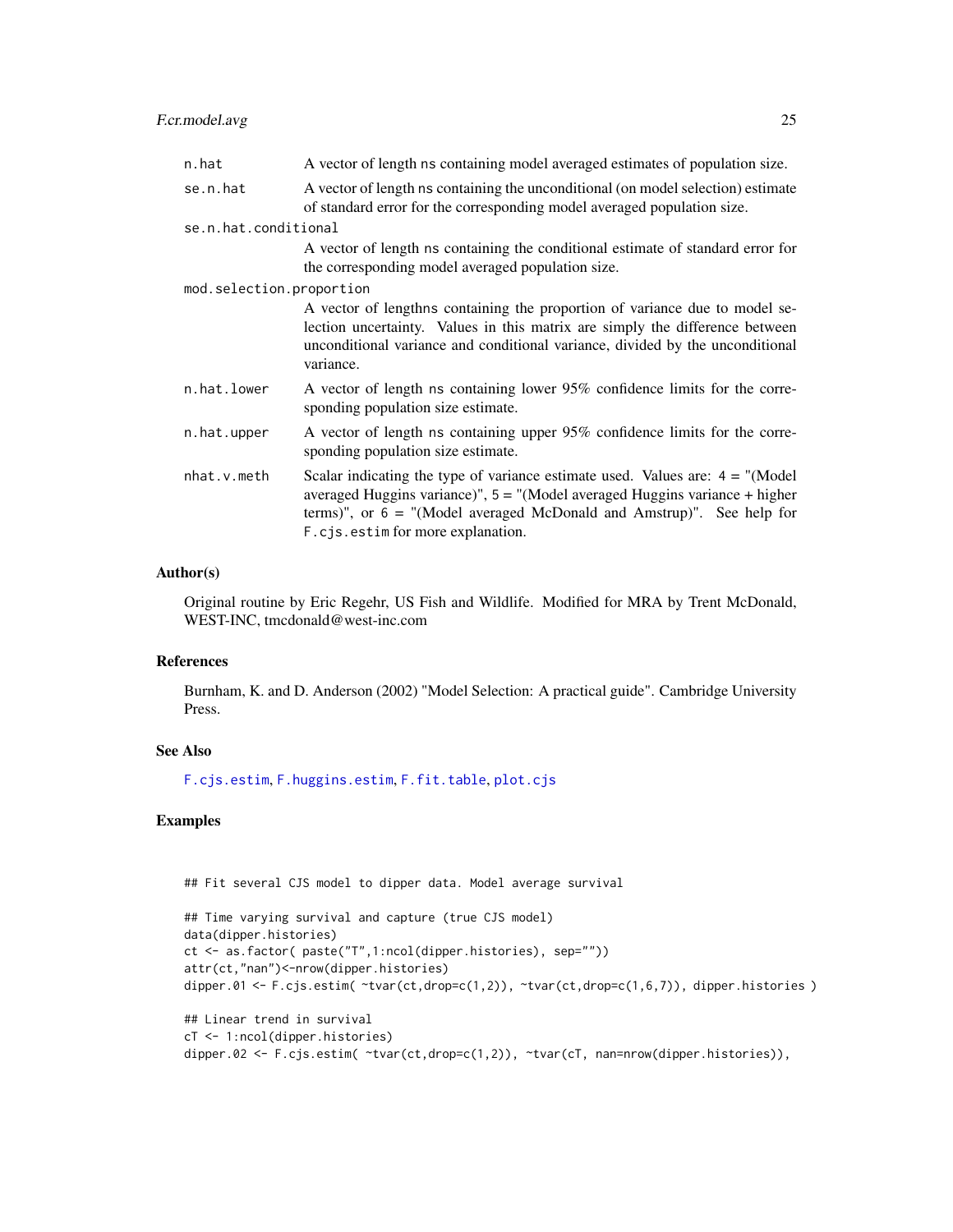```
dipper.histories )
## No trend in survival
dipper.03 <- F.cjs.estim( \tt -true \tt -true (1,2)), \tt -1, dipper.histories )
## Model average
mod.avg.surv <- F.cr.model.avg( ls(pat="^dipper.[0-9]"), what="s", fit.stat="aicc" )
mod.avg.n <- F.cr.model.avg( ls(pat="^dipper.[0-9]"), what="n", fit.stat="aicc" )
## Plot
plot(mod.avg.n)
```
<span id="page-25-1"></span>F.cr.model.matrix *Capture-Recapture model matrix*

# Description

Returns two model matrices for capture-recapture modeling. Both are in the form of (giant) 2D matrices.

# Usage

F.cr.model.matrix(capture, survival, nan, ns)

# Arguments

| capture  | Formula for the capture model. Must be a formula object with no response, then<br>$\sim$ , followed by the names of 2-D arrays of covariates to fit in the capture model.<br>For example: capture $=$ $\sim$ age + sex, where age and sex are matrices. |
|----------|---------------------------------------------------------------------------------------------------------------------------------------------------------------------------------------------------------------------------------------------------------|
| survival | Formula for the survival model. Must be a formula object with no response, then<br>~, followed by the names of 2-D arrays of covariates to fit in the survival model.<br>For example: capture $=$ $\sim$ age + sex, where age and sex are matrices.     |
| nan      | Number of individuals in the model. This is necessary for the ivar and tvar<br>functions to work. Normally, nan = number of rows in capture history matrix.<br>No default value.                                                                        |
| ns       | Number of sampling occasions. Normally, $ns =$ number of columns in the cap-<br>ture history matrix.                                                                                                                                                    |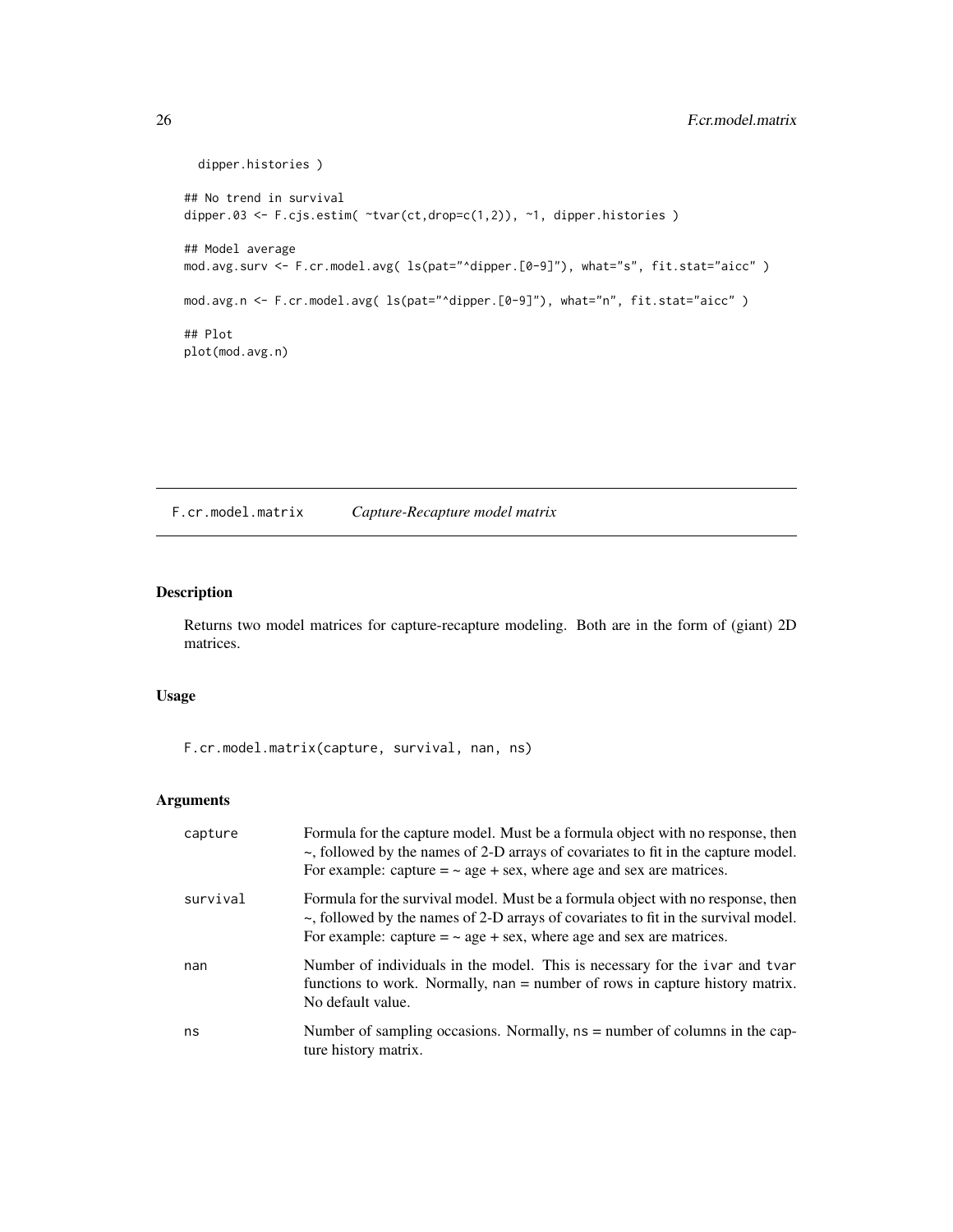# <span id="page-26-0"></span>Details

This routine is intended to be called internally by model fitting routines of MRA. General users should never have to call this routine.

This routine uses a call to eval with a model frame, and calls the R internal model.matrix to resolve the matrices in the formula. All matrices specified in the models should be in the current scope and accessible to both eval and model.matrix.

This routine calls F.3d.model.matrix twice. F.3d.model.matrix does all the work.

# Value

A list containing the following components:

| capX          | A NAN by IX+(NX*NS) matrix containing covariate values for the capture<br>model. Matrices specified in the model are column appended together. NAN<br>$=$ nrow(x) where x is a 2-D matrix in the model (i.e., number of animals).<br>$NS = \text{ncol}(x)$ (i.e., number of capture occasions). $NX =$ number of matri-<br>ces specified in the model. $IX = 1$ if an intercept is included, 0 otherwise.<br>The j-th covariate matrix specified in the model can be accessed directly with<br>capX[, $IX+1+(NS*(j-1))$ : $(NS*j)$ ].  |
|---------------|----------------------------------------------------------------------------------------------------------------------------------------------------------------------------------------------------------------------------------------------------------------------------------------------------------------------------------------------------------------------------------------------------------------------------------------------------------------------------------------------------------------------------------------|
| surX          | A NAN by IY+(NY*NS) matrix containing covariate values for the survival<br>model. Matrices specified in the model are column appended together. NAN<br>$=$ nrow(x) where y is a 2-D matrix in the model (i.e., number of animals).<br>$NS = \text{ncol}(y)$ (i.e., number of capture occasions). $NY =$ number of matri-<br>ces specified in the model. $IY = 1$ if an intercept is included, 0 otherwise.<br>The j-th covariate matrix specified in the model can be accessed directly with<br>capY[, $IY+1+(NS*(j-1))$ : $(NS*j)$ ]. |
| n.cap.covars  | Number of matrices specified in the capture model (NX above).                                                                                                                                                                                                                                                                                                                                                                                                                                                                          |
| n.sur.covars  | Number of matrices specified in the survival model (NY above).                                                                                                                                                                                                                                                                                                                                                                                                                                                                         |
| cap.intercept | TRUE or FALSE depending on whether an intercept was included in the capture<br>model                                                                                                                                                                                                                                                                                                                                                                                                                                                   |
| sur.intercept | TRUE or FALSE depending on whether an intercept was included in the survival<br>model                                                                                                                                                                                                                                                                                                                                                                                                                                                  |
| cap.vars      | Vector of names for the NX covariates in the capture model.                                                                                                                                                                                                                                                                                                                                                                                                                                                                            |
| sur.vars      | Vector of names for the NY covariates in the survival model.                                                                                                                                                                                                                                                                                                                                                                                                                                                                           |
|               |                                                                                                                                                                                                                                                                                                                                                                                                                                                                                                                                        |

# Author(s)

Trent McDonald, WEST-INC, tmcdonald@west-inc.com

# See Also

[F.cjs.estim](#page-7-1), [model.matrix](#page-0-0), [eval](#page-0-0)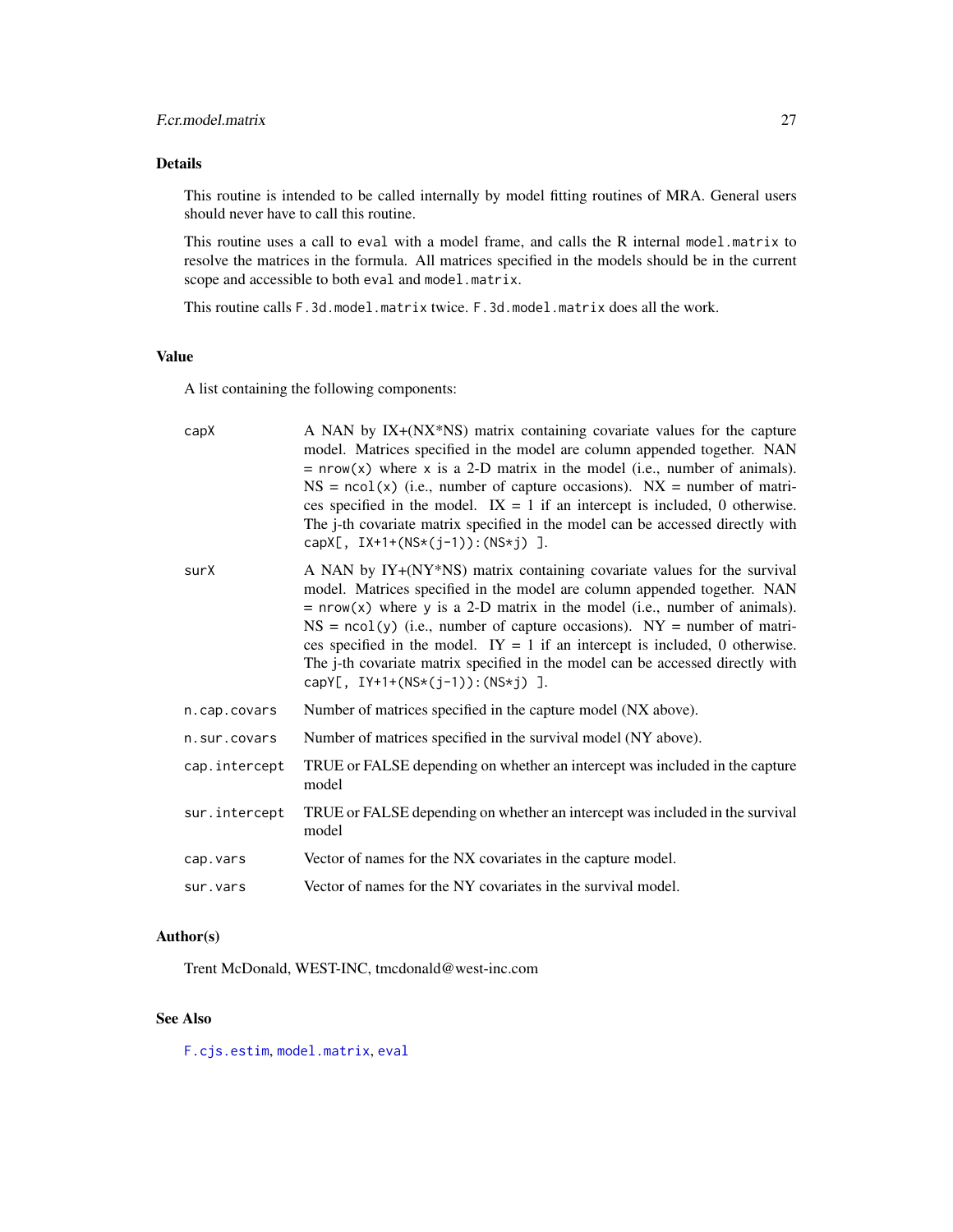# Examples

```
# Synthetic example with 10 animals and 5 occasions
nan <- 10
ns < -5sex <- matrix( as.numeric(runif( nan ) > 0.5), nrow=nan, ncol=ns )
x <- matrix( runif( nan*ns ) , nrow=nan, ncol=ns )
F.cr.model.matrix( capture= \sim sex + x, survival= \sim -1 + x, nan, ns )
```
<span id="page-27-1"></span>F.fit.table *F.fit.table - Produce a summary table of model fit statistics.*

# Description

A utility function to compile a table of fit statistics from a list of MRA fitted objects contained in the .Globalenv (i.e., 'working') environment. The table produced by this routine contains model name, fit statistics (AICc or QAICc), and is ranked by (sorted by) one of these fit statistics.

#### Usage

F.fit.table( fits=ls(pattern="^fit"), rank.by= "qaicc", plausible.p=0.01 )

# Arguments

| fits        | A character vector of MRA fitted object names to include in the summary ta-<br>ble. These names do not need to have a common root name. The default<br>value will use any object whose name starts with "fit" in the working directory<br>(GlobalEnv). An an example, if fitted objects are named "fit1.01", "fit1.02",<br>and "fit1.03", fits should equal c("fit1.01", "fit1.02", "fit1.03"), or<br>1s (pat="^fit1"), assuming no other objects in the working directory start with<br>" $fit1$ ". |
|-------------|------------------------------------------------------------------------------------------------------------------------------------------------------------------------------------------------------------------------------------------------------------------------------------------------------------------------------------------------------------------------------------------------------------------------------------------------------------------------------------------------------|
| rank.by     | A string (scalar) naming the model fit statistic to include in the summary table.<br>The resulting table is sorted by this statistic. Possible values are: "qaice" (the<br>default), and "aicc".                                                                                                                                                                                                                                                                                                     |
| plausible.p | A scalar specifying the cut-point in rank. by weight to use during determination<br>of 'plausible' models. A model is defined to be 'plausible' if it has rank.by<br>weight greater than plausible.p OR if the model's log-likelihood is greater<br>than the minimum log likelihood amoungst those that have rank by weight<br>greater than plausible.p. See explanation of plausible in Value section be-<br>low.                                                                                   |

<span id="page-27-0"></span>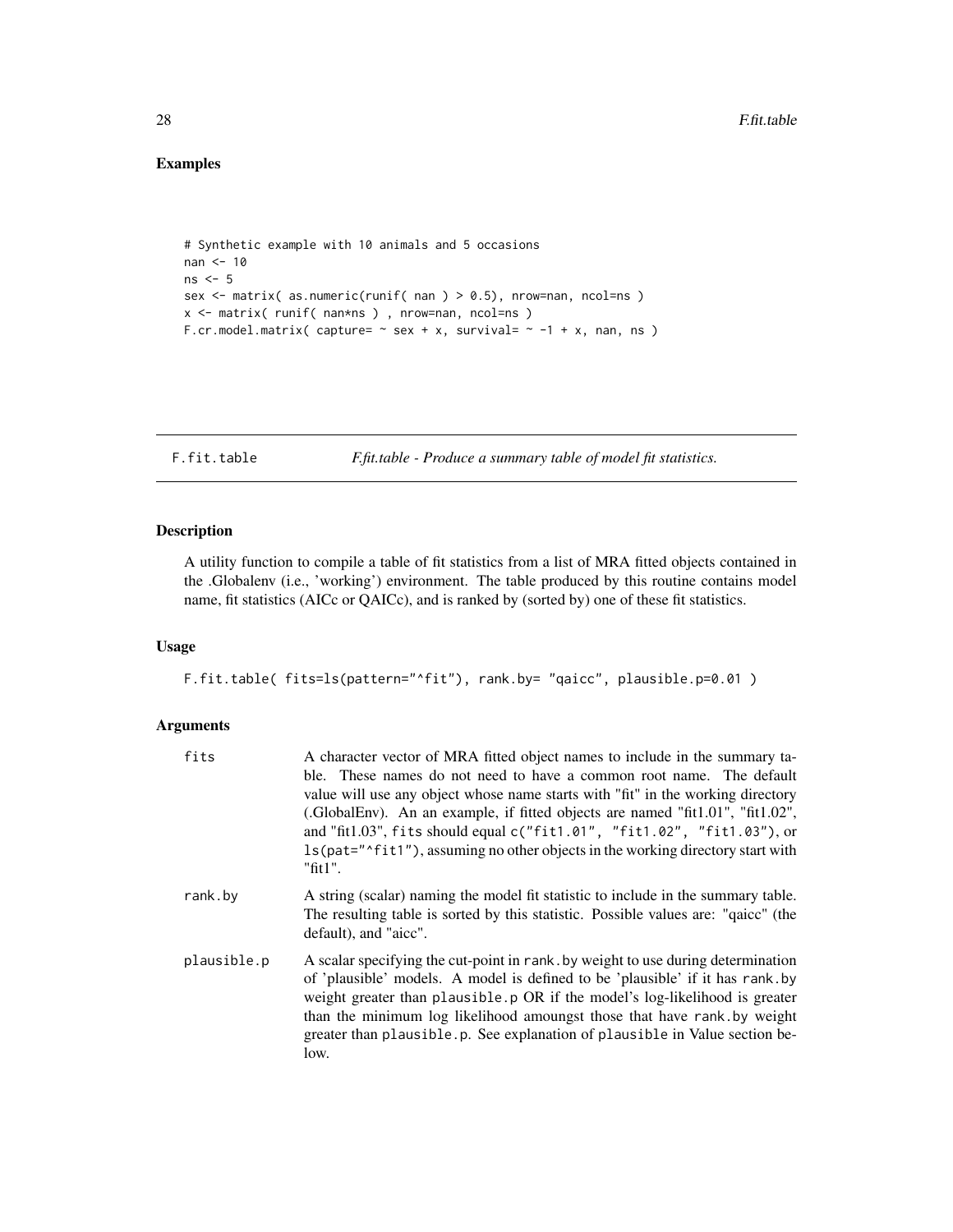#### F.fit.table 29

# Details

A rudimentary check for convergence is done on each fitted model. If this routine believes a model did not converge, the model is included in the table, but the model's fit statistics are set to Inf. The test for whether a model converged is (fit\$exit.code == 1) & (fit\$cov.code == 0) & (fit\$df > 0), where fit is the fitted object.

Fitted objects are pulled from the .GlobalEnv environment. Usually, this is the current working directory. Currently, there is no way to pull fits from another environment, but a savy R programmer could modify the where argument of the get command embedded in this routine.

# Value

A data frame, sorted by rank.by, with the following columns

| model.num        | Model number assigned by this routine, equal to the position of the model in the<br>input list of fits.                                                                                                                                                                                                                                                                                                                                                                                                                                                                                                                                                                                                                                                                      |
|------------------|------------------------------------------------------------------------------------------------------------------------------------------------------------------------------------------------------------------------------------------------------------------------------------------------------------------------------------------------------------------------------------------------------------------------------------------------------------------------------------------------------------------------------------------------------------------------------------------------------------------------------------------------------------------------------------------------------------------------------------------------------------------------------|
| model.name       | Name of the fitted object.                                                                                                                                                                                                                                                                                                                                                                                                                                                                                                                                                                                                                                                                                                                                                   |
| converged        | Logical values indicating whether this routine thinks the model converged or not.<br>Value is TRUE if the this routine thinks the model converged, FALSE otherwise.                                                                                                                                                                                                                                                                                                                                                                                                                                                                                                                                                                                                          |
| n.est.parameters |                                                                                                                                                                                                                                                                                                                                                                                                                                                                                                                                                                                                                                                                                                                                                                              |
|                  | Number of estimable parameters in the model. This is MRA's guess at the num-<br>ber of estimable parameters in the model, not length of the coefficient vector.                                                                                                                                                                                                                                                                                                                                                                                                                                                                                                                                                                                                              |
|                  | n.coefficients Number of coefficients in the model. This is length of the coefficient vector<br>without regard to estimability. If $n$ . coefficients $> n$ . est. parameters, the<br>model is not full rank, and at least one coefficient is probably not estimable.                                                                                                                                                                                                                                                                                                                                                                                                                                                                                                        |
| loglike          | value of the log likelihood evaluated at the maximum likelihood parameters.                                                                                                                                                                                                                                                                                                                                                                                                                                                                                                                                                                                                                                                                                                  |
| aicc             | AIC of the model including the small sample correction = $AIC + (2 * df * (df + 1))$<br>$/$ (nan - df - 1)                                                                                                                                                                                                                                                                                                                                                                                                                                                                                                                                                                                                                                                                   |
| delta.aicc       | Difference between AICc for the model and the minimum AICc in the table.                                                                                                                                                                                                                                                                                                                                                                                                                                                                                                                                                                                                                                                                                                     |
| aicc.wgt         | AICc model weights. These weights equal exp(-.5*(delta.aicc)), scaled to sum<br>to $1.0$ ,                                                                                                                                                                                                                                                                                                                                                                                                                                                                                                                                                                                                                                                                                   |
| qaicc            | QAIC of the model including the small sample correction = $QAIC + (2 * df * (df + 1))/(n$<br>$- df - 1)$                                                                                                                                                                                                                                                                                                                                                                                                                                                                                                                                                                                                                                                                     |
| delta.qaicc      | Difference between QAICc for the model and the minimum QAICc in the table.                                                                                                                                                                                                                                                                                                                                                                                                                                                                                                                                                                                                                                                                                                   |
| qaicc.wgt        | QAICc model weights. These weights equal exp(-.5*(delta.qaicc)), scaled to<br>sum to $1.0$ ,                                                                                                                                                                                                                                                                                                                                                                                                                                                                                                                                                                                                                                                                                 |
| plausible        | Indicates 'plausible' models as defined by Bromaghen et al. (2013). The value in<br>this column is TRUE if the model has rank. by weight greater than plausible. p<br>OR if the model's log-likelihood is greater than the minimum log likelihood<br>amoungst those that have rank. by weight greater than plausible. p. The sec-<br>ond condition in this scheme includes a model structure as 'plausible' when its<br>log-likelihood is relatively high but it has been heavily penalized by the number<br>of parameters. When the likelihood is parameterized to contain two or more lin-<br>ear models, this second condition is a reasonable criterion when model selection<br>is done in a step-wise fashion on each model separately (see Bromaghen et al.,<br>2013). |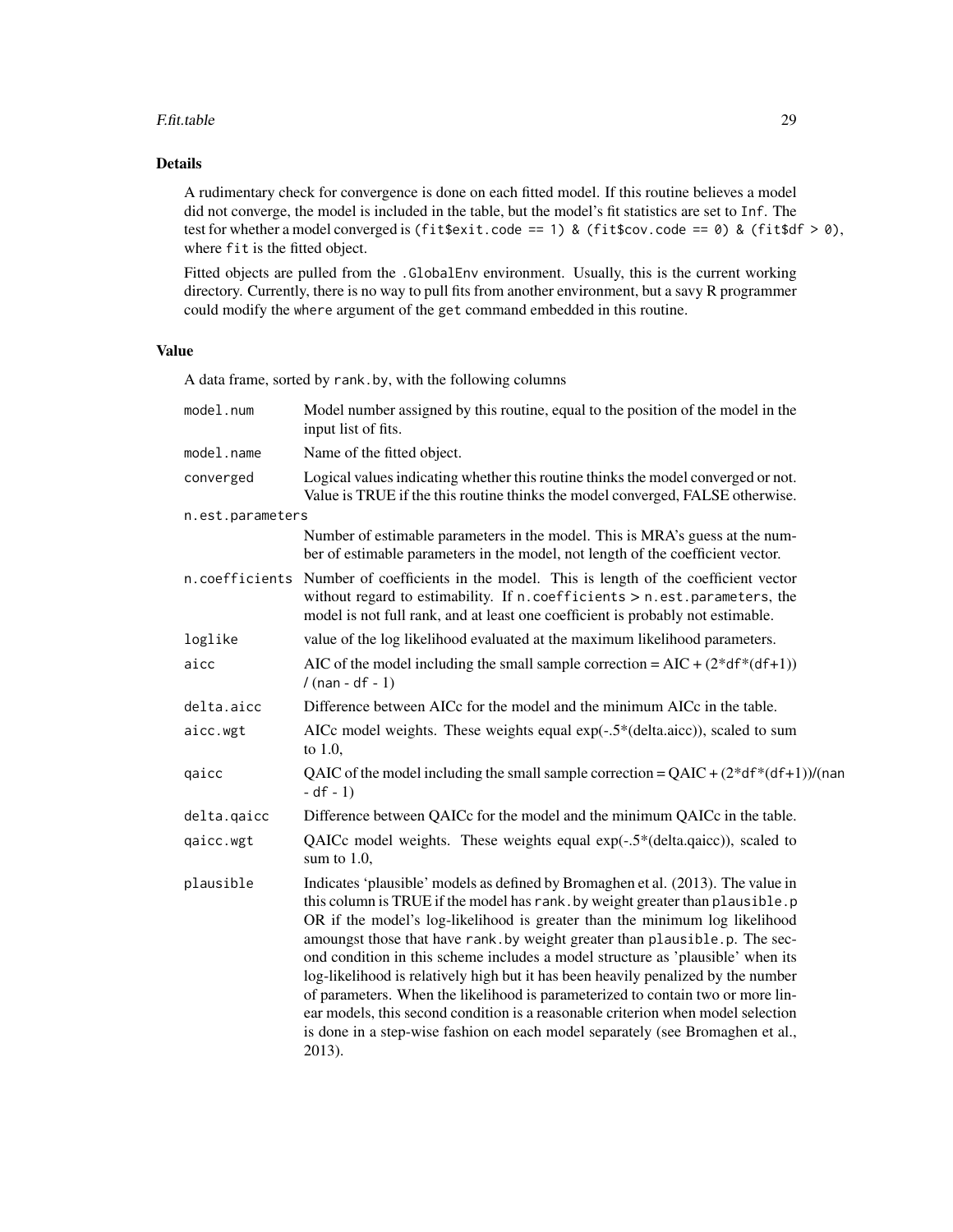#### <span id="page-29-0"></span>Author(s)

Trent McDonald, WEST-INC, tmcdonald@west-inc.com

# References

Bromaghin, J.F., McDonald, T. L., and Amstrup, S. C., (2013) "Plausible Combinations: An improved methods to evaluate the covariate structure of Cormack-Jolly-Seber mark-recapture models", Open Journal of Ecology, v.3, p. 11-22. (included in vignettes)

# See Also

```
F.cjs.estim, F.huggins.estim, vignette("Bromaghin_etal_2013_OJE")
```
#### Examples

## Fit several CJS model to dipper data. Summarize fits.

```
## Time varying survival and capture (true CJS model)
data(dipper.histories)
ct <- as.factor( paste("T",1:ncol(dipper.histories), sep=""))
attr(ct,"nan")<-nrow(dipper.histories)
dipr.01 <- F.cjs.estim( \tt -true \tt -true (t, drop=c(1,2)), \tt -true (t, drop=c(1,6,7)), dipper.histories )
## Linear trend in survival
cT <- 1:ncol(dipper.histories)
dipr.02 <- F.cjs.estim( ~tvar(ct,drop=c(1,2)), ~tvar(cT, nan=nrow(dipper.histories)),
 dipper.histories )
## No trend in survival
dipr.03 <- F.cjs.estim( \ttvar(ct,drop=c(1,2)), ~1, dipper.histories )
## Summary table
F.fit.table( ls(pat="^dipr") )
```
<span id="page-29-1"></span>

| F.huggins.estim | F.huggins.estim - Estimation of Huggins closed population capture- |
|-----------------|--------------------------------------------------------------------|
|                 | recapture model.                                                   |

# Description

Estimates Huggin's closed population capture-recapture models with individual, time, and individualtime varying covariates using the "regression" parameterization of Amstrup et al (2006, Ch 9). For live recaptures only. A logistic link function is used to relate probability of capture to external covariates.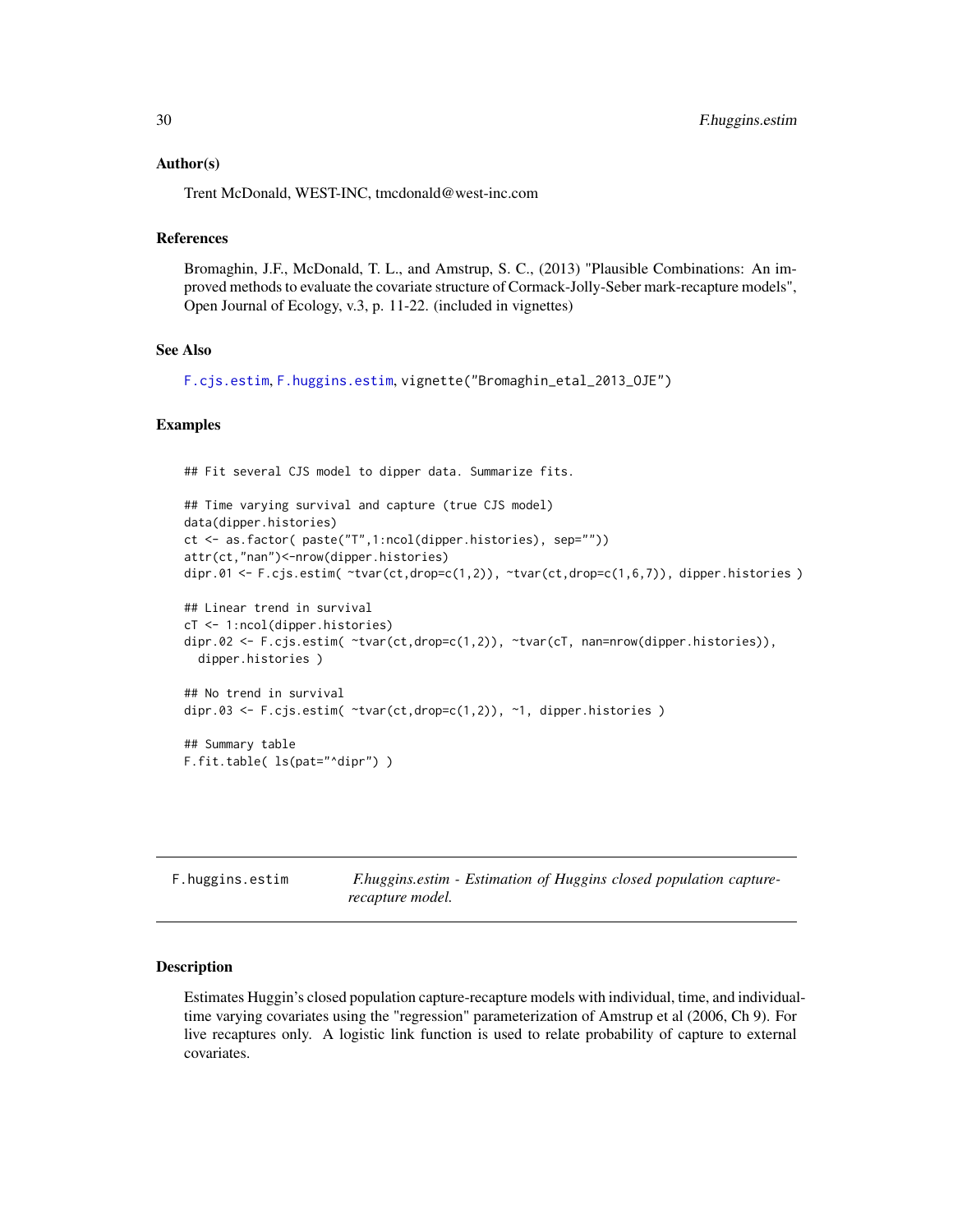# F.huggins.estim 31

# Usage

F.huggins.estim(capture, recapture=NULL, histories, remove=FALSE, cap.init, recap.init, nhat.v.meth=1, df=NA, link="logit", control=mra.control())

# Arguments

| capture    | Formula specifying covariates to included in the initial capture probability model.<br>Must be a formula object without a response. Specify $\sim$ , followed by the names<br>of 2-D arrays of covariates to relate to initial capture probability. For example:<br>'capture $=$ $\sim$ age + sex', where age and sex are matrices of size NAN X NS<br>containing the age and sex covariate values. $NAN =$ number of individuals =<br>number of rows in histories matrix (see below). $NS =$ number of samples =<br>number of columns in histories matrix (see below). Number of matrices spec-<br>ified in the initial capture model is assumed to be NX. Specify intercept only<br>model as 'capture = $\sim$ 1'. Specify model without an intercept using 'capture = $\sim$<br>$-1 + x'$ . |
|------------|------------------------------------------------------------------------------------------------------------------------------------------------------------------------------------------------------------------------------------------------------------------------------------------------------------------------------------------------------------------------------------------------------------------------------------------------------------------------------------------------------------------------------------------------------------------------------------------------------------------------------------------------------------------------------------------------------------------------------------------------------------------------------------------------|
| recapture  | Formula specifying covariates to included in the recapture probability model, or<br>NULL. Should be specified the same way as the capture model. For example:<br>'recapture $=$ $\sim$ behave $+$ sex'. The number of covariates specified in the recapture<br>model is NY. Total number of parameters this routine attempts to estimate is<br>NX+NY. See df argument. If recapture=NULL, no recapture model (or the<br>empty model) is estimated. In this case, recapture probabilities equal initial<br>capture probabilties and both depend on the model in capture. Note that NULL<br>models are specified without the $\sim$ .                                                                                                                                                            |
| histories  | A NAN X NS = (number of individuals) X (number of capture occasions) matrix<br>containing capture histories. Capture histories are comprised of 0's and 1's only.<br>0 in cell $(i, j)$ of this matrix means individual i was not captured on occasion j,<br>1 in cell (i,j) means individual i was captured on occasion j and released live<br>back into the population. Because the population being sampled is assumed<br>closed, deaths on capture (known removals) are not allowed. If deaths on capture<br>occured and an estimate of N at the beginning of the study is sought, remove the<br>entire history, estimate N using this routine from the remaining histories, and<br>add back the number of deleted histories.                                                              |
| remove     | A logical scalar, or vector of logical values, specifying which capture covari-<br>ates to remove from the recapture model. By default (remove=FALSE), no<br>capture covariates are removed, meaning all terms in the model for initial cap-<br>ture also appear in the model for recaptures with the same coefficient values.<br>See Details section. If remove is a vector, each entry specifies whether the cor-<br>responding effect in capture should be removed from the recapture model. If<br>remove is shorter than NX (the number of matricies in capture), it is replicated<br>to have length NX.                                                                                                                                                                                   |
| cap.init   | (optional) Vector of initial values for coefficients in the initial capture model.<br>One element per covariate in capture. This parameter does not usually need to<br>be specified.                                                                                                                                                                                                                                                                                                                                                                                                                                                                                                                                                                                                           |
| recap.init | (optional) Vector of initial values for coefficients in the recapture model. One<br>element per covariate in recapture. This parameter does not usually need to be<br>specified.                                                                                                                                                                                                                                                                                                                                                                                                                                                                                                                                                                                                               |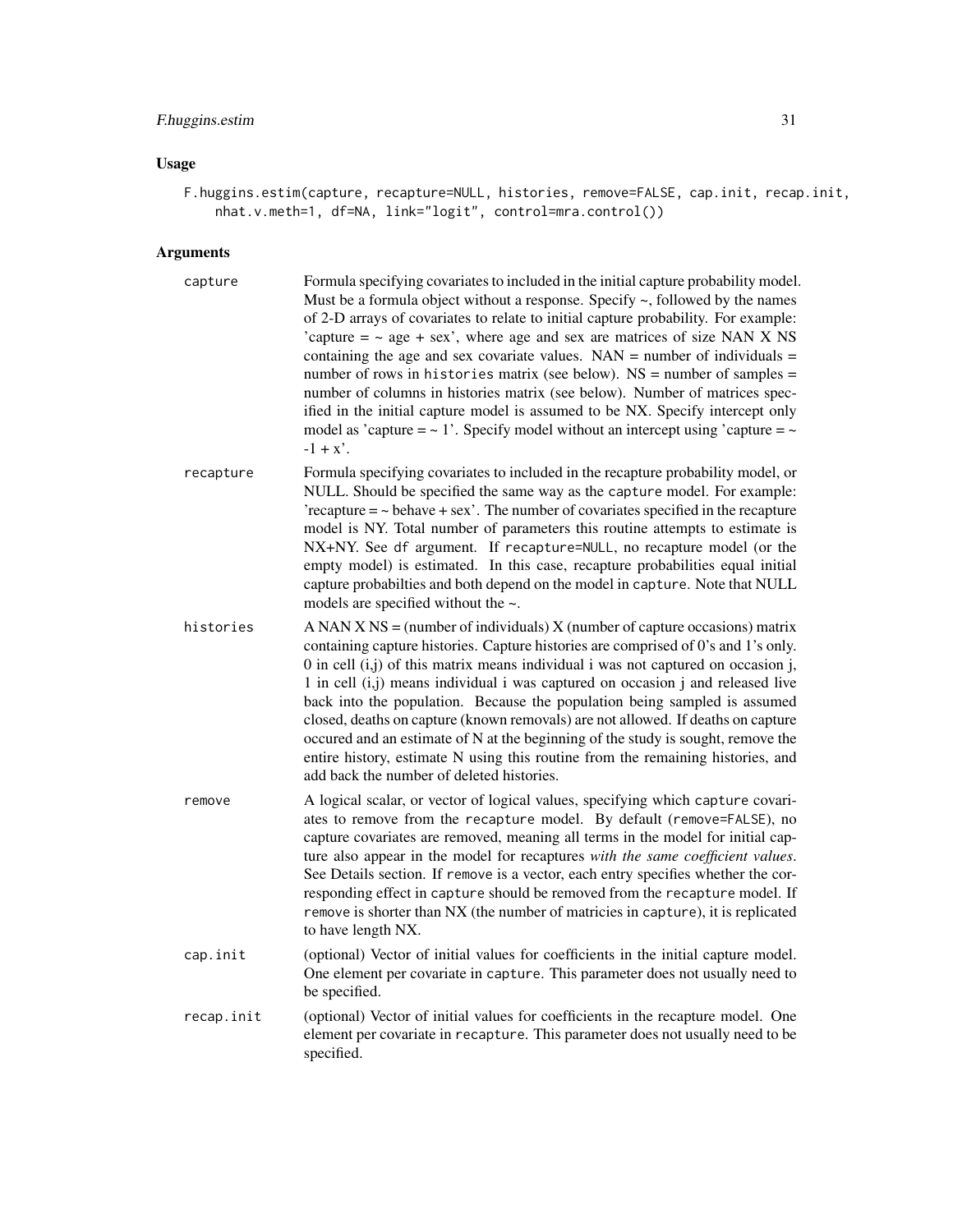<span id="page-31-0"></span>

| nhat.v.meth | Integer specifying method for computing variance estimate for the population<br>size estimate. Currently, only $nhat.v.$ meth = 1 is implemented. Plans are for<br>nhat. v. meth = 2 to be a boot strap estimate of variance. nhat. v. meth = 1 is<br>a delta method estimator utilizing the derivative of P(ever captured) w.r.t. the<br>capture parameters. This is the same estimator as used in program MARK.                                                                                                                                                                                                                 |
|-------------|-----------------------------------------------------------------------------------------------------------------------------------------------------------------------------------------------------------------------------------------------------------------------------------------------------------------------------------------------------------------------------------------------------------------------------------------------------------------------------------------------------------------------------------------------------------------------------------------------------------------------------------|
| df          | External (override) model degrees of freedom to use during estimation. If $df =$<br>NA, the number of parameters is estimated from the rank of the matrix of 2nd<br>derivatives or Hessian, depending on cov. meth parameter. If $df \leq 0$ , the num-<br>ber of parameters will be set to $NX+NY =$ the number of estimated coefficients.<br>Otherwise, if $df > 0$ , the supplied value is used. Only AIC, QAIC, AICc, and<br>QAICc are dependent on this value (in their penalty terms).                                                                                                                                      |
| link        | The link function to be used. The link function converts linear predictors in the<br>range (-infinity, infinity) to probabilities in the range $(0,1)$ . Valid values for the<br>link function are "logit" (default), "sine", and "hazard". (see Examples in help<br>for $F$ . c js. estime for a plot of the link functions)                                                                                                                                                                                                                                                                                                     |
|             | • The "logit" link is $\eta = log(\frac{p}{1-p})$ with inverse $p = \frac{1}{1+exp(-\eta)}$ .                                                                                                                                                                                                                                                                                                                                                                                                                                                                                                                                     |
|             | • The "sine" link is $\eta = \frac{8asin(2p-1)}{\pi}$ , which ranges from -4 to 4. The inverse<br>"sine" link is $p = \frac{1 + \sin(\eta \pi/8)}{2}$ for values of $\eta$ between -4 and 4. For values<br>of $\eta$ < -4, $p = 0$ . For values of $\eta > 4$ , $p = 1$ . Scaling of the sine link was<br>choosen to yield coefficients roughly the same magnitude as the logit link.<br>• The "hazard" link is $\eta = log(-log(1-p))$ , with inverse $1-exp(-exp(\eta))$ .<br>The value of p from the inverse hazard link approaches 0 as $\eta$ decreases. For<br>values of $\eta > 3$ , $p = 1$ for all intents and purposes. |
| control     | A list containing named control parameters for the minimization and estima-<br>tion process. Control parameters include number of iterations, covariance es-<br>timation method, etc. Although the default values work in the vast majority<br>of cases, changes to these variables can effect speed and performance for ill-<br>behaved models. See mra.control() for a description of the individual control<br>parameters.                                                                                                                                                                                                     |

# Details

This routine compiles all the covariate matrices, then calls a Fortran routine to maximize the Huggins closed population likelihood. So-called heterogenious models that utilize mixture distributions for probability of capture cannot be fitted via this routine.

If remove=FALSE (default) the models for initial capture and subsequent recapture are,

$$
p_{ij} = \beta_0 + \beta_1 x_{ij1} + \ldots + \beta_a x_{ija}
$$

and

$$
c_{ij} = \beta_0 + \beta_1 x_{ij1} + \ldots + \beta_a x_{ija} + \gamma_0 + \gamma_1 z_{ij1} + \ldots + \gamma_b z_{ijb}
$$

where the x's and z's are covariate values specified in capture and recapture, respectively, and the β's and γ's are estimated coefficients. (For breavity, '*a*' has been substitutied for NX, '*b*' for NY.) In other words, by default all effects in the capture model also appear in the recapture model *with the same estimated coefficients*. This is done so that capture and recapture probabilities can be constrained to equal one another. If capture=~1 and recapture=NULL, capture and recapture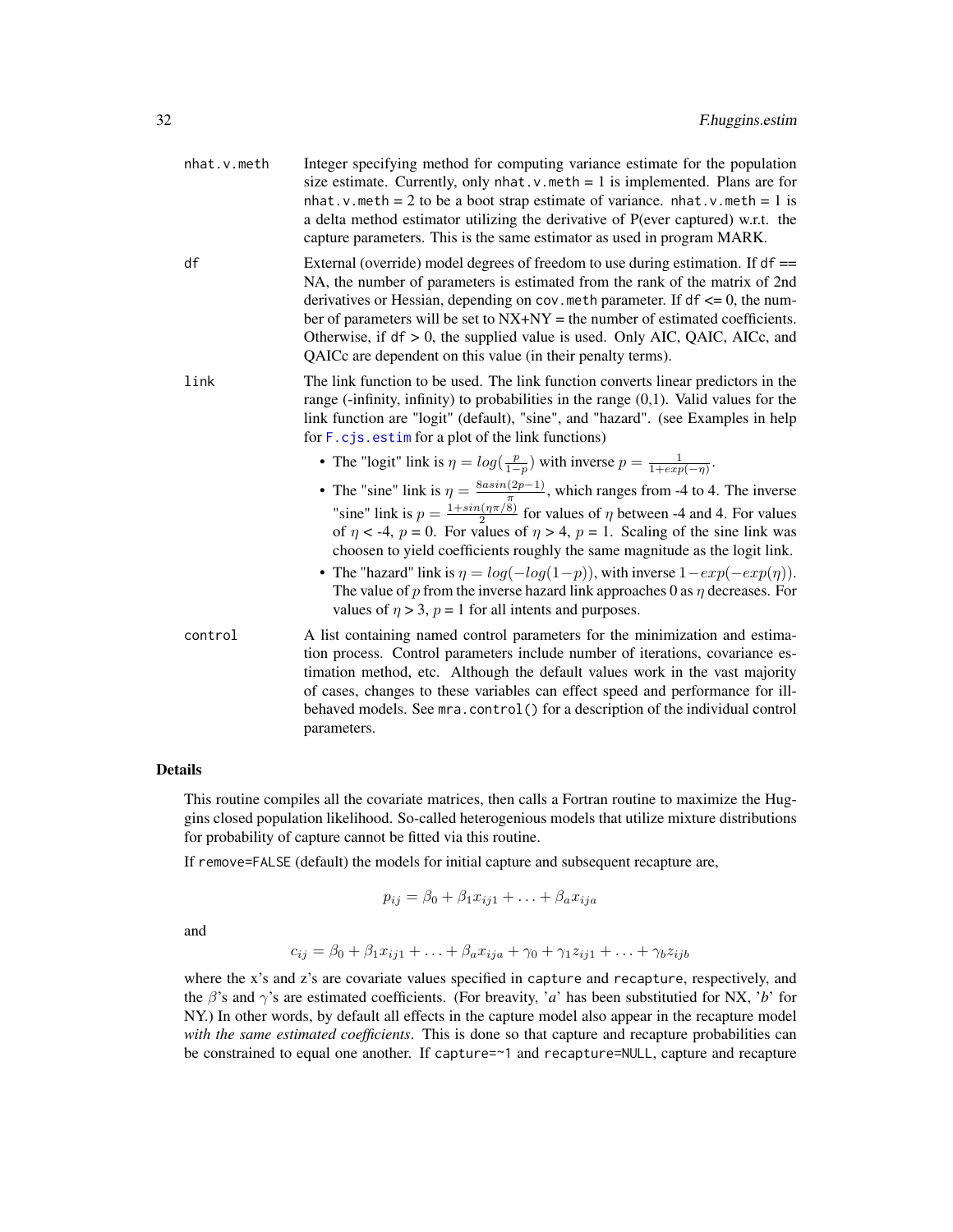#### <span id="page-32-0"></span>F.huggins.estim 33

probabilities are constant and equal to one another. If capture=~x1 and recapture=NULL, capture and recapture probabilities are equal, and both are the exact same function of covariate x1. A simple additive behavioral (trap happy or trap shy) effect is fitted by specifying an intercept-only model for recaptures, i.e., capture=~x1+x2+...+xp and recapture=~1.

When a Huggin's model object is printed using the default print method (print.hug), a "C" (for "capture") appears next to coefficients in the recapture model that are also in the initial capture model. These coefficients are fixed in the recapture model. A "B" (for "behavioral") appears next to free coefficients in the recapture model that *do not* appear in the initial capture model.

If remove is something other than FALSE, it is extended to have length NX, and if element *i* equals TRUE, the *i*-th effect in the capture model is removed from the recapture model. If remove=c(FALSE, TRUE, FALSE), capture= $-x1+x2$ , and recapture= $-x1+x3$ , the models for initial capture and subsequent recapture are,

$$
p_{ij} = \beta_0 + \beta_1 x_{ij1} + \beta_2 x_{ij2}
$$

and

$$
c_{ij} = \beta_0 + \beta_2 x_{ij2} + \gamma_0 + \gamma_1 x_{ij1} + \gamma_2 x_{ij3}.
$$

Note that x1 appears in the recapture equation, but with a different estimated coefficient. If remove=TRUE, all capture effects are removed from the recapture model and the models are completely separate.

The ability to remove terms from the recapture model adds modeling flexibility. For example, if initial captures were hypothesized to depend on the variable sex, but recaptures were hypothesized to be constant (no sex effect), the arguments to fit this model would be capture=~sex, recapture=~1, and remove=TRUE. A pure time-varying model with different time effects in the initial and subsequent capture models can be fitted using capture=~tvar(1:ns,nan), recapture=~tvar(1:ns,nan), and remove=TRUE. In this case, the same model, but parameterized differently, can be fitted with remove=FALSE.

See Details of help(F.cjs.estim) for ways that 2-d matrices, 1-d vectors, and 1-d factors can be specified in the capture and recapture models.

If argument trace in a call to mra.control is set to something other than 0, a log file named mra.log is written to the current directory. See [mra.control](#page-43-1) for actions associated with values of trace. CAREFUL: mra.log is overwritten each run.

Values in 2-d Matrix Covariates: Even though covariate matrices are required to be NAN x NS (same size as capture histories), there are not that many recapture parameters. Recapture parameters for the first occasion are not defined. For all covariates in the recapture model, only values in columns 2:ncol(histories) are used. See examples for demonstration.

#### Value

An object (list) of class c("hug","cr") with many components. Use print.hug to print it nicely. Use names(fit), where the call was fit  $\leq$  - F. huggins. estim(...), to see names of all returned components. To see values of individual components, issue commands like fit\\$n.hat, fit\\$se.n.hat, etc.

Components of the returned object are as follows:

- histories The input capture history matrix. Size NAN x NS
- aux Auxiliary information, mostly stored input values. This is a list containing: \\$call, \\$nan=number of individuals, \\$ns=number of samples, \\$nx=number of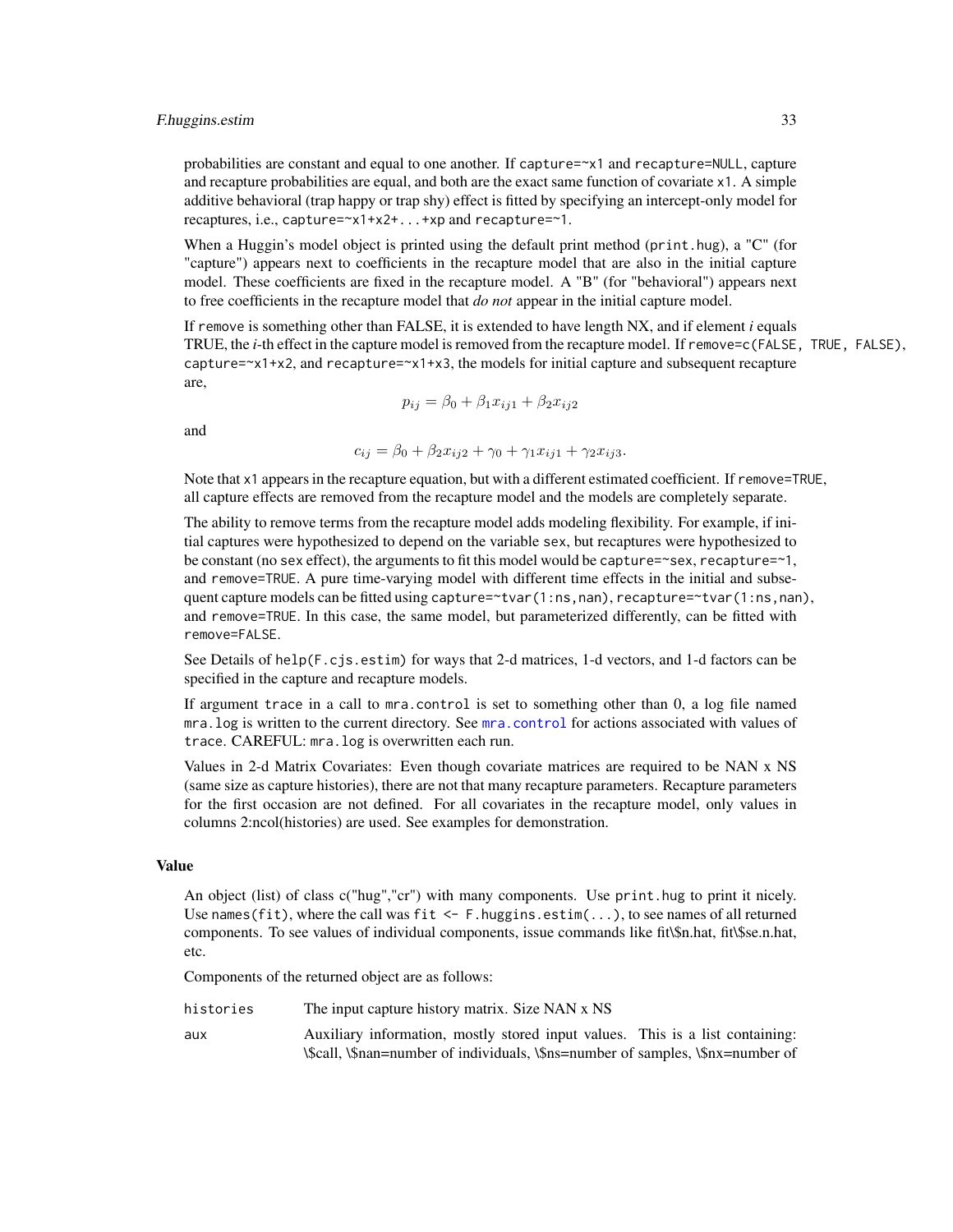|            | coefficients in the initial capture model, \\$ny=number of coefficients in recap-<br>ture model, \\$cov.name=names of the covariates in both models (initial capture<br>covariates first, then recapture covariates), \\$ic.name=name of capture history<br>matrix, <i>\\$mra.version=version number of this package</i> , <i>\\$R.version=R version</i><br>used, \\$run.date=date the model was estimated. |
|------------|-------------------------------------------------------------------------------------------------------------------------------------------------------------------------------------------------------------------------------------------------------------------------------------------------------------------------------------------------------------------------------------------------------------|
| loglik     | Value of the Huggins log likelihood at it's maximum.                                                                                                                                                                                                                                                                                                                                                        |
| deviance   | Model deviance $= -2*log 1$ ik. This is relative deviance because all covariates<br>are individual and time varying. When individual covariates are present, a satu-<br>rated likelihood cannot be computed. Use this to compute deviance differences<br>only.                                                                                                                                              |
| aic        | AIC for the model = deviance + $2*(df)$ . df is either the estimated number of<br>independent parameters (by default), or NX+NY, or a specified value, depending<br>on the input value of df parameter.                                                                                                                                                                                                     |
| aicc       | AIC with small sample correction = $AIC + (2 * df * (df + 1)) / (NAN - df - 1)$                                                                                                                                                                                                                                                                                                                             |
| capcoef    | Vector of estimated coefficients in the initial capture model. Length NX.                                                                                                                                                                                                                                                                                                                                   |
| se.capcoef | Vector of estimated standard errors for coefficients in initial capture model.<br>Length NX.                                                                                                                                                                                                                                                                                                                |
| recapcoef  | Vector of estimated coefficients in the recapture model. Length NY.                                                                                                                                                                                                                                                                                                                                         |
| se.surcoef | Vector of standard errors for coefficients in recapture model. Length NY.                                                                                                                                                                                                                                                                                                                                   |
| covariance | Variance-covariance matrix for the estimated model coefficients. Size (NX+NY)<br>$X(NX+NY)$ .                                                                                                                                                                                                                                                                                                               |
| p.hat      | Matrix of estimated initial capture probabilities computed from the model. Size<br>of this matrix is NAN x NS. Cell (i,j) is estimated probability of first capture for<br>individual i during capture occasion j.                                                                                                                                                                                          |
| se.p.hat   | Matrix of standard errors for estimated initial capture probabilities. Size NAN x<br>NS.                                                                                                                                                                                                                                                                                                                    |
| c.hat      | Matrix of estimated recapture probabilities computed from the model. Size<br>NAN x NS. Cell (i,j) is estimated probability of capturing individual i during<br>occasion j given that it was initially captured prior to j.                                                                                                                                                                                  |
| se.c.hat   | Matrix of standard errors for estimated recapture probabilities. Size NAN X NS.                                                                                                                                                                                                                                                                                                                             |
| df         | Number of estimable parameters in the model. df is either the estimated number<br>of independent parameters (by default) based on rank of the variance matrix, or<br>NX+NY, or a specified value, depending on the input value of df parameter.                                                                                                                                                             |
| message    | A string indicating whether the maximization routine converged.                                                                                                                                                                                                                                                                                                                                             |
| exit.code  | Exit code from the maximization routine. Interpretation for exit.code is in<br>message.                                                                                                                                                                                                                                                                                                                     |
| cov.code   | A code indicating the method used to compute the covariance matrix.                                                                                                                                                                                                                                                                                                                                         |
| cov.meth   | String indicating method used to compute covariance matrix. Interprets cov.code.                                                                                                                                                                                                                                                                                                                            |
| n.hat      | The Huggins estimate of population size. This estimate is sum( $1/$ pstar(i)),<br>where pstar(i) is probability of observing individual i, which equals $1$ - p.hat $[i,1]^*$ p.hat $[i,2]^*$<br>* p.hat[i,NS], where p.hat is the returned value of p.hat.                                                                                                                                                 |
| se.n.hat   | Estimated standard error of n.hat. Computed using method specified in nhat. v.meth.                                                                                                                                                                                                                                                                                                                         |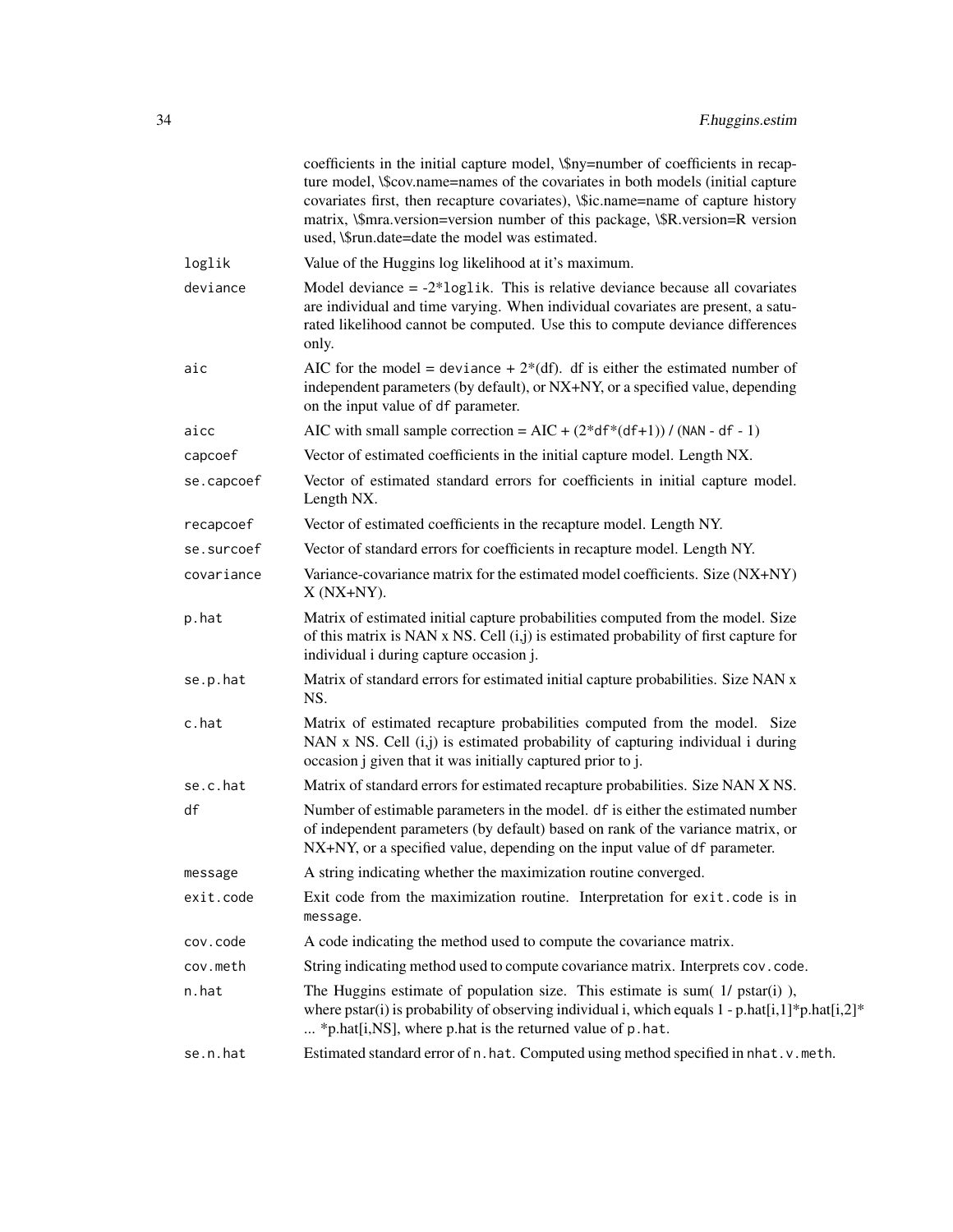<span id="page-34-0"></span>

| n.hat.lower | Lower limit of log based confidence interval for n. hat.                                                |
|-------------|---------------------------------------------------------------------------------------------------------|
| n.hat.upper | Upper limit of log based confidence interval for n.hat.                                                 |
| n.hat.conf  | Confidence level for the interval on n. hat. Currently, confidence level cannot<br>be changed from 95%. |
| nhat.v.meth | Code for method used to compute variance of n. hat. Currently, this is 1 only.                          |
| num.caught  | Number of individuals ever captured = number of rows in the histories matrix.                           |
| n.effective | Effective sample size = number of observed individuals times number of occa-<br>$sions = NAN * NS$      |

#### Author(s)

Trent McDonald, WEST-INC, tmcdonald@west-inc.com

#### References

Huggins, R. M. 1989. On the statistical analysis of capture experiments. Biometrika 76:133-140.

Amstrup, S. C., T. L. McDonald, and B. F. J. Manly (editors). 2005. Handbook of Capture-Recapture Analysis. Princeton University Press.

# See Also

[print.hug](#page-50-1), [F.cjs.estim](#page-7-1)

# Examples

```
# Fake the data for these examples
set.seed(3425)
ch.mat <- matrix( round(runif(30*5)), nrow=30, ncol=5)
ch.mat <- ch.mat[ apply(ch.max, 1, sum) > 0, ] # no zero rows allowed
ct <- as.factor(1:ncol(ch.mat))
attr(ct,"nan") <- nrow(ch.mat) # used to fit time varying factor
sex <- round(runif(nrow(ch.mat))) # fake sex
attr(sex,"ns") <- ncol(ch.mat)
# Models parallel to the 8 Otis et al. models.
# see Amstrup et al. (2005, p. 77)
# Constant model (model M(0)).
hug.0 <- F.huggins.estim( ~1, NULL, ch.mat )
# Time varying model (model M(t))
hug.t <- F.huggins.estim( ~tvar(ct), NULL, ch.mat)
# Additive Behavioral model (model M(b))
hug.b <- F.huggins.estim( ~1, ~1, ch.mat )
# Time and Behavioral model (model M(tb))
hug.tb <- F.huggins.estim( ~tvar(ct), ~1, ch.mat )
```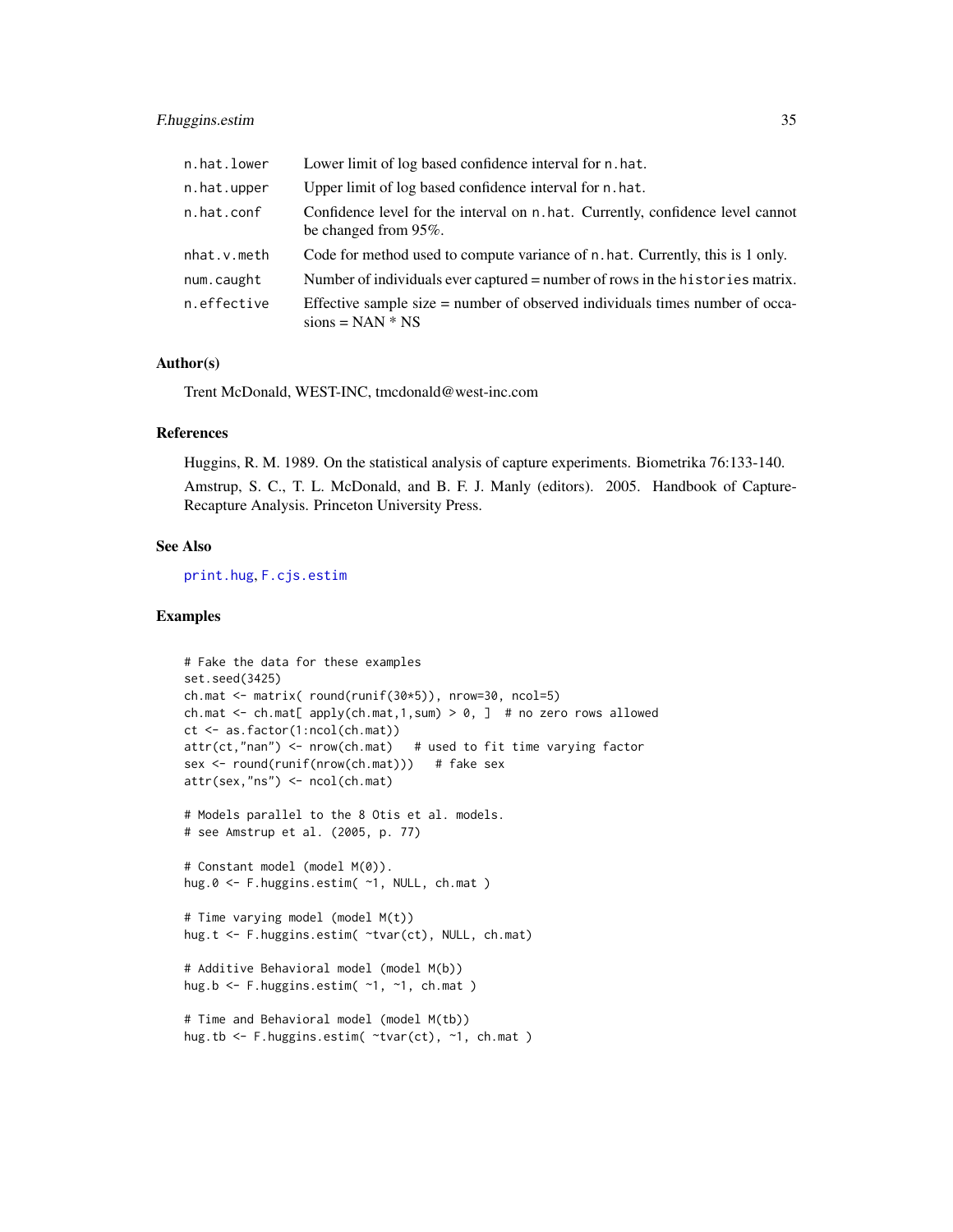```
# Individual effects (model M(h))
hug.h <- F.huggins.estim( ~ivar(sex), NULL, ch.mat )
# Individual and Behavioral effects (model M(bh))
hug.bh <- F.huggins.estim( ~ivar(sex), ~1, ch.mat )
# Individual and time effects (model M(th))
hug.th <- F.huggins.estim( ~ivar(sex)+tvar(ct), NULL, ch.mat )
# Individual, time, and behavoral effects (model M(tbh))
hug.tbh <- F.huggins.estim( ~ivar(sex)+tvar(ct), ~1, ch.mat )
# Time varying initial captures, recaptures are constant and depend on sex.
hug.custom1 <- F.huggins.estim( ~tvar(ct), ~ivar(sex), ch.mat, remove=TRUE )
# Compare hug.custom1 to the following: Time varying initial captures with
# time varying recaptures that depend on sex.
hug.custom2 <- F.huggins.estim( ~tvar(ct), ~ivar(sex), ch.mat, remove=FALSE )
# Values in first column of recapture covariates do not matter.
# Below, mod.1 and mod.2 are identical.
mod.1 <- F.huggins.estim( ~tvar(ct), ~tvar( c( 0,1,2,3,4), nrow(ch.mat)), ch.mat, remove=TRUE)
mod.2 <- F.huggins.estim( ~tvar(ct), ~tvar( c(-9,1,2,3,4), nrow(ch.mat)), ch.mat, remove=TRUE)
```

| F.sat.lik | <i>F.sat.lik</i> |
|-----------|------------------|
|           |                  |

#### Description

Calculate the log likelihood of a fully saturated time varying CJS model. Use to convert the relative deviance output by F.cjs.estim to actual deviance.

#### Usage

F.sat.lik(ch)

#### Arguments

ch A capture history matrix consisting of 0's, 1's, and 2's.

# Details

The number reported as deviance by F.cjs.estim is relative deviance, calculated as -2\*log(likelihood). IF THERE ARE NO INDIVIDUAL-VARYING COVARIATES in the model, it is possible to compute the theoretical log-likelihood for a set of data assuming perfect prediction. This is the saturated

<span id="page-35-0"></span>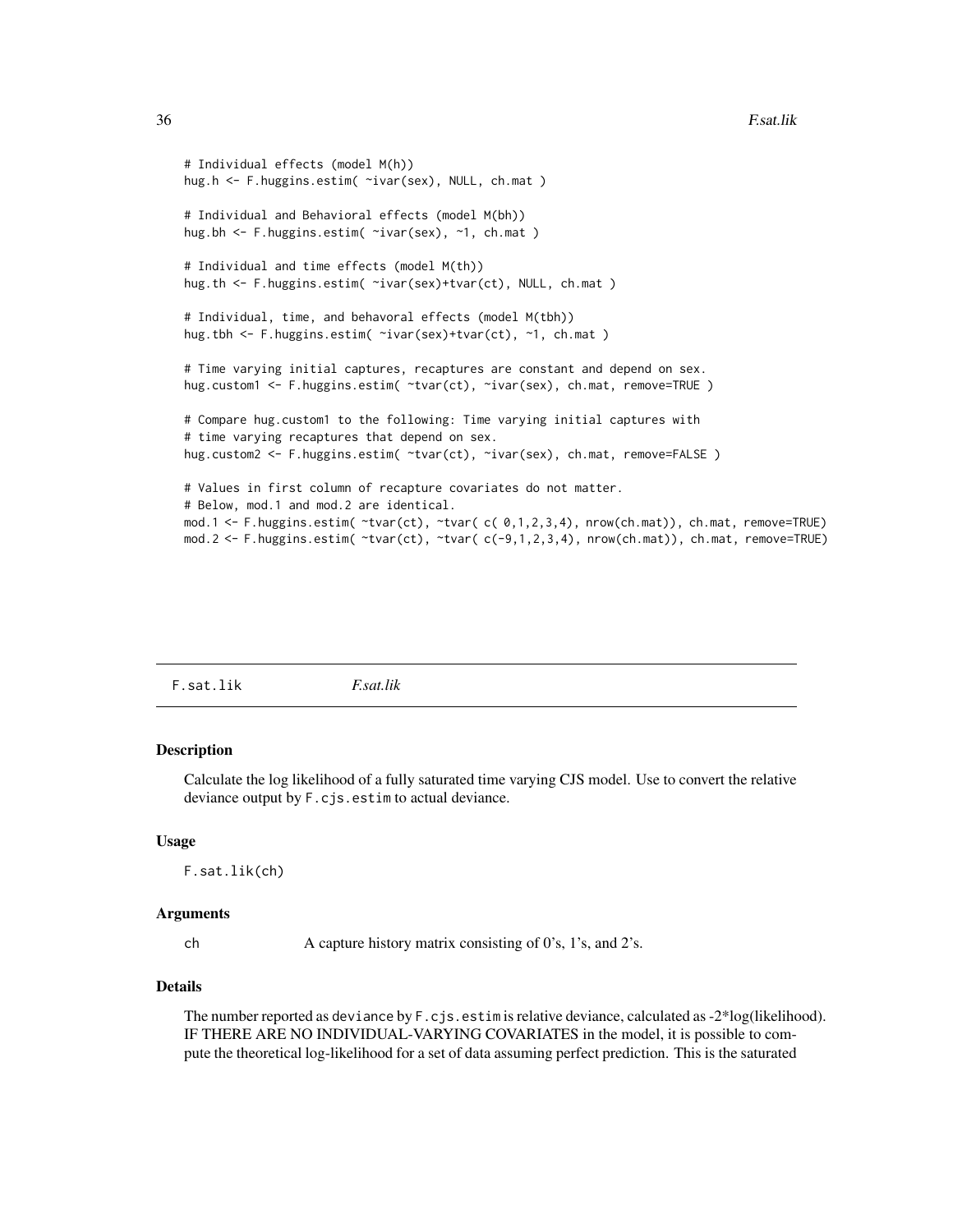#### <span id="page-36-0"></span>F.sat.lik 37

log-likelihood. The actual deviance of a model is the deviance of the model relative to this theoretical maximum, computed as -2\*((saturated log-likelihood) - 2\*(model log-likelihood)).

In the parameterization of  $F \ncis.estim$ , all covariates are potentially individual and time varying, and in this case the saturated log-likelihood is unknown. Consequently, the saturated likelihood is not often needed in MRA. This routine was included as a utility function because the saturated likelihood is handy in some cases, including parametric bootstrapping to estimate C-hat.

Assuming cjs.fit is an estimated CJS model with time varying covariates only fit to histories in cjs.hists, compute deviance as

-F.sat.lik(cjs.hists) - 2\*cjs.fit\$loglik = cjs.fit\$deviance - F.sat.lik(cjs.hists)

#### Value

A scalar equal to the value of the saturated CJS log-likelihood. The saturated log-likelihood is the theoretical best predictive model possible, and actual deviance is calculated relative to this. See Examples.

#### **Note**

CAUTION: This routine works for time varying models only. If individual-varying or individualand-time-varying covariates are fitted in the model, the routine cannot sense it and will run but yield an incorrect answer. Use relative deviance reported by F.cjs.estim in this case.

Also, this routine will not run if animals have been removed (censored). I.e., the capture history matrix cannot have any 2's in it. Use relative deviance reported by F.cjs.estim when animals have been removed.

#### Author(s)

Eric V. Regehr (USGS, eregehr@usgs.gov) and Trent McDonald (WEST Inc., tmcdonald@westinc.com)

#### References

Look up "saturated model" in the program MARK help file for the equations implemented by this function.

# See Also

[F.cjs.estim](#page-7-1)

#### Examples

```
data(dipper.histories)
xy <- F.cjs.covars( nrow(dipper.histories), ncol(dipper.histories) )
for(j in 1:ncol(dipper.histories)){                assign(paste("x",j,sep=""), xy$x[,,j])                    }
dipper.cjs <- F.cjs.estim( ~x2+x3+x4+x5+x6, ~x1+x2+x3+x4+x5, dipper.histories )
deviance <- -F.sat.lik( dipper.histories ) - 2*dipper.cjs$loglik
```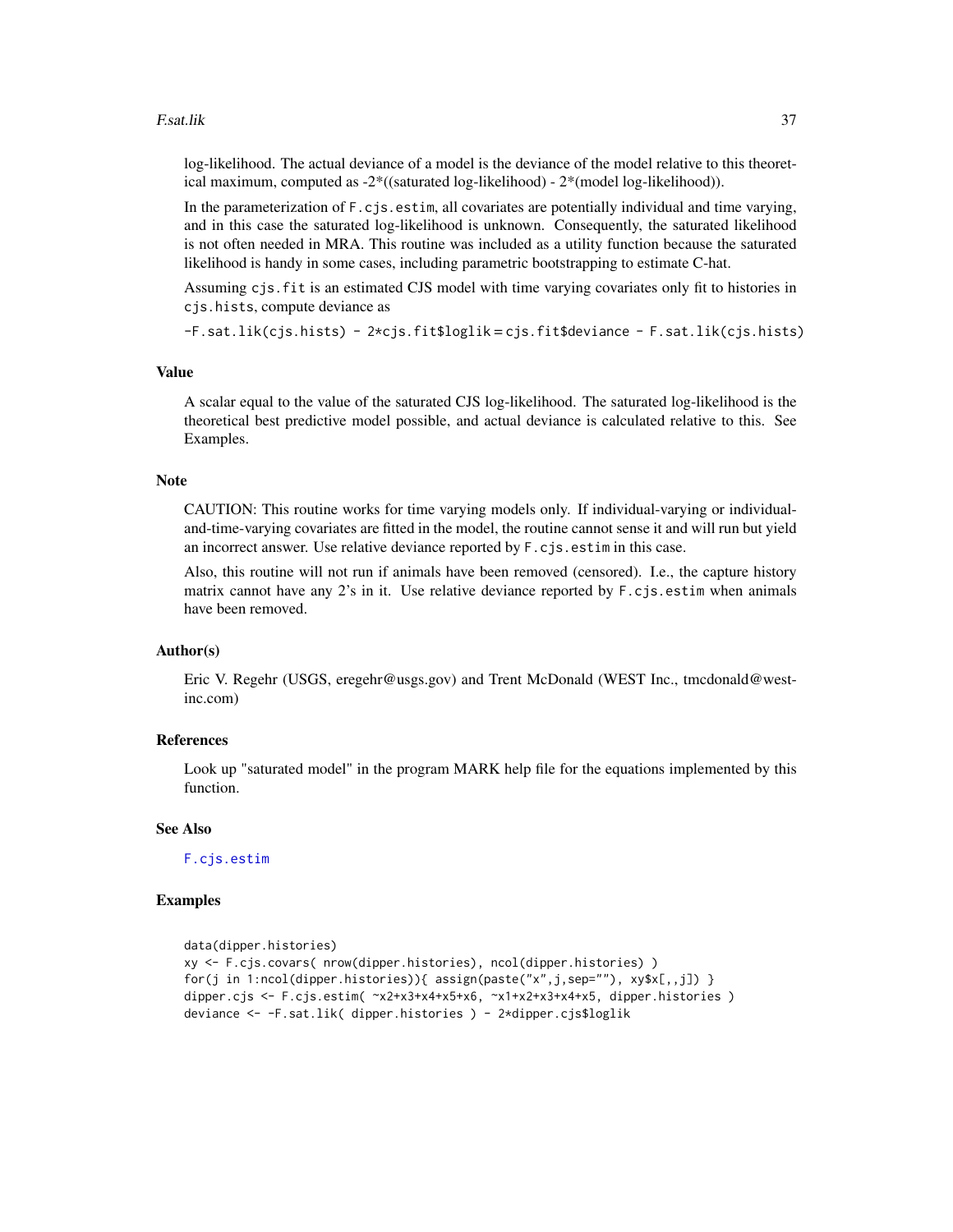<span id="page-37-0"></span>

# Description

Conducts automated stepwise model selection of CJS models. Selection includes forward steps followed by backward looks. Steps consider covariates in both the survival and probability of capture models.

#### Usage

```
F.step.cjs(cap.covars, surv.covars, fit.crit = "qaicc", signif.drop = 0,
  signif.increase = 0, plot = TRUE, ...)
```
# Arguments

| cap.covars      | A character vector containing the names of single covariates or combinations of<br>covariates to consider in the capture equation. See Details.                                                                                                                                                                                                                                                                                                                                                                                                                                                                                                                                                                                                                                                                                                                                                                                                                     |
|-----------------|---------------------------------------------------------------------------------------------------------------------------------------------------------------------------------------------------------------------------------------------------------------------------------------------------------------------------------------------------------------------------------------------------------------------------------------------------------------------------------------------------------------------------------------------------------------------------------------------------------------------------------------------------------------------------------------------------------------------------------------------------------------------------------------------------------------------------------------------------------------------------------------------------------------------------------------------------------------------|
| surv.covars     | A character vector containing the names of single covariates or combinations of<br>covariates to consider in the survival equation. See Details.                                                                                                                                                                                                                                                                                                                                                                                                                                                                                                                                                                                                                                                                                                                                                                                                                    |
| fit.crit        | A character scalar specifying the model fit criterion to use during each step.<br>This criterion will be used to rank variables during the forward steps and back-<br>ward looks. Possible values are "qaicc" (the default), "aic", "qaic", and "aicc".<br>During forward (addition) steps, the variable(s) that decreased fit.crit the<br>most will be added to the model, assuming that the decrease is greater than or<br>equal to abs(signif.drop) (see signif.drop for more). During backward<br>(elimination) looks, the variable that increases fit.crit the most will be re-<br>moved from the model, assuming that the increase is greater than or equal to<br>abs(signif.increase).                                                                                                                                                                                                                                                                       |
| signif.drop     | A scalar specifying the decrease in fit.crit that should be considered "signifi-<br>cant" during forward steps. This argument controls stopping and is functionally<br>equivalent to the alpha-to-enter parameter of classical stepwise routines. Step-<br>wise selection stops when the minimum fit.crit on the current iteration mi-<br>nus the minimum fit.crit on the previous iteration is greater than or equal to<br>signif.drop. This means signif.drop should be less than or equal to 0, un-<br>less for some odd reason, steps that add variables without predictive abilities are<br>desired. If signif.drop = $0$ (the default), steps are halted when no variables<br>decrease fit.crit. Thus, the default method yields the minimum fit.crit<br>model among those considered during stepwise selection. If $signif.drop = -2$ ,<br>steps are halted when fit.crit decreases by less than 2 (or increases) between<br>the current and previous steps. |
| signif.increase |                                                                                                                                                                                                                                                                                                                                                                                                                                                                                                                                                                                                                                                                                                                                                                                                                                                                                                                                                                     |
|                 | $\Delta$ scalar specifying the increase in fit crit that should be is considered "sig-                                                                                                                                                                                                                                                                                                                                                                                                                                                                                                                                                                                                                                                                                                                                                                                                                                                                              |

A scalar specifying the increase in fit.crit that should be is considered "significant" during backward looks. This argument controls elimination, but not stoppage. A variable in the current model is a candidate for removal if, upon removal, fit.crit increases by less than or equal to signif.increase. This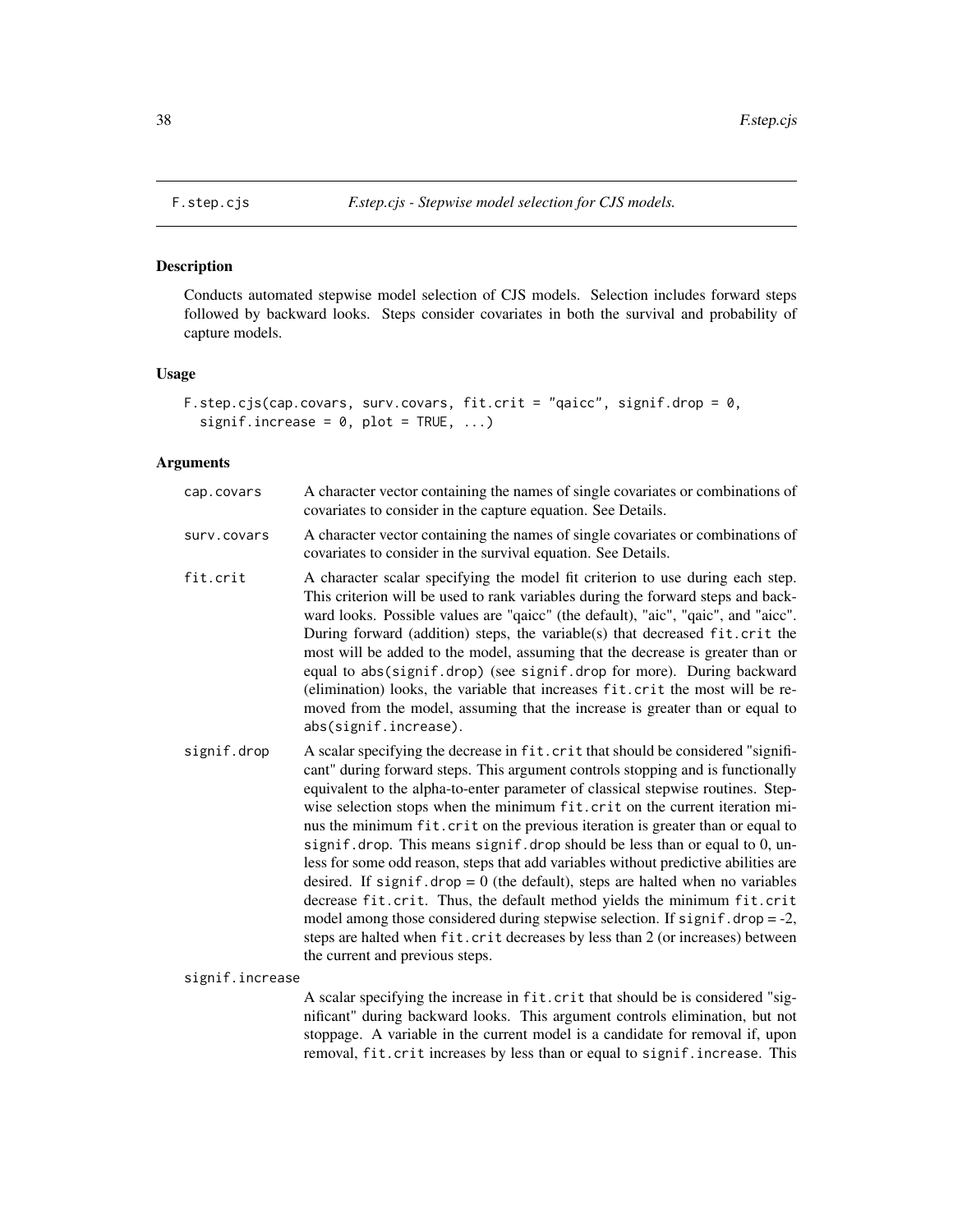|          | means signif. increase should be greater than or equal to $0$ to be meaningful,<br>unless no variables should be removed, in which case set signif. increase $= -Inf$<br>(or some other negative number). If 2 or more variables are candidates for re-<br>moval during a single backward look step, the variable which increases fit.crit<br>the most will be removed (the other will remain). If signif, increase $= 0$ (the<br>default), variables are left in the model if they increase fit.crit when removed.<br>If signif, increase $= 2$ , variables in the current model are left in the model if<br>they increase fit.crit by more than 2 units when removed. |
|----------|-------------------------------------------------------------------------------------------------------------------------------------------------------------------------------------------------------------------------------------------------------------------------------------------------------------------------------------------------------------------------------------------------------------------------------------------------------------------------------------------------------------------------------------------------------------------------------------------------------------------------------------------------------------------------|
| plot     | A scalar specifying whether the minimum fit.crit at the end on each forward-<br>backward step should be plotted. This plot can be useful for assessing which<br>variable(s) cause relatively "big" and which cause relatively "little" jumps in<br>fit.crit.                                                                                                                                                                                                                                                                                                                                                                                                            |
| $\cdots$ | Additional arguments to F.c. is. estim, like histories = , nhat.v.meth =, c.hat =,<br>control= $, etc.$                                                                                                                                                                                                                                                                                                                                                                                                                                                                                                                                                                 |

#### Details

Elements of both the cap.covars and surv.covars arguments can specify the names of single covariates or sets of covariates to consider as a group to be included or excluded together. For example, if cap.covars =  $c("sex", "ageclass1 + ageclass2 + ageclass3" )$ , the routine will include and exclude sex as a single covariate with 1 estimated coefficient and ageclass1 + ageclass2 + ageclass3 as a set of 3 covariates (with 3 estimated coefficients) to be included and excluded as a set. This is useful if factor covariates are pre-coded as indicator variables. In the example above, specifying ageclass1 + ageclass2 + ageclass3 would make sense if age of an individual was classified into 1 of 4 classes, and ageclassX was a matrix with elements equal to 1 if the individual was in age class X during a capture occasion, and 0 otherwise.

Specifying a term like  $a + b + ab$  would ensure that main effect matrices (a and b) are included whenever the interaction matrix (ab) is included during model selection. However, this way of including interactions will only be useful if the main effects are not considered separately. That is, specifying cap.covars = c("a", "b", "a + b + ab") will not work because the routine does not know that "a" and "b" are components of "a + b + ab". Nonsense models like "a + b + ab + a + b" could result. Thus, this routine is likely only useful for terms that do not include interactions. A useful way to proceed in this case may be to use stepwise to select a model of main effects, then consider interactions.

Time varying and individual varying variables can be specified using the tvar and ivar functions in the elements of cap.covars and surv.covars. For example, specifying "tvar(year,nan=nrow(ch))" as an element of surv.covars, where year  $= 1$ :ncol(ch) and ch is the capture history matrix, will fit a linear year effect (1 coefficient) when this element is added during stepwise selection. Likewise, factors are preserved during selection. If year in the above example had been a factor  $(i.e., year = as.factor(1:ncol(ch)))$ , separate effects for each year  $(ncol(ch) - 1$  coefficients) would have been fitted when this effect came up for consideration during stepwise selection.

The variable to add or eliminate is selected after all variables in both the capture and survival models are considered. That is, the variable that decreases (or increases) fit.crit the most over both models is added. Selection does not iteratively fix one model and select variables in the other. For example, on one step, the variable that decreases fit.crit the most may be a survival covariate, while on the next step the variable that decreases fit.crit the most may be a capture covariate.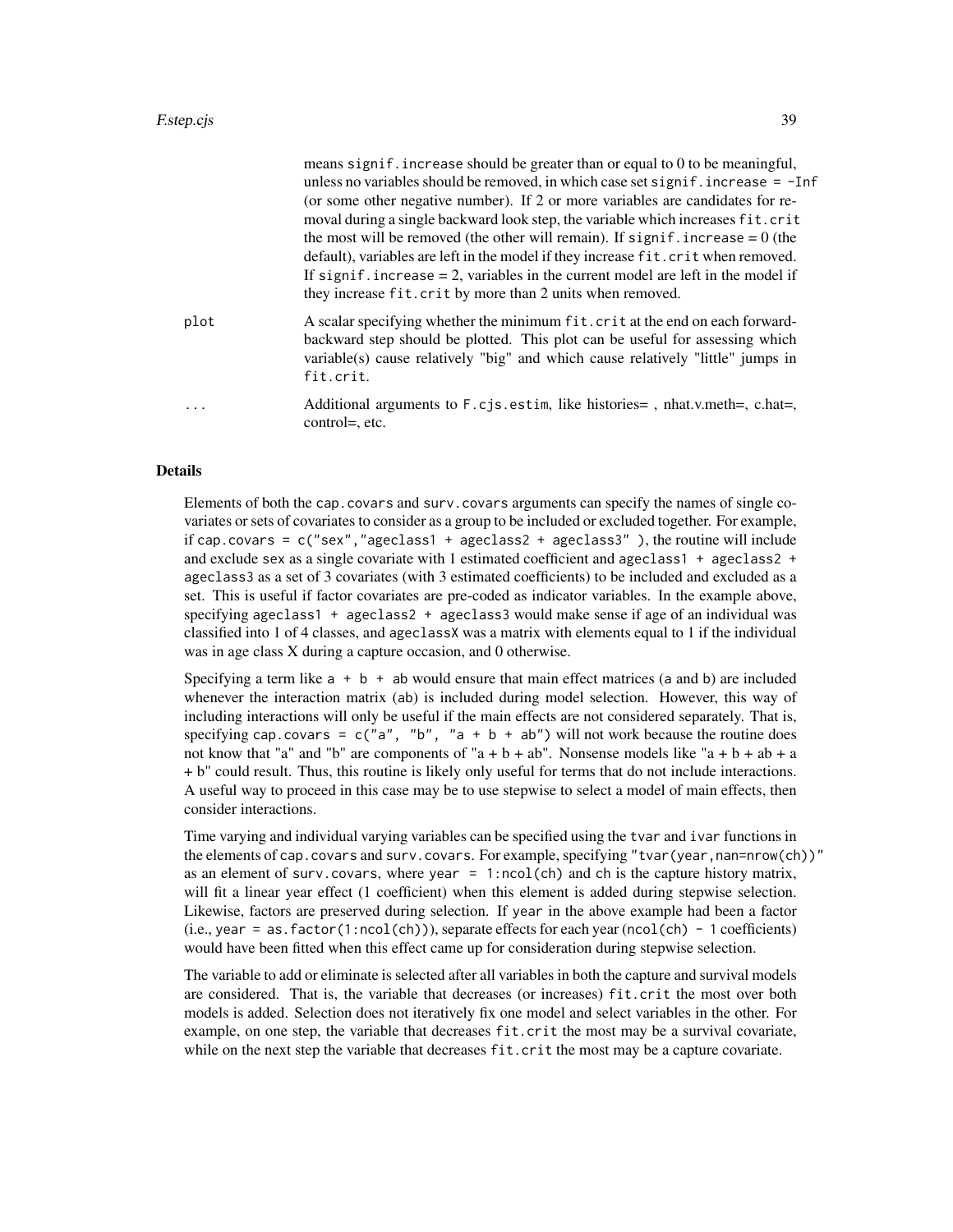# Value

The final CJS model resulting from application of stepwise model selection. This object is a valid MRA CJS model and has class 'cjs'. See help for F.cjs.estim for a description of the components of this object.

#### Author(s)

Trent McDonald, WEST-INC, tmcdonald@west-inc.com

#### See Also

[F.cjs.estim](#page-7-1), [F.fit.table](#page-27-1)

#### Examples

```
# Aquire data and intermediate variables
data(dipper.histories)
data(dipper.males)
ch <- dipper.histories
males <- dipper.males
ns < -\text{ncol}(ch)nan <- nrow(ch)
# Construct covariates
small.t <- as.factor( paste("T",1:ns, sep=""))
post.flood <- as.numeric( 1:ns >= 4 )
year <-1:ns - (ns / 2)males.postflood <- outer( c(males), post.flood ) # individual and time varying
print(dim(males.postflood))
# Attach attributes to covariates. For convienence only.
attr(small.t, "nan") <- nan
attr(small.t, "drop") < -c(1,2)attr(year, "nan") <- nan
attr(post.flood, "nan") <- nan
attr(males, "ns") <- ns
# Define pool of variables to be considered in each model
cap.vars <- c("tvar(small.t)","tvar(year)")
surv.vars <- c("tvar(small.t)","tvar(year)", "tvar(post.flood)", "ivar(males)",
  "males.postflood")
# Do stepwise selection
final.fit <- F.step.cjs( cap.vars, surv.vars, histories=ch,
  control=mra.control(maxfn=500, cov.meth=2) )
```
<span id="page-39-0"></span>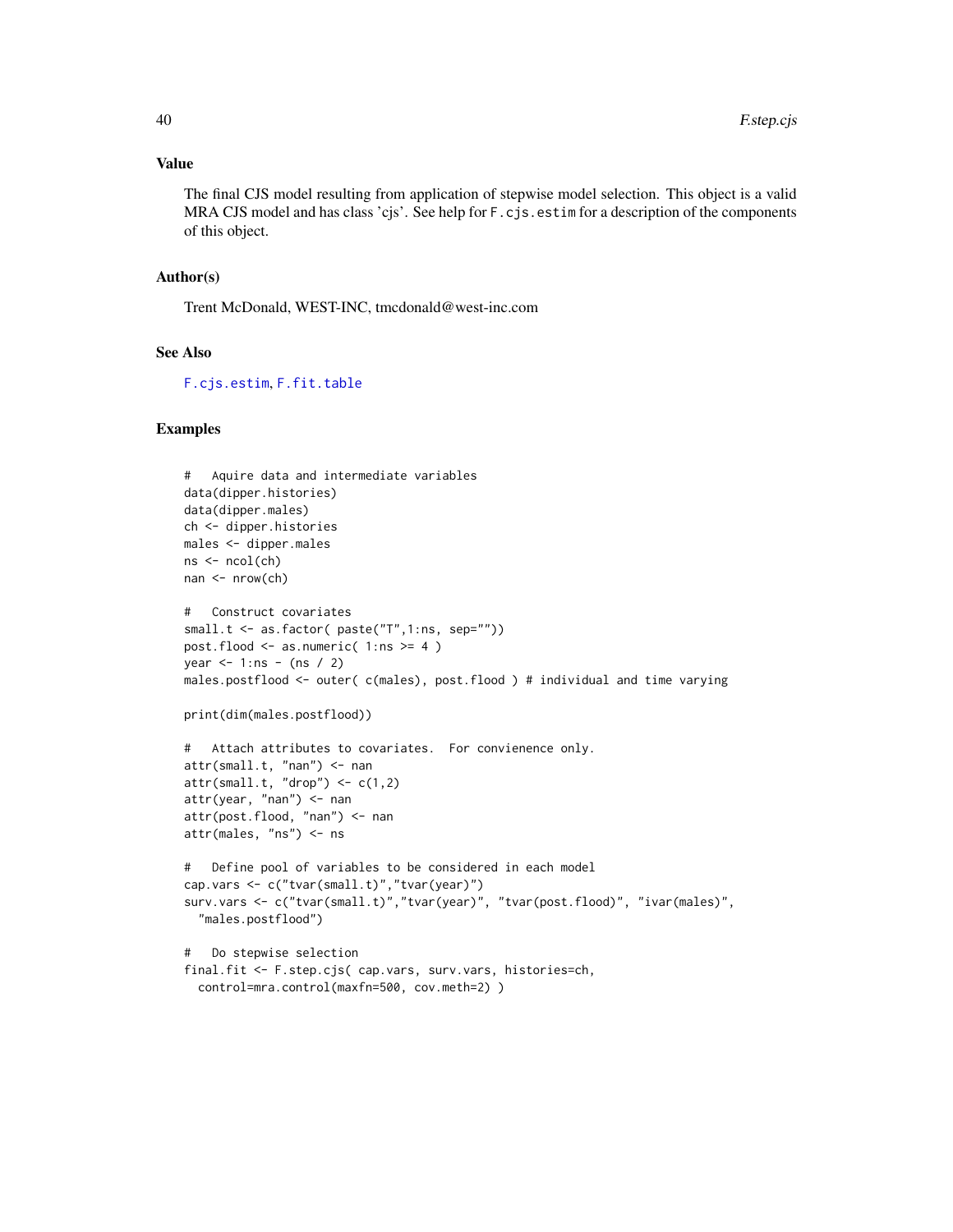<span id="page-40-1"></span><span id="page-40-0"></span>F.update.df *F.update.df - Update degrees of freedom in a Cormack-Jolly-Seber fitted object*

#### Description

Updates the degrees of freedom in a fitted object to either the value estimated from the rank of the variance-covariance matrix, the number of coefficients, or a user-specified value.

# Usage

```
F.update.df(fit, df=NA)
```
# Arguments

| fit | An MRA fitted CJS model. Class must be c("cjs", "cr"). These are produced by<br>F.cis.estim.                                                                                                                                                                                                                                                                                                                                                          |
|-----|-------------------------------------------------------------------------------------------------------------------------------------------------------------------------------------------------------------------------------------------------------------------------------------------------------------------------------------------------------------------------------------------------------------------------------------------------------|
| df  | The new value for degrees of freedom. If $df = N_A$ , the number of parameters<br>estimated from the rank of the matrix of 2nd derivatives or Hessian, depending<br>on cov. meth parameter. If $df \leq 0$ , the number of parameters will be set to<br>$NX+NY =$ the number of estimated coefficients. Otherwise, if $df > 0$ , the sup-<br>plied value is used. The penalty terms of AIC, QAIC, AICc, and QAICc are<br>recomputed using this value. |

### Value

An object (list) of class c("cjs","cr") with degrees of freedom, AIC, QAIC, AICc, and QAICc updated.

#### Author(s)

Trent McDonald, WEST-INC, tmcdonald@west-inc.com

#### See Also

[F.cjs.estim](#page-7-1)

### Examples

```
## Fit CJS model to dipper data, time-varying capture and survivals.
data(dipper.histories)
ct <- as.factor( paste("T",1:ncol(dipper.histories), sep=""))
attr(ct,"nan")<-nrow(dipper.histories)
dipper.cjs <- F.cjs.estim( ~tvar(ct,drop=c(1,2)), ~tvar(ct,drop=c(1,6,7)), dipper.histories )
```
## Update the degrees of freedom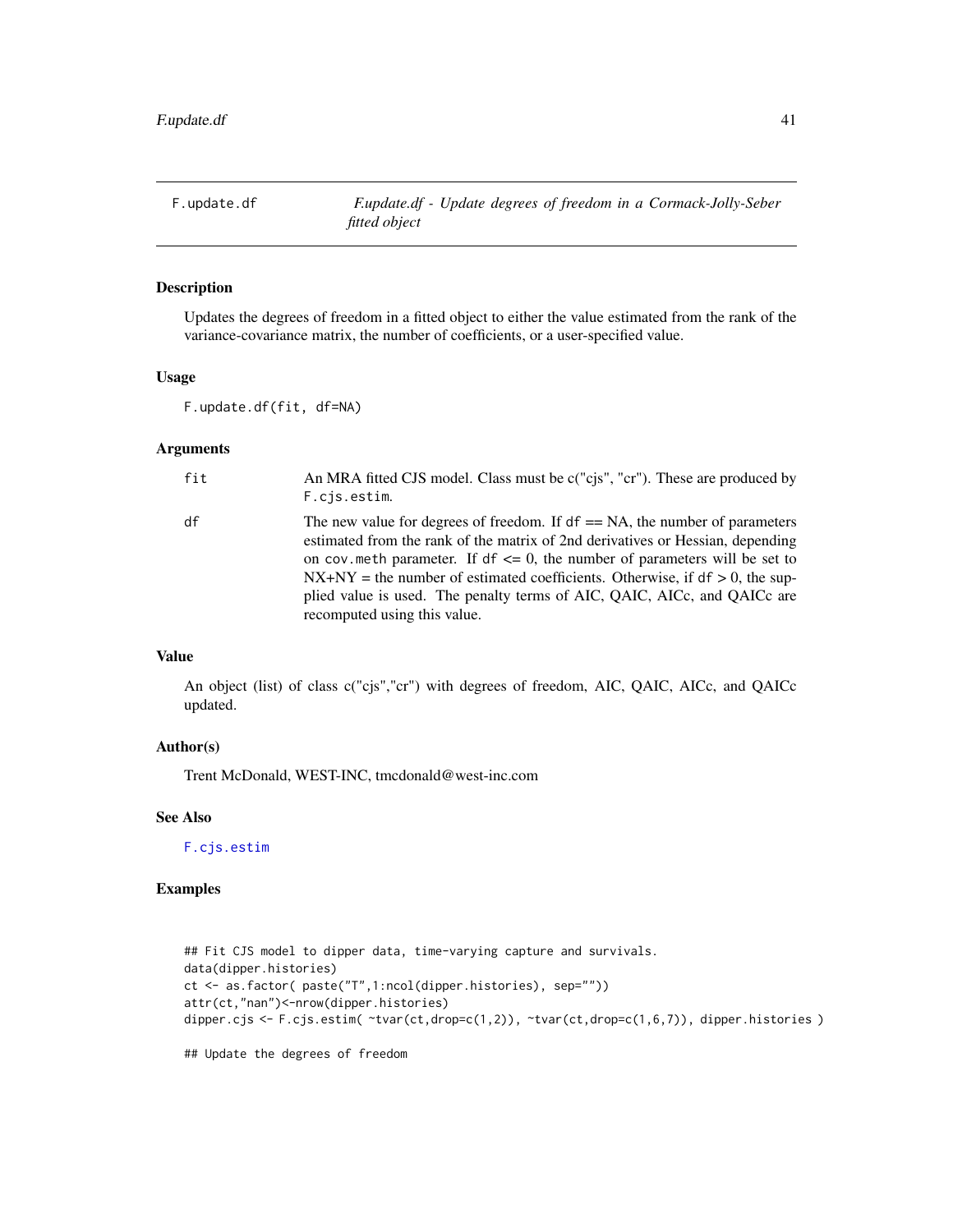```
dipper.cjs <- F.update.df( dipper.cjs, -1 )
```
#### <span id="page-41-1"></span>ivar *Expand Individual-varying covariates in models*

#### Description

Expands a vector of individual-varying values into a 2-d matrix of the appropriate size for use in MRA model formulas.

# Usage

ivar(x, ns=attr(x,"ns"), drop.levels=attr(x,"drop.levels"))

# Arguments

| $\mathsf{x}$ | The vector of individual varying values to expand. This can be a factor (see<br>as factor). It is assumed that length(x) = number of individuals. If not, an<br>error will occur in whatever routine called this function (e.g., F. 3d. model. matrix).                                                                                                                                                                                                                                                                                                                                                                                                                                                                                                                                                                                                                       |
|--------------|-------------------------------------------------------------------------------------------------------------------------------------------------------------------------------------------------------------------------------------------------------------------------------------------------------------------------------------------------------------------------------------------------------------------------------------------------------------------------------------------------------------------------------------------------------------------------------------------------------------------------------------------------------------------------------------------------------------------------------------------------------------------------------------------------------------------------------------------------------------------------------|
| ns           | Number of sampling occasions. Default is to use the 'ns' attribute of x. If ns is<br>not specified or is not an attribute of x, an error is thrown.                                                                                                                                                                                                                                                                                                                                                                                                                                                                                                                                                                                                                                                                                                                           |
| drop.levels  | A vector of integers specifying which levels of a factor to drop. Only applica-<br>ble if x is a factor. By default, the the 'drop. levels' attribute of x is used. If<br>x does not have a 'drop. levels' attribute, the first level of the factor is dropped.<br>$drop. levels = length(levels(x))$ does the SAS thing and drops the last level<br>of a factor. Specifying multiple levels to drop is acceptable. E.g., drop. level $s = c(1, 2, 7)$<br>drops the 1st, 2nd, and 7th levels of the factor, whatever they are. First level of<br>a factor is first element of levels(x). Second level of a factor is second ele-<br>ment of $levels(x)$ , and so on. Setting drop. levels to 0, a negative number,<br>or a number greater than the number of levels will not drop any levels (this is<br>so-called cell mean coding). Keep in mind presence of the intercept. |

#### Value

A 2-d matrix of size length(x) x ns suitable for passing to the Fortran DLL of MRA for estimation. Values within rows are contant, values across rows vary according to  $x$ . If  $x$  is a factor, this matrix contains 0-1 indicator functions necessary to fit the factor.

If x is a factor, attributes of the returned matrix are "levels" = levels of the factor and "contr" = contrasts used in the coding (always contr.treatment). For other contrast coding of factors, make your own 2-d matrix with a call to the appropriate function (like contr.poly).

# Author(s)

Trent McDonald, WEST-INC, tmcdonald@west-inc.com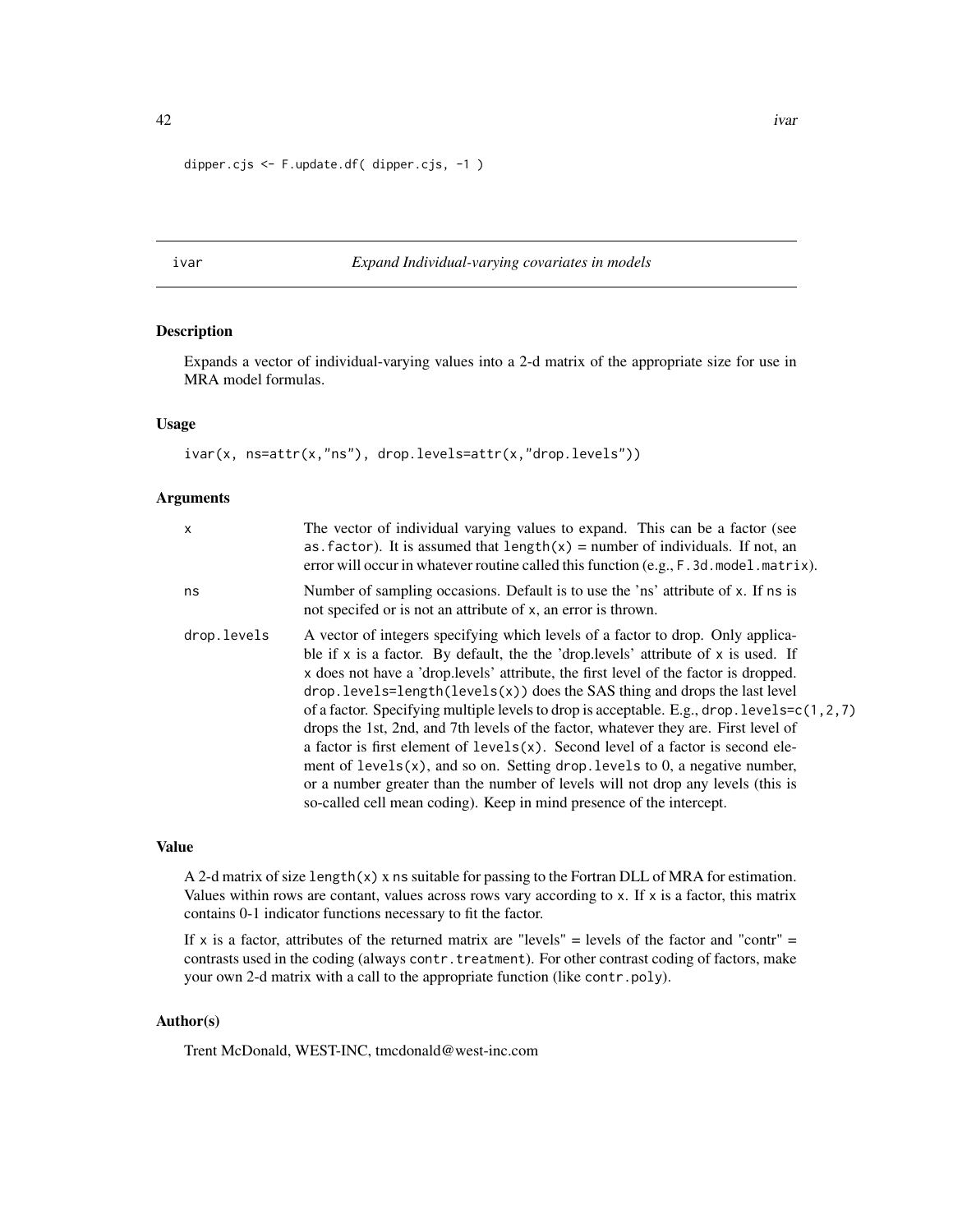<span id="page-42-0"></span>lines.cjs 43

# See Also

[F.cjs.estim](#page-7-1), [tvar](#page-54-1)

# Examples

```
nan <- 30
ns < -5age <- as.factor(sample( c("J","S1","S2","Adult"), size=nan, replace=TRUE ))
attr(age,"ns") <- ns
# Note that levels get reordered (by R default, alphabetically)
attr(age,"drop.levels") <- (1:length(levels(age)))[ levels(age) == "J" ]
age.mat <- ivar(age) # level J is the reference
age.mat <- ivar(age, drop=4) # level S2 is the reference
# Look at 3-D matrix produced when called with a factor.
dim(age.mat) <- c(nan,ns,length(levels(age))-1)
print(age.mat) # each page is the 2-d matrix used in the fit.
print(age.mat[1,,])
age.mat \le ivar(age, drop=c(3,4)) # level S1 and S2 are combined and are the reference
# compare above to
ivar( c(1,1,2,2,3,3), 5 )
```
lines.cjs *lines.cjs*

#### Description

Add a line to an existing CJS capture-recapture plot showing either N or survival estimates.

# Usage

```
## S3 method for class 'cjs'
lines( x, what="n", animals=-1, occasions=-1, ... )
```
#### Arguments

|      | CJS object from F.cr. estim                                                             |
|------|-----------------------------------------------------------------------------------------|
| what | Indicator for what to plot. what $=$ "n" plots estimates of size (i.e., \\$n.hat). what |
|      | $=$ "s" plots estimates of survival.                                                    |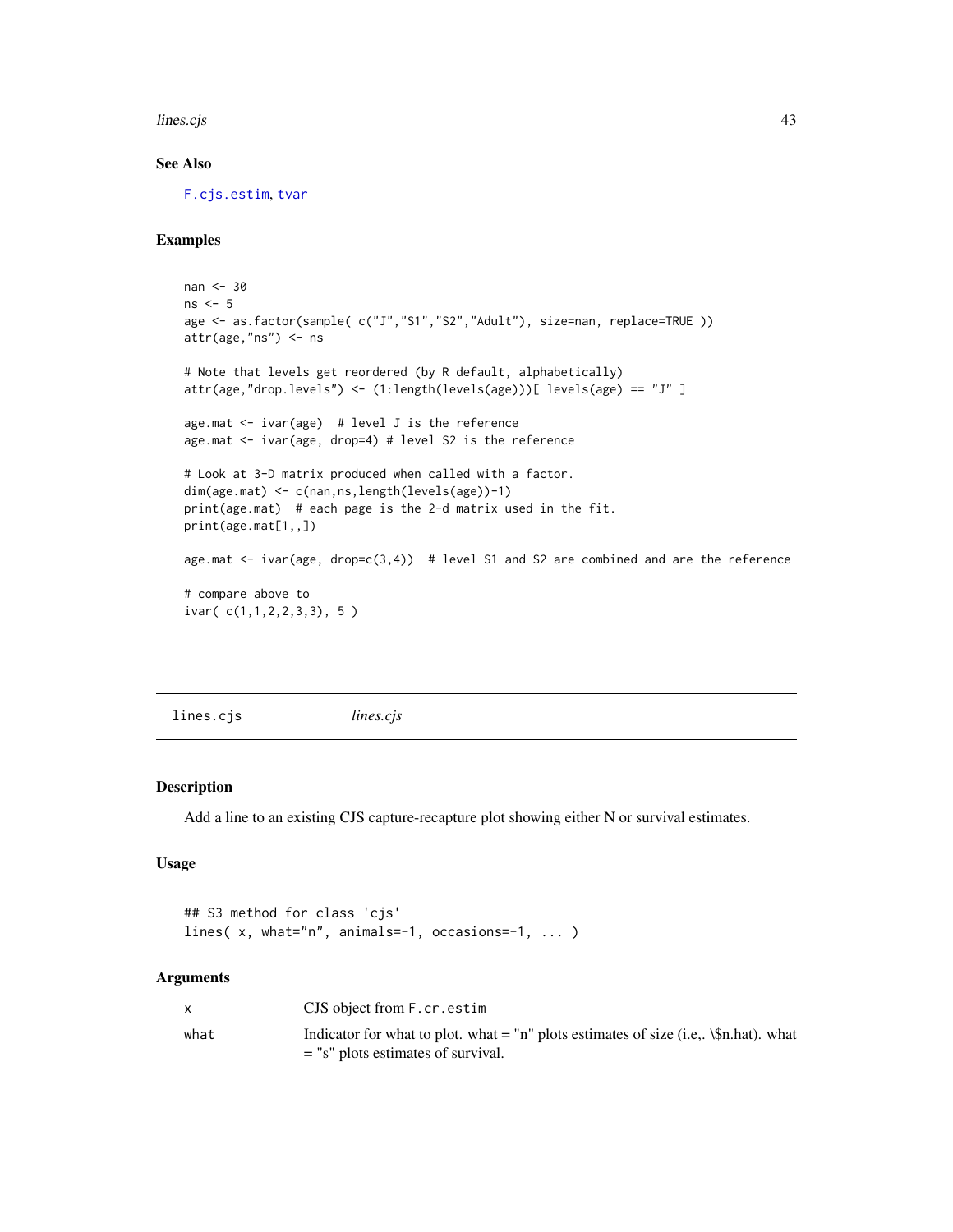<span id="page-43-0"></span>

| animals   | Index of animals to plot. This is the row number for animals to include. E.g.,<br>if animals = $c(1, 4, 10)$ , the 1st, 4th, and 10th animals represented in the 1st,<br>4th, and 10th rows of the capture history matrix are plotted. Applies to survival<br>estimates only. |
|-----------|-------------------------------------------------------------------------------------------------------------------------------------------------------------------------------------------------------------------------------------------------------------------------------|
| occasions | Sampling occasions to plot. This must match the occasions argument to the last<br>plot.cjs. If the first element of occasions is $\leq$ 0, all occasions are plotted.<br>Otherwise, only occasions listed in occasions are plotted.                                           |
| $\cdot$   | Additional arguments to lines (for N estimates) or matlines (for survival esti-<br>mates). Arguments like col= and lty= may prove useful.                                                                                                                                     |

# Details

This is a utility function for plotting. Lines are added to the current plot. A current plot must be displayed.

#### Value

Nothing. A value of 1 is invisibly returned.

#### Author(s)

Trent McDonald, WEST Inc., tmcdonald@west-inc.com

#### See Also

[plot.cjs](#page-45-1), [lines](#page-0-0), [matlines](#page-0-0)

# Examples

```
data(dipper.histories)
xy <- F.cjs.covars( nrow(dipper.histories), ncol(dipper.histories) )
for(j in 1:ncol(dipper.histories)){            assign(paste("x",j,sep=""), xy$x[,,j])        }
# Fit constant capture probability, period (i.e., flood) effects on survival
dipper.cjs <- F.cjs.estim( ~1, ~x2+x3, dipper.histories )
plot(dipper.cjs, type="s", animals=1)
lines(dipper.cjs, what="s", animals=c(4, 10))
```
<span id="page-43-1"></span>mra.control *mra.control - Control over MRA fitting process*

#### Description

Auxiliary function providing a user interface for mra fitting. Typically only used when calling one of the \*.estim routines.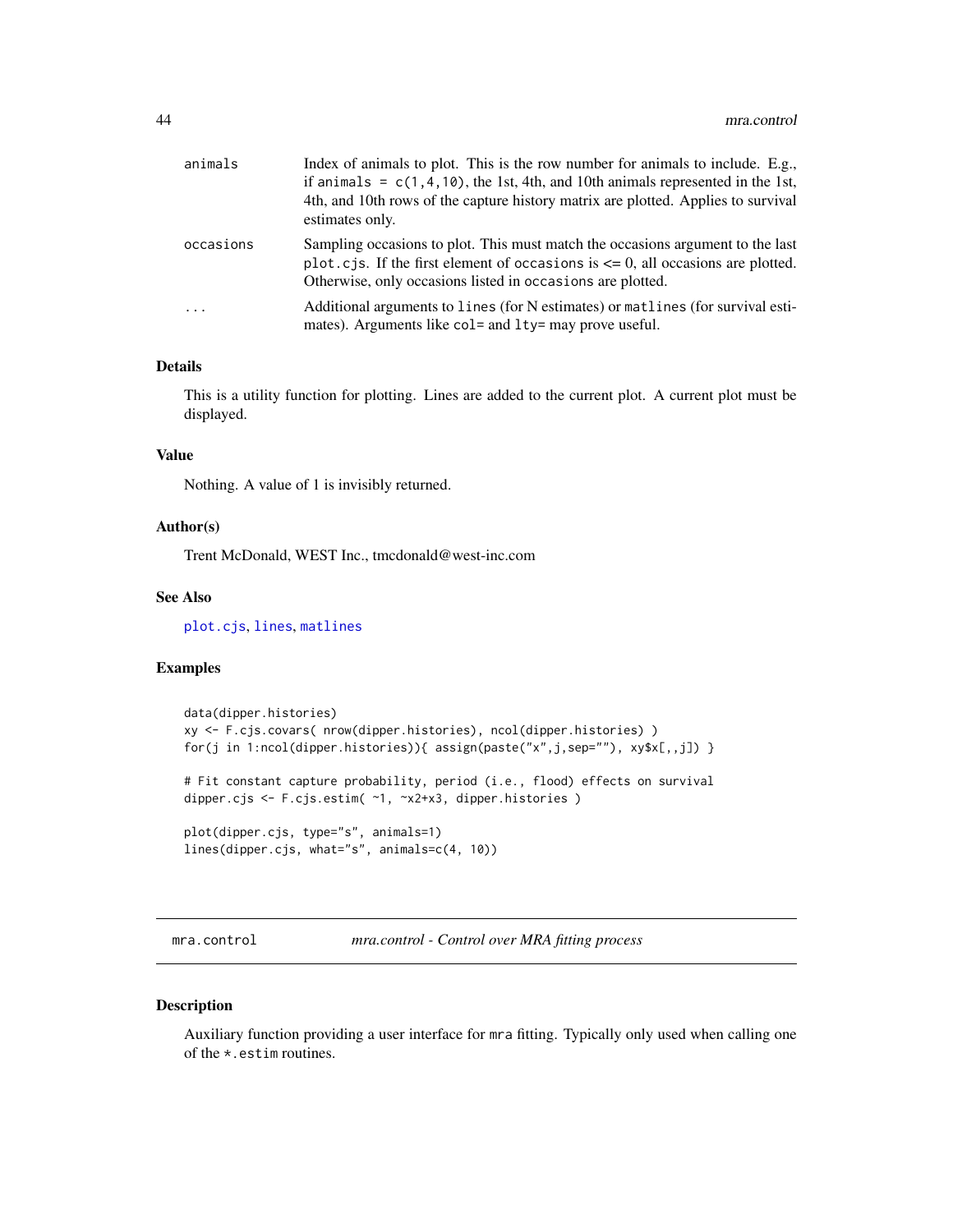#### mra.control 45

#### Usage

#### mra.control(algorithm=1, maxfn=1000, cov.meth=1, trace=0, tol=1e-07)

#### Arguments

- algorithm Integer specifying the maximization algorithm to use. If algorithm  $= 1$ , the VA09AD algorithm from the HSL library is used. The VA09AD algorithm is very reliable, has been tested extensively (same algorithm as Program MARK), and will almost always find the maximum likelihood estimates. This parameter was added to allow easy addition of other algorithms in the future, but no other options are currently implemented because VA09AD works so well. Anything other than 1 throws a warning and resets the value to 1.
- maxfn Maximum number of likelihood evaluations allowed during the fitting process. This determines when the minimization routine stops and concludes that the problem will not converge. The routine stops after the likelihood has been evaluated maxfn times within the minimization routine (but not the hessian or gradient routine). Decreasing this value will cause the fitting routine to give up on badly-behaved models quicker and return faster. In some simulation where illconditioned data can be generated, decreasing this parameter can speed up the simulation tremendously. Increasing this value may allow marginally-behaved (slow to converge) models to converge.
- cov.meth Integer specifying the covariance estimation method. cov.meth = 1 takes numerical 2nd partial derivatives.  $cov . \text{meth} = 2$  inverts the Hessian of the maximization. Method 1 (numeric 2nd derivatives) is the preferred method, but is computationally expensive and therefore slower than method 2. The difference in speed is minimal when number of parameters < 15. Method 2 variances are generally very close to method 1 variances, and could be used during initial model fitting stages when exact estimation of variance may not be necessary.
- trace Integer controling output of intermediate results. If trace  $!= 0$ , a few lines will be written to the R console and a log file (named mra.log) will be opened in the current directory and details of the fitting process will be written there. The level of detail written to the log depends on the value of trace. If trace  $== 1$ , details written to the log include TEST2 and TEST3 results used to determine c-hat, details from the fitting algorithm, the variance covarince matrix, singular values of the VC matrix used to determine  $df$ , and other statistics. If trace  $==$ 2, all trace  $== 1$  details plus the likelihood output is written to the log. If trace  $== 3$ , all trace  $== 2$  details plus the gradient is written to the log.

When using algorithm = 1 (VA09AD), trace has additional meaning. If trace > 3, the coefficient and gradient vectors are written every |trace| iterations and also on exit. Output is of the form: Function value,  $beta(1)$ ,  $beta(2)$ , ...,  $beta(n)$ ,  $G(1)$ , ... $G(n)$ . Coefficient and gradient values are suppressed if trace  $< 0$  (only final results printed). Intermediate values from within VA09AD are suppressed if  $trace > maxit + 1$ , but other intermediate values are output.

trace > 1 probably produces more output than the casual (non-geek statistician) wants to look at. But, geek statisticans may find trace > 3 useful for assessing stability and determining when the routine gets stuck in a local minima.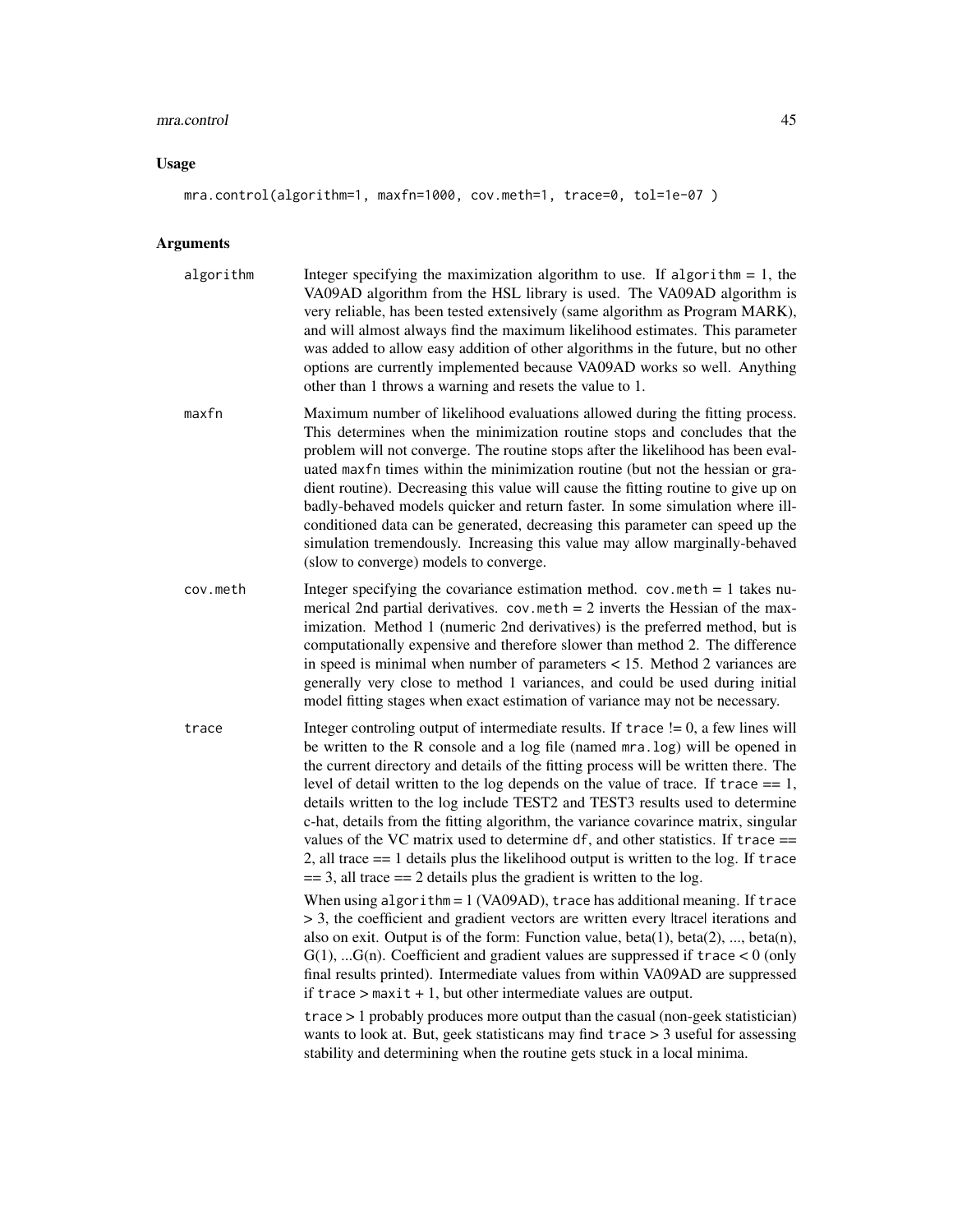<span id="page-45-0"></span>

| tol | Vector or scalar of tolerance(s) for coefficients in the model. Minimization stops    |
|-----|---------------------------------------------------------------------------------------|
|     | and concludes it has converged when $ delta(b)  <$ tol(i) for all i, where delta.b(i) |
|     | is change in parameter i on an iteration.                                             |

# Value

A list with the input arguments as components.

#### Author(s)

Trent McDonald, WEST-INC, tmcdonald@west-inc.com

#### See Also

[F.cjs.estim](#page-7-1), [F.huggins.estim](#page-29-1)

#### Examples

```
data(dipper.histories)
ct <- as.factor( paste("T",1:ncol(dipper.histories), sep=""))
attr(ct,"nan")<-nrow(dipper.histories)
dipper.cjs <- F.cjs.estim( \text{star}(\text{ct}, \text{drop=c}(1,2)), \text{star}(\text{ct}, \text{drop=c}(1,6,7)),
  dipper.histories, control=mra.control(trace=1, maxfn=200))
```
<span id="page-45-1"></span>

#### Description

Plot the population size or survival estimates for a Cormack-Jolly-Seber model estimated by F.cjs.estim

#### Usage

```
## S3 method for class 'cjs'
plot(x, type="n", ci = TRUE, smooth = TRUE, occursions = -1,animals = -1, smubass = 5, ...)
```
#### Arguments

| x    | An object of class 'cjs'. Objects of this class are estimated open population<br>Cormack-Jolly-Seber models produced by F.cis.estim.                                                                          |
|------|---------------------------------------------------------------------------------------------------------------------------------------------------------------------------------------------------------------|
| type | Type of estimates to plot. type $=$ "n" (the default) produces a plot of population<br>size estimates versus capture occasion. type $=$ "s" produces a plot of survival<br>estimates versus capture occasion. |
| сi   | Plot confidence intervals? If ci=TRUE, confidence intervals around population<br>size or survival estimates are plotted (depending on 'type='), otherwise, only<br>confidence intervals are not ploted.       |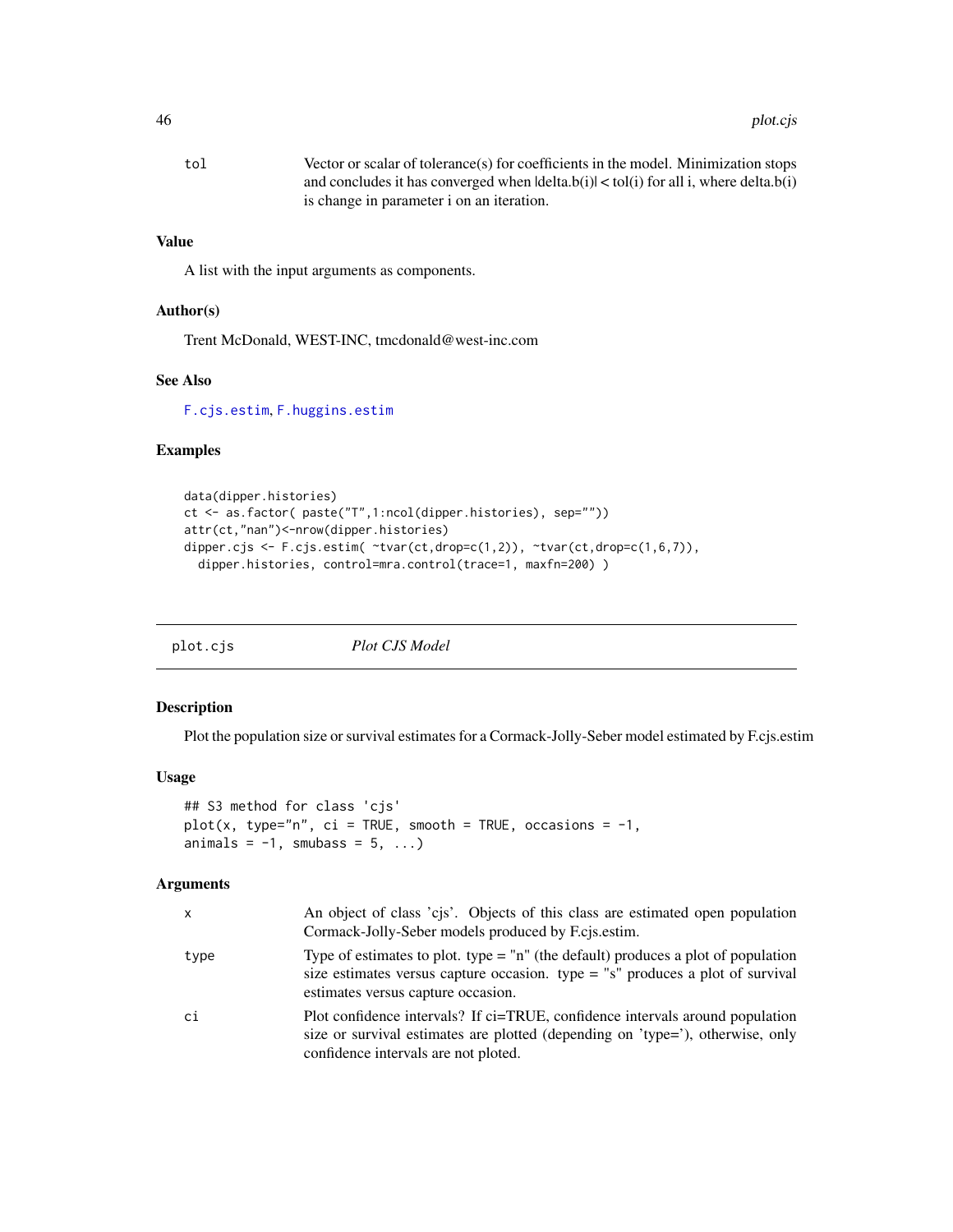#### <span id="page-46-0"></span>plot.cjs **Administration of the Contract Administration of the Contract Administration of the Contract Administration of the Contract Administration of the Contract Administration of the Contract Administration of the Cont**

| smooth    | Smooth estimates of population size? If type="n", smooth=TRUE will produce<br>a smoothed (supsmu) line through plotted size estimates. Ignored for type="s".                                                                                                                                                                                                                                                                                                                                                      |
|-----------|-------------------------------------------------------------------------------------------------------------------------------------------------------------------------------------------------------------------------------------------------------------------------------------------------------------------------------------------------------------------------------------------------------------------------------------------------------------------------------------------------------------------|
| occasions | Vector of occasion numbers to use in plot. If any (occasions $\leq$ 0), all occasions<br>are plotted. Otherwise, plot the occasions specified. For example, if occasions =<br>$c(1,3,5)$ , only estimates from the 1st, 3rd, and 5th capture occasion are plotted.<br>If type = $\ln$ ", occasion = 1 (1st occasion) cannot be plotted because it can't be<br>estimated. If type = "s", occasion = $ncol(y)$ (last occasion) cannot be plotted<br>because no survival interval exist beyond the end of the study. |
| animals   | Vector of individuals to plot. This parameter is used only when plotting survival<br>estimates. For example, animals = $c(1,2,10)$ plots the survival estimates of the<br>1st, 2nd, and 10th animals (rows 1, 2, and 10 of the survival estimate matrix).                                                                                                                                                                                                                                                         |
| smubass   | Bass parameter for super-smoothed line, if called for by smooth=TRUE. Must<br>be between 0 and 10. Larger numbers produce smoother lines.                                                                                                                                                                                                                                                                                                                                                                         |
|           | Additional arguments to plot (for size estimates) or matplot (for survival esti-<br>mates). Options such as ylim=, col=, cex.axis=, etc. may be useful.                                                                                                                                                                                                                                                                                                                                                           |

# Details

Confidence intervals on survival estimates cannot be plotted with this routine. To plot confidence intervals surrounding survival estimates, call this routine with type="s", then compute confidence intervals for survival estimates, and use lines to add lines to the plot.

#### Value

For type="s", the survival estimate matrix that was plotted is is invisibly returned. For type = "n", the smooth fit is invisibly returned if called for by smooth = TRUE, otherwise NA is invisibly returned if smooth = FALSE.

### Author(s)

Trent McDonald, WEST-INC, tmcdonald@west-inc.com

# See Also

[F.cjs.estim](#page-7-1), [matplot](#page-0-0), [lines](#page-0-0), [plot](#page-0-0)

# Examples

```
data(dipper.histories)
xy <- F.cjs.covars( nrow(dipper.histories), ncol(dipper.histories) )
for(j in 1:ncol(dipper.histories)){                assign(paste("x",j,sep=""), xy$x[,,j])                    }
dipper.cjs <- F.cjs.estim( ~x2+x3+x4+x5+x6, ~x1+x2+x3+x4+x5, dipper.histories )
plot(dipper.cjs)
print(dipper.cjs$s.hat)
plot(dipper.cjs, type="s", animals=1)
```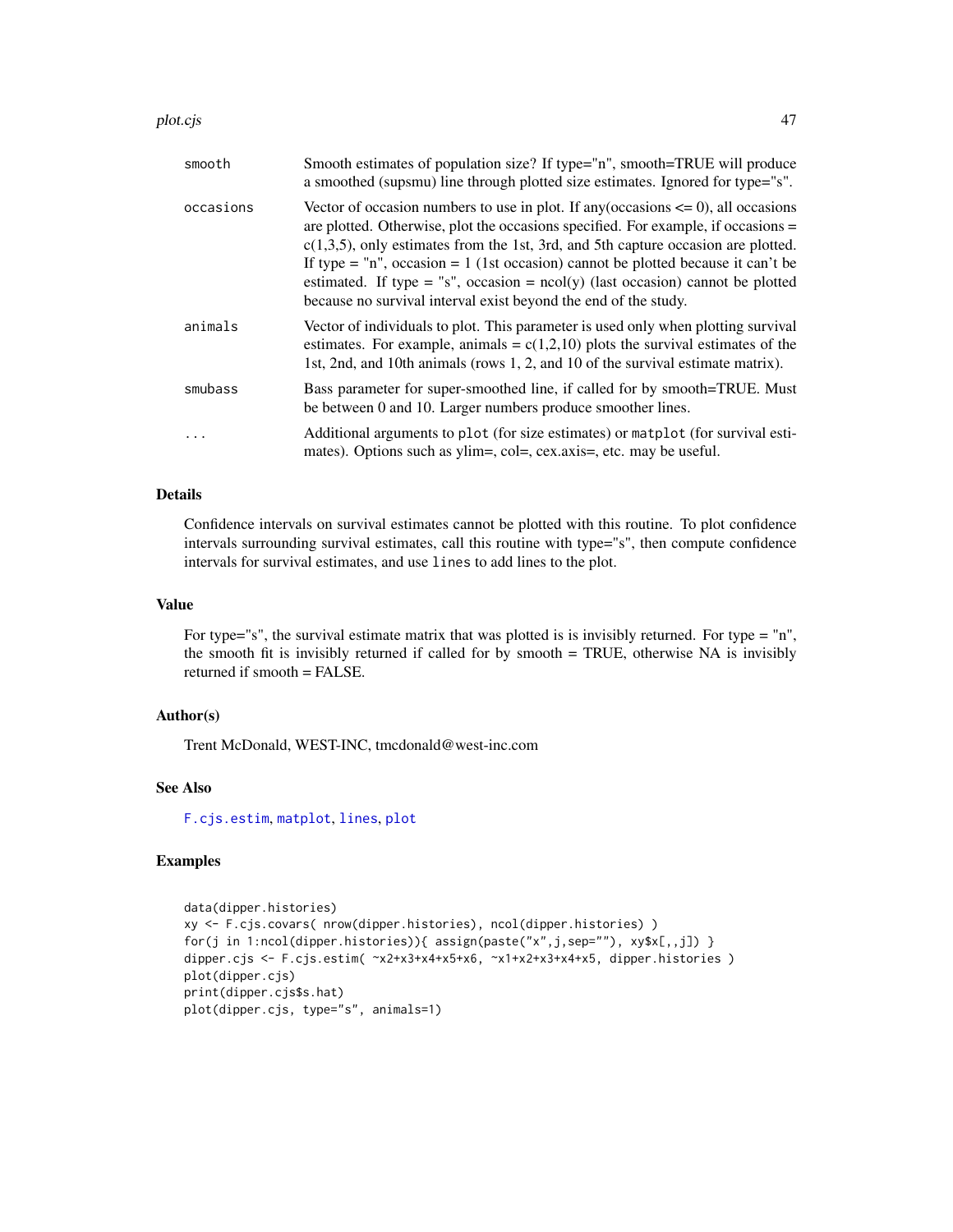<span id="page-47-0"></span>

# Description

Plot the population size estimates for a Cormack-Jolly-Seber model estimated by F.cjs.estim

# Usage

```
## S3 method for class 'nhat'
plot(x, ci = TRUE, smooth = TRUE, occasions = -1,smubass = 5, ...
```
# Arguments

| $\mathsf{x}$ | An object of class 'nhat', which inherits from 'cjs'. Objects of this class are es-<br>timated open population Cormack-Jolly-Seber models produced by F.cjs.estim.                                                                                                                                                                                                                                                                                                                                                |
|--------------|-------------------------------------------------------------------------------------------------------------------------------------------------------------------------------------------------------------------------------------------------------------------------------------------------------------------------------------------------------------------------------------------------------------------------------------------------------------------------------------------------------------------|
| ci           | Plot confidence intervals? If ci=TRUE, confidence intervals around population<br>size or survival estimates are plotted (depending on 'type='), otherwise, only<br>confidence intervals are not ploted.                                                                                                                                                                                                                                                                                                           |
| smooth       | Smooth estimates of population size? If type="n", smooth=TRUE will produce<br>a smoothed (supsmu) line through plotted size estimates. Ignored for type="s".                                                                                                                                                                                                                                                                                                                                                      |
| occasions    | Vector of occasion numbers to use in plot. If any (occasions $\leq$ 0), all occasions<br>are plotted. Otherwise, plot the occasions specified. For example, if occasions =<br>$c(1,3,5)$ , only estimates from the 1st, 3rd, and 5th capture occasion are plotted.<br>If type = $\ln$ ", occasion = 1 (1st occasion) cannot be plotted because it can't be<br>estimated. If type = "s", occasion = $ncol(y)$ (last occasion) cannot be plotted<br>because no survival interval exist beyond the end of the study. |
| smubass      | Bass parameter for super-smoothed line, if called for by smooth=TRUE. Must<br>be between 0 and 10. Larger numbers produce smoother lines.                                                                                                                                                                                                                                                                                                                                                                         |
|              | Additional arguments to plot (for size estimates) or matplot (for survival esti-<br>mates). Options such as ylim=, col=, cex.axis=, etc. may be useful.                                                                                                                                                                                                                                                                                                                                                           |

# Value

The smooth fit is invisibly returned if called for by smooth = TRUE, otherwise NA is invisibly returned.

# Author(s)

Trent McDonald, WEST-INC, tmcdonald@west-inc.com

# See Also

[F.cjs.estim](#page-7-1), [matplot](#page-0-0), [lines](#page-0-0), [plot](#page-0-0), [plot.cjs](#page-45-1)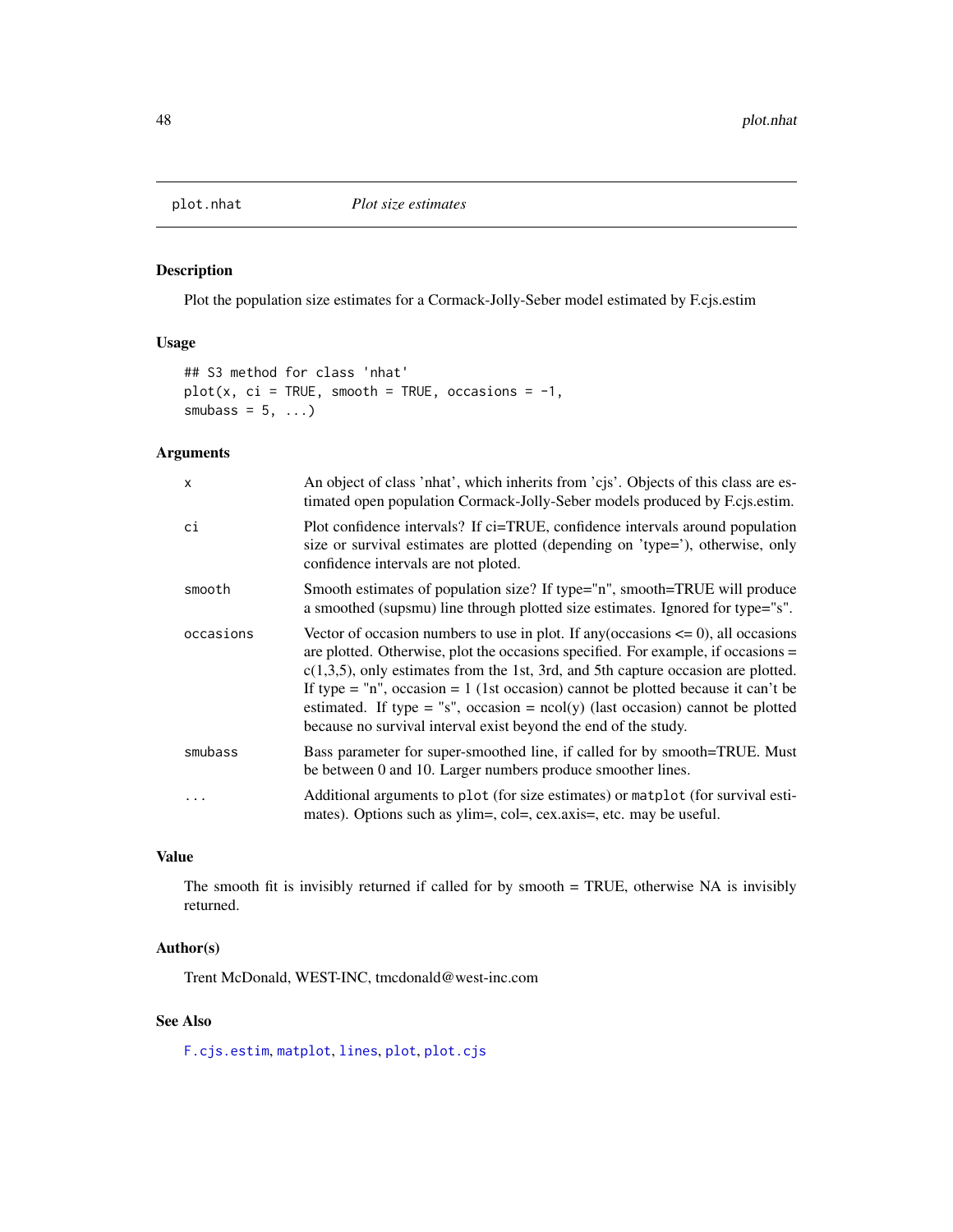# <span id="page-48-0"></span>predict.cjs 49

# Examples

```
data(dipper.histories)
dipper.cjs <- F.cjs.estim( ~1, ~1, dipper.histories )
plot(dipper.cjs,type="n")
```
# See examples for F.cr.model.avg for a way to plot model averaged population size estimates.

<span id="page-48-1"></span>predict.cjs *predict.cjs*

# Description

Predictor method for CJS capture-recapture objects. Return expected values for all active cells in the model.

#### Usage

```
## S3 method for class 'cjs'
predict(object, ...)
```
# Arguments

| object                  | CJS capture-recapture model as output from F.cis.estim                       |
|-------------------------|------------------------------------------------------------------------------|
| $\cdot$ $\cdot$ $\cdot$ | Additional arguments to other functions. Not used, but must be here for com- |
|                         | patability with the generic predict function.                                |

# Details

The only components of cjsobj needed are \$histories, \$p.hat, \$s.hat

# Value

A nan X ns matrix of fitted values (=cell expected value), where nan=number of animals and ns=number of samples. Fitted values in the non-active cells are set to NA. Non-active cells are those prior to and including the initial capture, and after the occasion on which an animal is known to have died. Computation of expected values is described in the details section of the help file for F.cjs.gof.

# Author(s)

Trent McDonald, WEST Inc., tmcdonald@west-inc.com

#### See Also

[F.cjs.estim](#page-7-1), [F.cjs.gof](#page-15-1)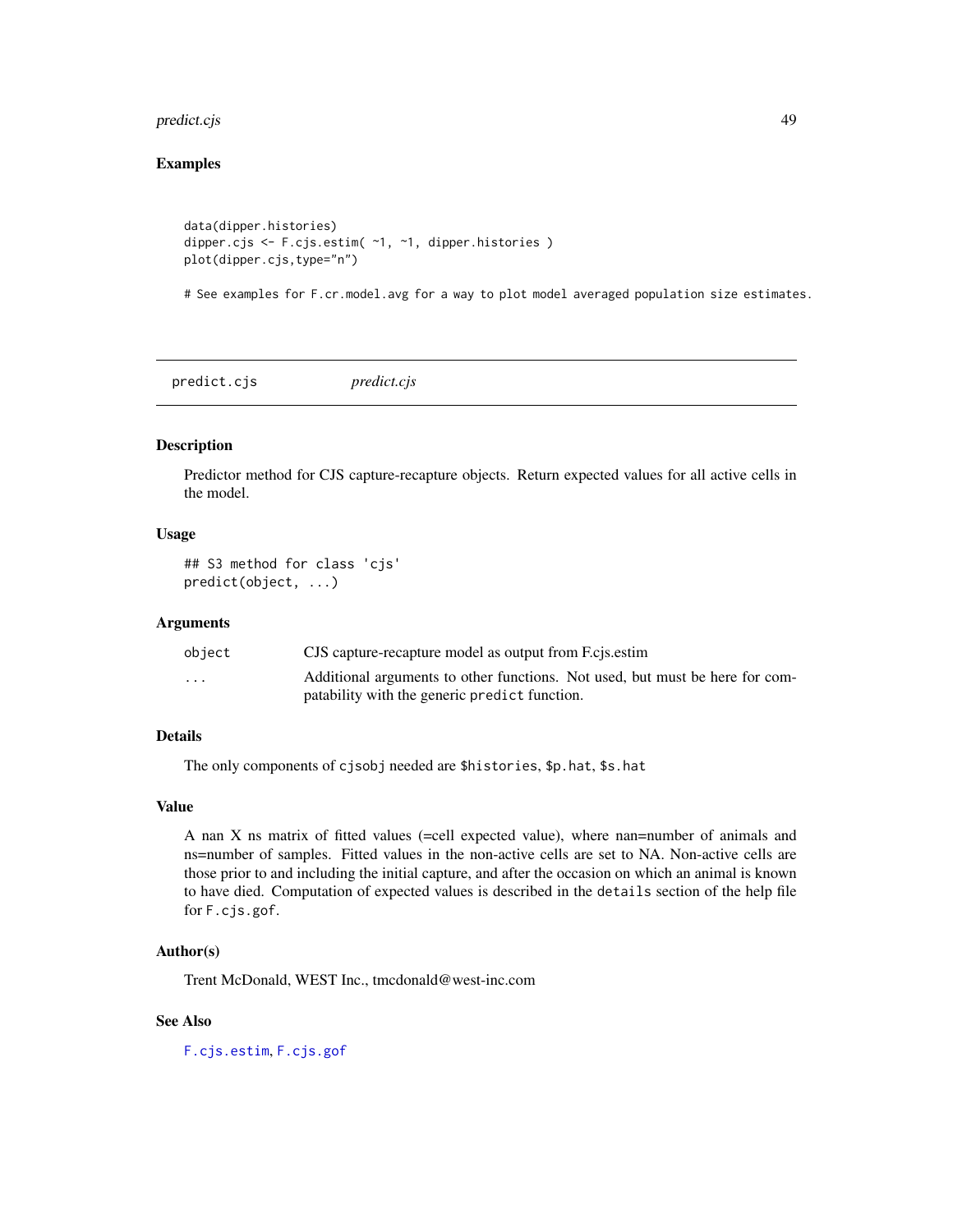#### Examples

```
# Fit CJS model to dipper data, time-varying capture and survivals.
data(dipper.histories)
xy <- F.cjs.covars( nrow(dipper.histories), ncol(dipper.histories) )
for(j in 1:ncol(dipper.histories)){            assign(paste("x",j,sep=""), xy$x[,,j])        }
dipper.cjs <- F.cjs.estim( x2+x3+x4+x5+x6, x1+x2+x3+x4+x5, dipper.histories )
dipper.expected <- predict(dipper.cjs)
```
<span id="page-49-1"></span>

print.cjs *Print Cormack-Jolly-Seber (CJS) Models*

#### Description

Print method for Cormack-Jolly-Seber (CJS) models estimated by F.cjs.estim().

# Usage

```
## S3 method for class 'cjs'
print(x, alpha=c(0.05,0.01), ...)
```
#### Arguments

| $\mathsf{x}$ | An object of class "cjs" produced by F.cjs.estim()                                                                                                                                                                                                                                                            |
|--------------|---------------------------------------------------------------------------------------------------------------------------------------------------------------------------------------------------------------------------------------------------------------------------------------------------------------|
| alpha        | A vector with length either 2 or 3 containing alpha levels used to put "*" or "**"<br>beside the GOF results. One * is printed if significance is between alpha[1] and<br>alpha[2] (i.e., if alpha[2] $\lt p \lt a$ alpha[1]). Two ** are printed if significance is<br>less than alpha[2] ( $p <$ alpha[2]). |
| $\cdot$      | Arguments to other functions called by this one. Currently no other functions<br>are called, so this is not used, but must be here for compatability with the generic<br>print function.                                                                                                                      |

# Value

Nothing is returned. This function is used exclusively for its side effects. It prints an object of class "cjs" in a nice human-readable format. If goodness-of-fit tests are present, they are printed. If population size estimates are present, they are printed.

# Author(s)

Trent McDonald, Ph.D., WEST-INC, tmcdonald@west-inc.com

# See Also

[F.cjs.estim](#page-7-1), [plot.cjs](#page-45-1)

<span id="page-49-0"></span>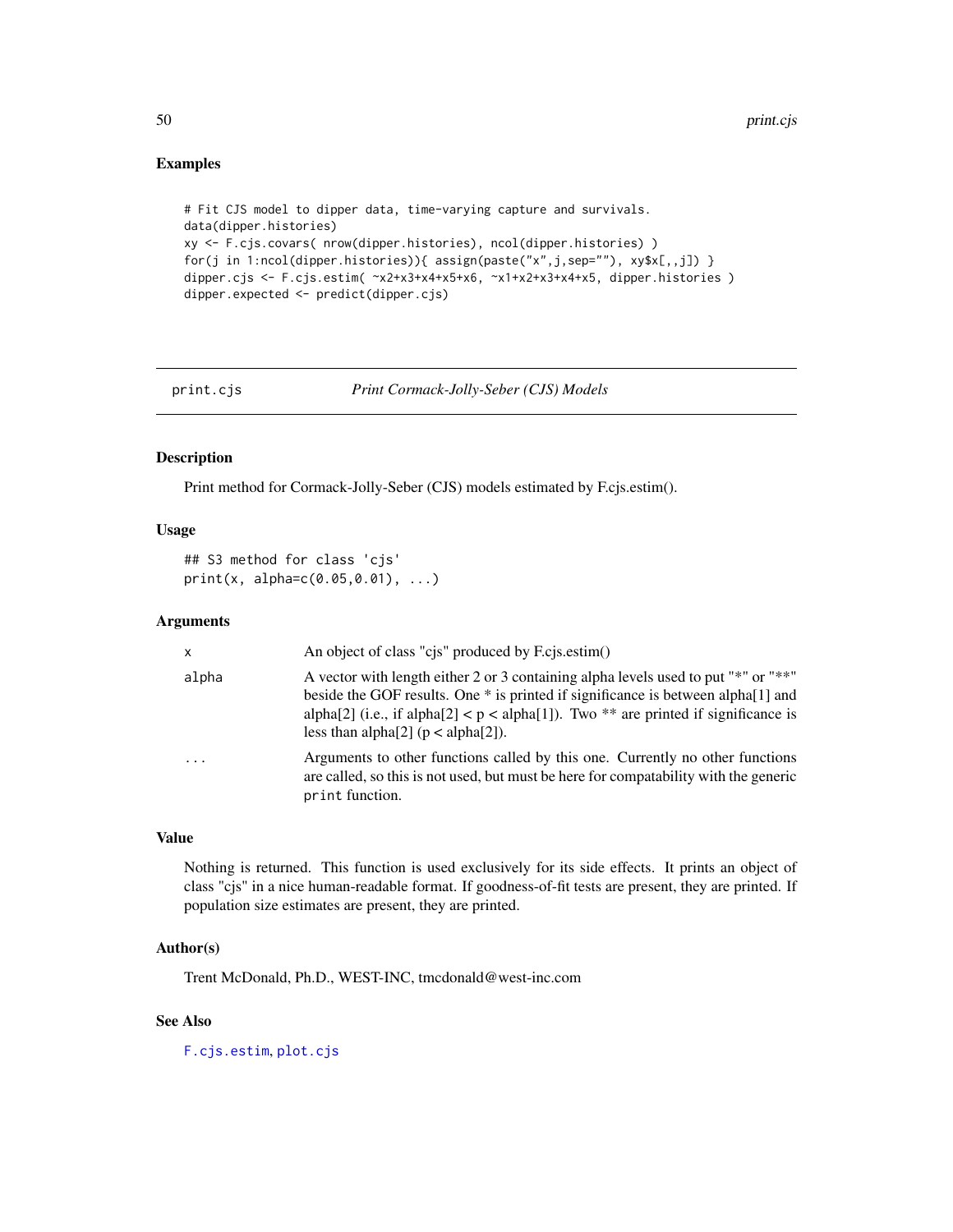#### <span id="page-50-0"></span>print.hug 51

#### Examples

```
# Fit CJS model to dipper data, time-varying capture and survivals.
data(dipper.histories)
xy <- F.cjs.covars( nrow(dipper.histories), ncol(dipper.histories) )
for(j in 1:ncol(dipper.histories)){ assign(paste("x", j, sep=""), xy$x[, , j]) }
dipper.cjs <- F.cjs.estim( x2+x3+x4+x5+x6, x1+x2+x3+x4+x5, dipper.histories )
print(dipper.cjs)
```
<span id="page-50-1"></span>

print.hug *Print Huggin's Model objects*

#### **Description**

Print method for Huggin's closed population model objects estimated by F.huggins.estim().

#### Usage

## S3 method for class 'hug'  $print(x, \ldots)$ 

#### Arguments

x An object of class "hug" produced by F.huggins.estim() ... Arguments to other functions called by this one. Currently no other functions are called, so this is not used, but must be here for compatability with the generic print function.

# Details

If there are no free covariates in the recapture model (i.e., recapture=NULL), only the combined capture and recapture model is printed. If the recapture model has coefficients, coefficients in both are printed in separate columns.

When a recapture model has free coefficients, a "C" (for "capture") appears next to coefficients in the recapture model that also appear in the capture model. These coefficients are fixed in the recapture model because they are not free. These values were estimated from initial capture information. A "B" (for "behavioral") appears next to free coefficients in the recapture model that *do not* appear in the initial capture model.

# Value

Nothing is returned. This function is used exclusively for its side effects. It prints an object of class "hug" in a nice human-readable format.

#### Author(s)

Trent McDonald, Ph.D., WEST-INC, tmcdonald@west-inc.com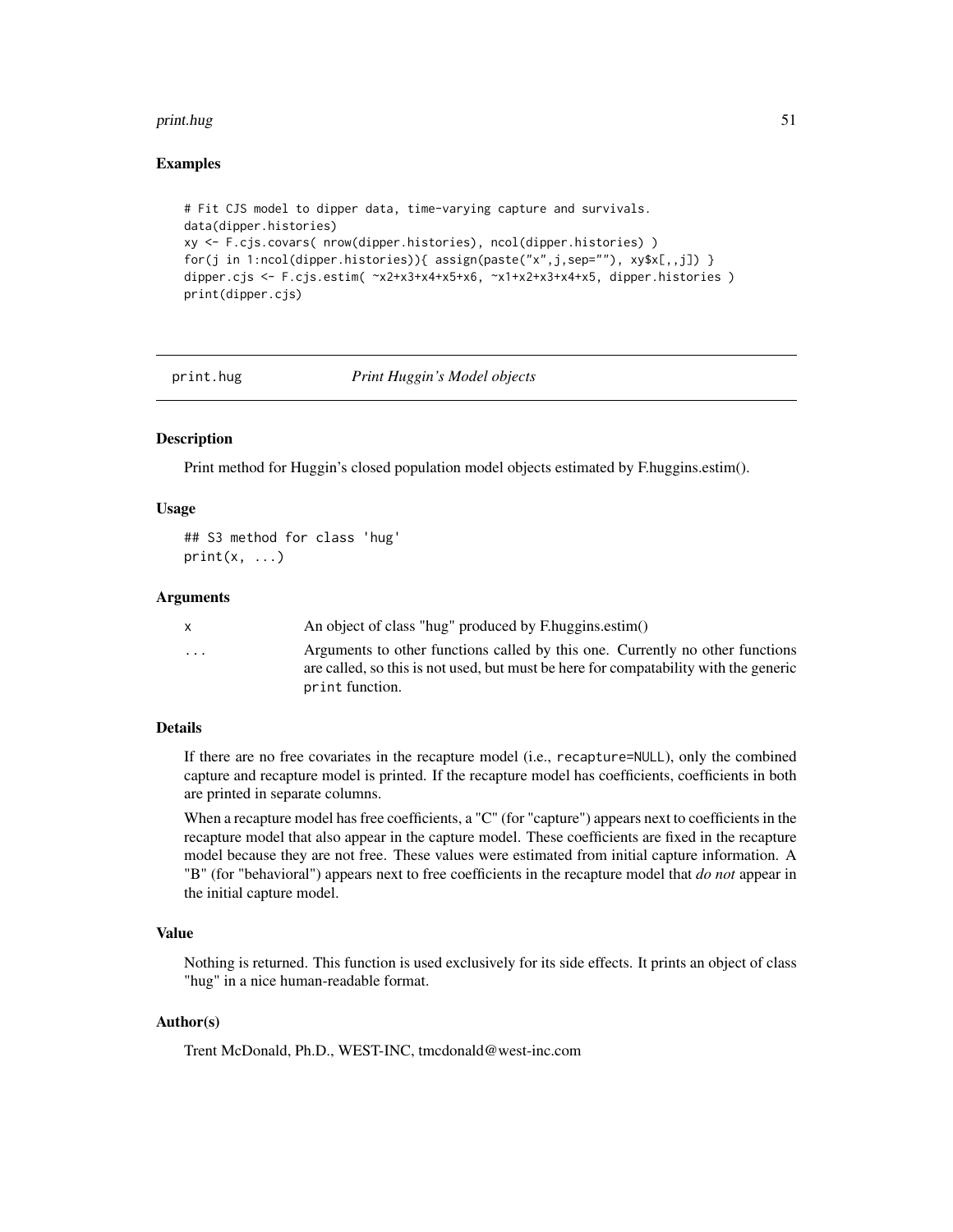# See Also

[F.huggins.estim](#page-29-1)

### Examples

```
data(dipper.histories)
dipper.fit <- F.huggins.estim( ~1, histories= dipper.histories )
print(dipper.fit)
```
print.nhat *print.nhat*

#### Description

Print the estimates of N from a CJS object in a nice format.

#### Usage

## S3 method for class 'nhat'  $print(x, width=10, ...)$ 

# Arguments

| <b>X</b>                | An object of class "nhat", which inherits from class "cr". This class of object is<br>output from F.cr. model. avg.                                                                      |
|-------------------------|------------------------------------------------------------------------------------------------------------------------------------------------------------------------------------------|
| width                   | The minimum width of columns in the table printed by this routine.                                                                                                                       |
| $\cdot$ $\cdot$ $\cdot$ | Arguments to other functions called by this one. Currently no other functions<br>are called, so this is not used, but must be here for compatability with the generic<br>print function. |

# Details

Horvitz-Thompson estimates of N, along with standard errors, are printed. print.cjs also prints N estimates, if present, but as a brief, one-row summary. This routine prints a more complete table. Numerical values of the supsmu smooth of N estimates (bass  $= 0.5$ ) associated with plots produced by plot.cjs are printed.

# Value

Nothing. Run for side effects

<span id="page-51-0"></span>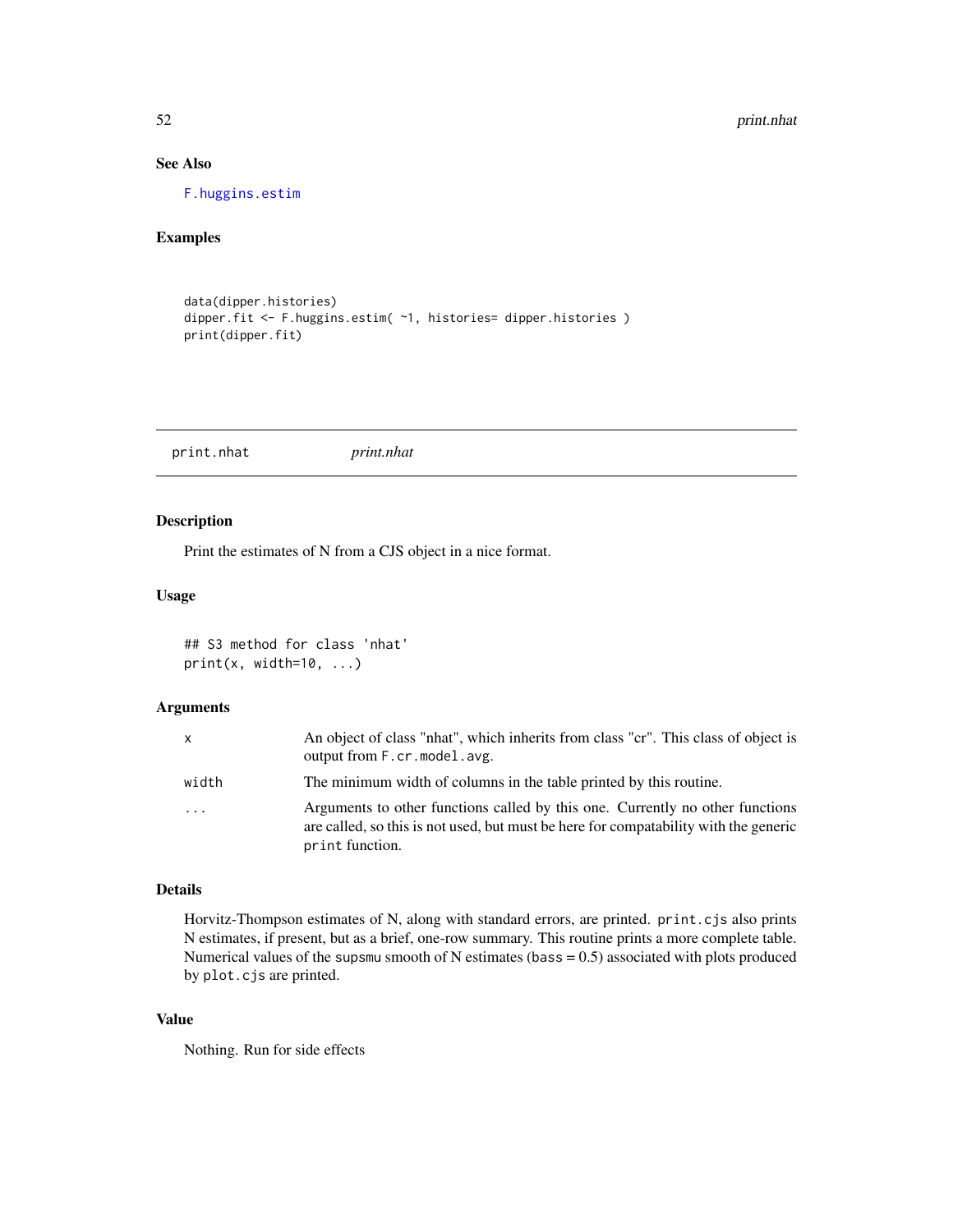# <span id="page-52-0"></span>residuals.cjs 53

#### Author(s)

Trent McDonald, WEST-INC, tmcdonald@west-inc.com

#### See Also

[plot.cjs](#page-45-1), [print.cjs](#page-49-1), [F.cjs.estim](#page-7-1)

# Examples

# Fit CJS model to dipper data, time-varying capture and survivals. data(dipper.histories)

```
# Method 1: explicit matricies
xy <- F.cjs.covars( nrow(dipper.histories), ncol(dipper.histories) )
for(j in 1:ncol(dipper.histories)){            assign(paste("x",j,sep=""), xy$x[,,j])        }
dipper.cjs <- F.cjs.estim( x2+x3+x4+x5+x6, x1+x2+x3+x4+x5, dipper.histories )
print(dipper.cjs)
# Method 2: indicator vectors
x <- factor(1:ncol(dipper.histories), labels=paste("t",1:ncol(dipper.histories),sep=""))
```

```
nd <- nrow(dipper.histories)
dipper.cjs <- F.cjs.estim( \text{star}(x, \text{nan}=nd, \text{drop}=c(1,7)), \text{star}(x, \text{nan}=nd, \text{drop}=c(6,7)),
     dipper.histories)
print(dipper.cjs)
```
<span id="page-52-1"></span>residuals.cjs *Residuals for CJS Model*

#### Description

Residual extraction routine for a CJS object. Returns Pearson or deviance residuals of a CJS capture-recapture model.

#### Usage

```
## S3 method for class 'cjs'
residuals(object, type="pearson", ...)
```
#### Arguments

| object | a CJS (Cormack-Jolly-Seber capture-recapture) object, which is usually the re-<br>sult of calling F.cjs.estim                                                                                                                    |
|--------|----------------------------------------------------------------------------------------------------------------------------------------------------------------------------------------------------------------------------------|
| type   | string indicating type of residual to return. Either "pearson" for Pearson residu-<br>als (i.e., (o - e)/sqrt(e*(1-e))) or "deviance" for deviance residuals (i.e., $2*sign(o-$<br>e)*sqrt(o*log(o/e) + (1-o)*log((1-o)/(1-e)))) |
| .      | Additional arguments to other functions. Not used, but must be here for com-<br>patability with the generic residuals function.                                                                                                  |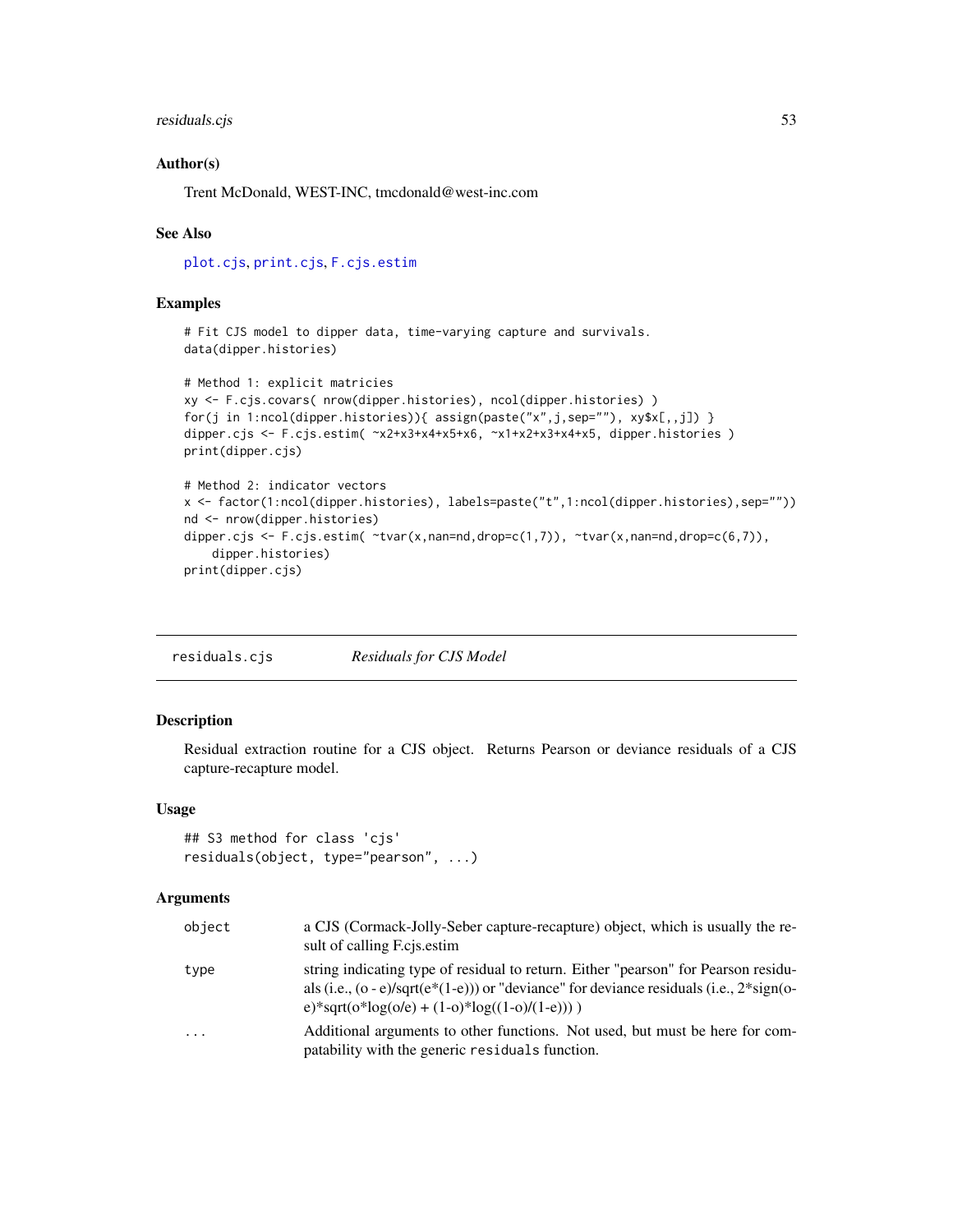#### Details

In almost all cases, a CJS model fitted by F.cjs.estim already has a \$residuals component. This routine either extracts this component, or computes residuals of the component if not found.

Observed component  $(o(i))$  in formulas above is the capture indicator for animal i during occasion j. If animal i was seen during occasion j,  $o(ij) = 1$ . Otherwise,  $o(ij) = 0$ .

Expected component  $(e(ij))$  in formula above is the expected value of the capture indicator for animal i during occasion j. In other words, o(ij) is a binomial random variable with expected value e(ij). Under the assumptions of a CJS model, e(ij) is computed as  $phi(i(1)) * phi(i(2)) * ... *$ phi(i(j-1)) \* p(ij), where p(ij) is the estimated capture probability of animal i during occasion j, and  $phi(i(1))$  is estimated survival during the first interval following initial capture of the animal,  $phi(i(2))$  is survival during the second interval after initial capture, and  $phi(i(j-1))$  is survival during the interval just prior to occasion j.

#### Value

A NAN X NS matrix of residuals, where  $NAN$  = number of animals and  $NS$  = number of capture occasions. Residuals in the non-active cells are set to NA. Non-active cells are those prior to and including the initial capture, and after the occasion on which an animal is known to have died.

If type = "pearson", the residual for active cell  $(i,j)$  is  $(o(ij) - e(ij))$  / sqrt $(e(ij) * (1 - e(ij)))$ .

If type = "deviance", the residual for active cell (i,j) is  $2 * sign(o(ij) - e(ij)) * sqrt(o(ij) * log(o(ij) /$  $e(ij)) + (1 - o(ij)) * log((1 - o(ij)) / (1 - e(ij))).$ 

Observed  $(o(ij))$  and expected  $(e(ij))$  are defined in Details.

# Author(s)

Trent McDonald

# See Also

[F.cjs.estim](#page-7-1), [predict.cjs](#page-48-1)

#### Examples

```
# Fit CJS model to dipper data, time-varying capture and survivals.
data(dipper.histories)
xy <- F.cjs.covars( nrow(dipper.histories), ncol(dipper.histories) )
for(j in 1:ncol(dipper.histories)){ assign(paste("x",j,sep=""), xy$x[,,j]) }
dipper.cjs <- F.cjs.estim( x2+x3+x4+x5+x6, x1+x2+x3+x4+x5, dipper.histories )
residuals(dipper.cjs)
```
<span id="page-53-0"></span>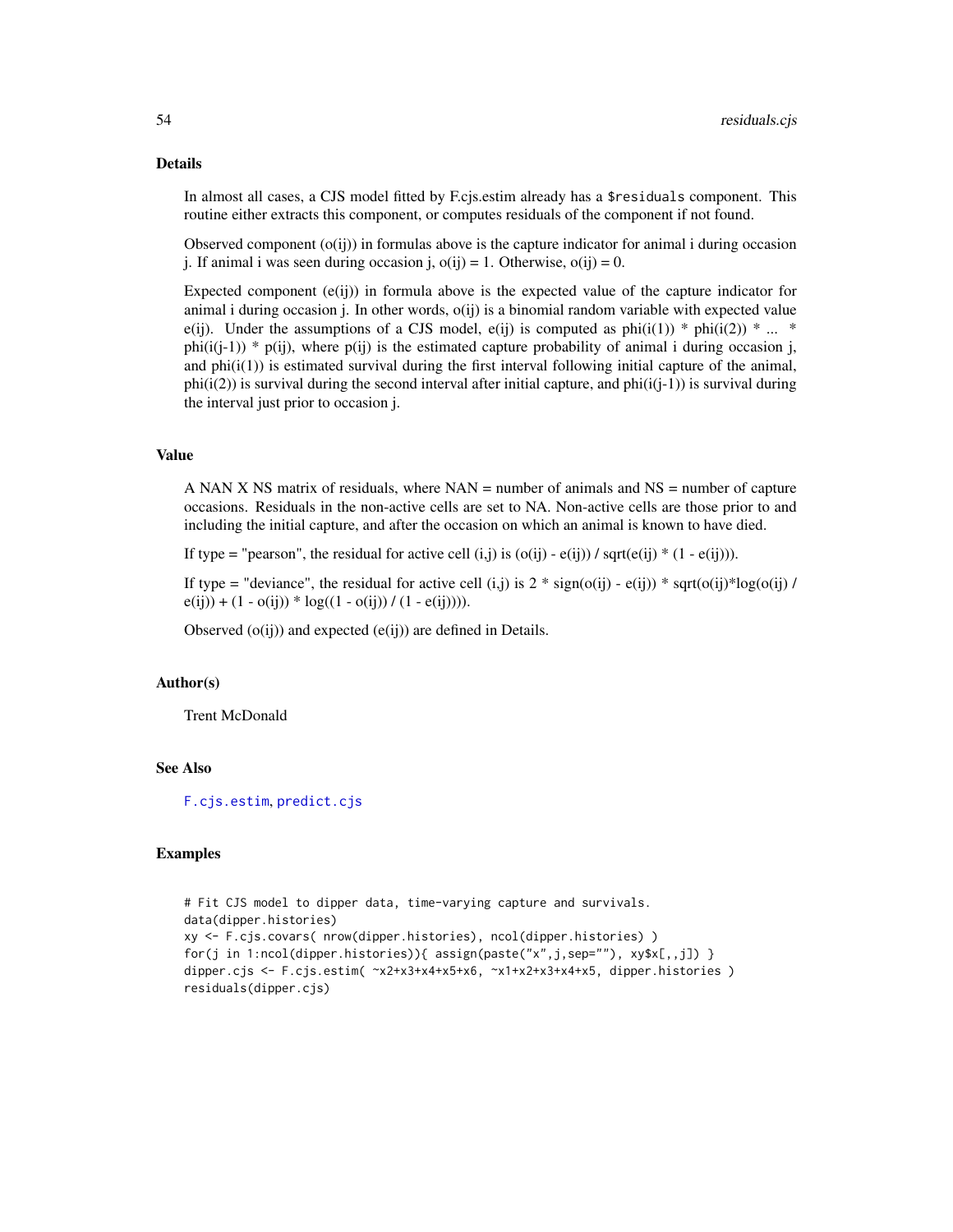# <span id="page-54-1"></span><span id="page-54-0"></span>Description

Expands a vector of time-varying values into a 2-d matrix for use in MRA model formulas.

#### Usage

```
tvar(x, nan=attr(x,"nan"), drop.levels=attr(x,"drop.levels"))
```
#### **Arguments**

| $\mathsf{x}$ | The vector of time varying values to expand. This can be a factor (see as . factor).<br>It is assumed that $length(x) = number of sampling occasions.$ If not, an error<br>will occur in whatever routine called this function (e.g., F. 3d. model. matrix).                                                                                                                                                                                                                                                                                                                                                                                                                                                                                                                                                                                          |
|--------------|-------------------------------------------------------------------------------------------------------------------------------------------------------------------------------------------------------------------------------------------------------------------------------------------------------------------------------------------------------------------------------------------------------------------------------------------------------------------------------------------------------------------------------------------------------------------------------------------------------------------------------------------------------------------------------------------------------------------------------------------------------------------------------------------------------------------------------------------------------|
| nan          | Number of individuals. Default is to use the 'nan' attribute of x. If nan is not<br>specified or is not an attribute of x, an error is thrown.                                                                                                                                                                                                                                                                                                                                                                                                                                                                                                                                                                                                                                                                                                        |
| drop.levels  | A vector of integers specifying which levels of a factor to drop. Only applica-<br>ble if x is a factor. By default, the the 'drop. levels' attribute of x is used. If<br>x does not have a 'drop. levels' attribute, the first level of the factor is dropped.<br>$drop. levels = length(levels(x))$ does the SAS thing and drops the last level<br>of a factor. Specifying multiple levels to drop is acceptable. E.g., drop. levels= $c(1, 2, 7)$<br>drops the 1st, 2nd, and 7th levels of the factor. First level of a factor is first ele-<br>ment of levels(x). Second level of a factor is second element of levels(x),<br>and so on. Setting drop. levels to 0, a negative number, or a number greater<br>than the number of levels will not drop any levels (this is so-called cell mean<br>coding). Keep in mind presence of the intercept. |

# Value

A 2-d matrix of size nan x length(x) suitable for passing to the Fortran DLL of MRA for estimation. Values within columns are contant, values across columns vary according to  $x$ . If  $x$  is a factor, this matrix contains 0-1 indicator functions necessary to fit the factor.

If x is a factor, attributes of the returned matrix are "levels" = levels of the factor and "contr" = contrasts used in the coding (always contr.treatment). For other contrast coding of factors, make your own 2-d matrix with a call to the appropriate function (like contr.poly).

#### Author(s)

Trent McDonald, WEST-INC, tmcdonald@west-inc.com

# See Also

[F.cjs.estim](#page-7-1), [tvar](#page-54-1)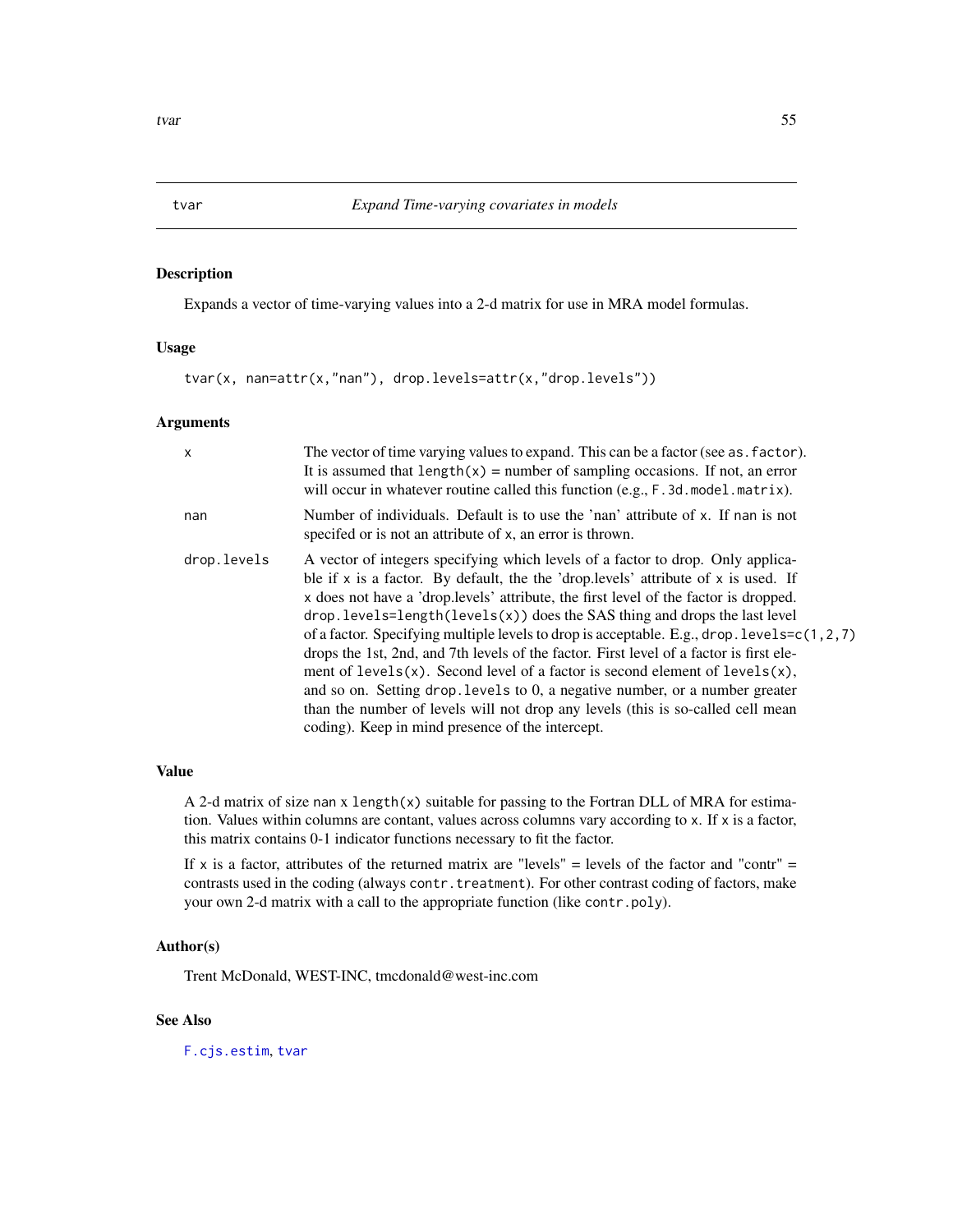# Examples

```
nan <- 30
ns < -5time.occ <- as.factor(paste("T",1:ns, sep=""))
attr(time.occ,"nan") <- nan
attr(time.occ,"drop.levels") <- ns
time.mat <- tvar(time.occ) # Last occasion is the reference, the SAS and MARK default.
time.mat <- tvar(as.factor(1:ns),nan,ns) #equivalent to above.
# Look at 3-d matrix produced when called with factors
dim(time.mat) <- c(nan,ns,length(levels(time.occ))-1)
print(time.mat) # each page is the 2-d matrix used in the fit.
print(time.mat[1,,])
# compare above to
tvar( 1:ns, nan )
```
 $56$  tvar  $t$  tvar  $t$  tvar  $t$  tvar  $t$  tvar  $t$  tvar  $t$  tvar  $t$  tvar  $t$  tvar  $t$  tvar  $t$  tvar  $t$  tvar  $t$  tvar  $t$  tvar  $t$  tvar  $t$  tvar  $t$  tvar  $t$  tvar  $t$  tvar  $t$  tvar  $t$  tvar  $t$  tvar  $t$  tvar  $t$  tvar  $t$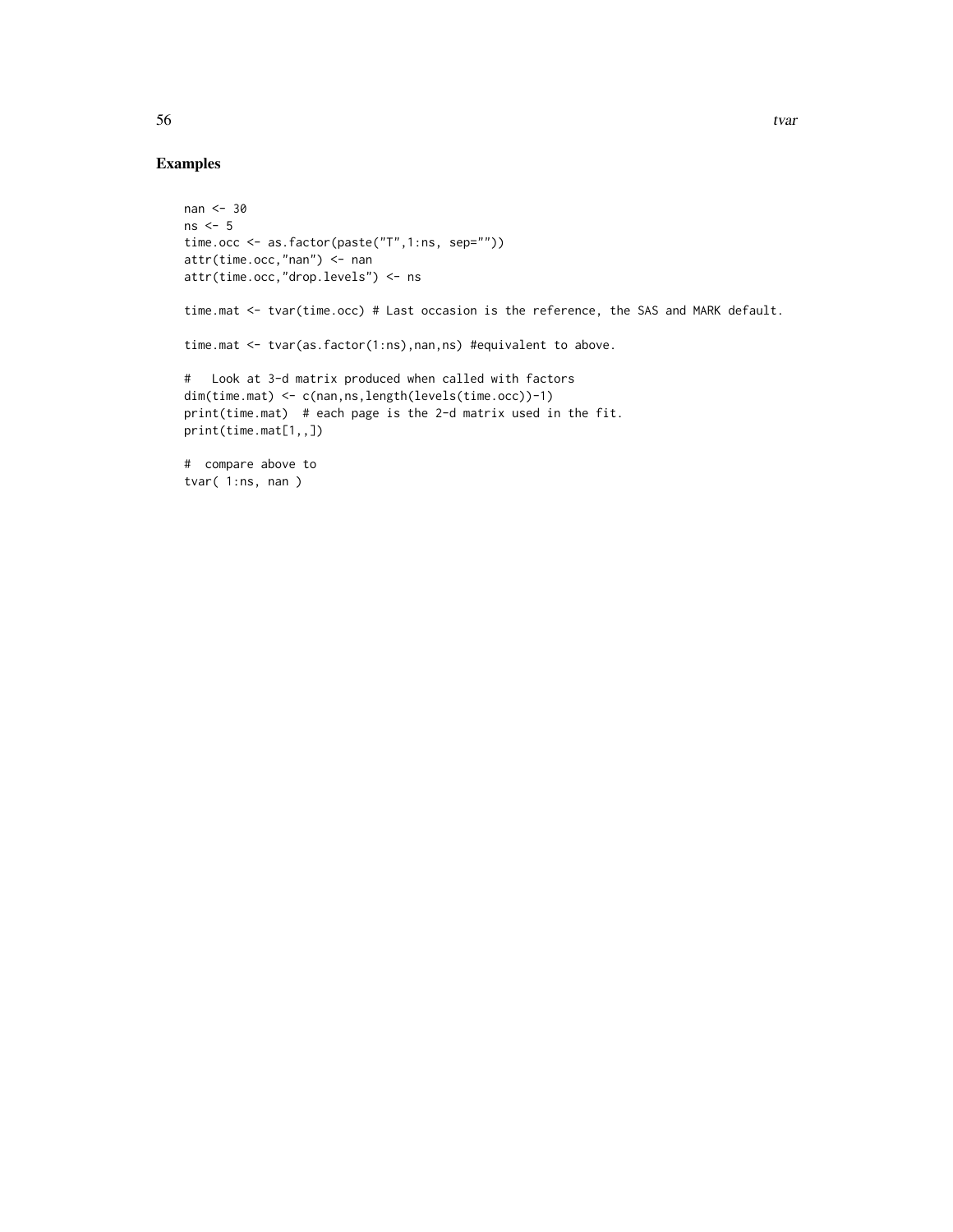# <span id="page-56-0"></span>Index

∗Topic datasets dipper.data, <mark>[5](#page-4-0)</mark> ∗Topic models F.3d.model.matrix , [6](#page-5-0) F.cjs.covars , [7](#page-6-0) F.cjs.estim, [8](#page-7-0) F.cjs.gof, [16](#page-15-0) F.cjs.simulate , [19](#page-18-0) F.cr.model.avg , [23](#page-22-0) F.cr.model.matrix , [26](#page-25-0) F.fit.table, [28](#page-27-0) F.huggins.estim , [30](#page-29-0) F.sat.lik , [36](#page-35-0) F.step.cjs, [38](#page-37-0) F.update.df , [41](#page-40-0) ivar , [42](#page-41-0) lines.cjs , [43](#page-42-0) mra.control, [44](#page-43-0) plot.cjs , [46](#page-45-0) plot.nhat, [48](#page-47-0) predict.cjs , [49](#page-48-0) print.cjs , [50](#page-49-0) print.hug , [51](#page-50-0) print.nhat , [52](#page-51-0) residuals.cjs , [53](#page-52-0) tvar , [55](#page-54-0) ∗Topic package mra-package,[2](#page-1-0) ∗Topic survival F.cjs.estim, [8](#page-7-0) F.cjs.simulate , [19](#page-18-0) F.cr.model.avg , [23](#page-22-0) F.fit.table, [28](#page-27-0) F.huggins.estim , [30](#page-29-0) F.step.cjs, [38](#page-37-0) F.update.df , [41](#page-40-0) residuals.cjs , [53](#page-52-0) CJS *(*F.cjs.estim *)* , [8](#page-7-0) cjs *(*F.cjs.estim *)* , [8](#page-7-0)

Cormack *(*F.cjs.estim *)* , [8](#page-7-0) cr.estim *(*F.cjs.estim *)* , [8](#page-7-0)

dipper.data, <mark>[5](#page-4-0)</mark> dipper.histories *(*dipper.data *)* , [5](#page-4-0) dipper.males *(*dipper.data *)* , [5](#page-4-0)

eval , *[7](#page-6-0)* , *[27](#page-26-0)*

F.3d.model.matrix , [6](#page-5-0) F.cjs.covars , [7](#page-6-0) , *[15](#page-14-0)* F.cjs.estim , *[8](#page-7-0)* , [8](#page-7-0) , *[18](#page-17-0)* , *[21](#page-20-0)* , *[25](#page-24-0)* , *[27](#page-26-0)* , *[30](#page-29-0)* , *[32](#page-31-0)* , *[35](#page-34-0)* , *[37](#page-36-0)* , *[40](#page-39-0) , [41](#page-40-0)* , *[43](#page-42-0)* , *[46](#page-45-0)[–50](#page-49-0)* , *[53](#page-52-0) [–55](#page-54-0)* F.cjs.gof , *[15](#page-14-0)* , [16](#page-15-0) , *[49](#page-48-0)* F.cjs.simulate , [19](#page-18-0) F.cr.model.avg, [23](#page-22-0) F.cr.model.matrix , *[7](#page-6-0)* , [26](#page-25-0) F.fit.table , *[25](#page-24-0)* , [28](#page-27-0) , *[40](#page-39-0)* F.huggins.estim , *[25](#page-24-0)* , *[30](#page-29-0)* , [30](#page-29-0) , *[46](#page-45-0)* , *[52](#page-51-0)* F.sat.lik, [36](#page-35-0) F.step.cjs, [38](#page-37-0) F.update.df , *[15](#page-14-0)* , [41](#page-40-0)

Huggins *(*F.huggins.estim *)* , [30](#page-29-0) huggins *(*F.huggins.estim *)* , [30](#page-29-0)

ivar, [7](#page-6-0), [15](#page-14-0), [42](#page-41-0)

Jolly *(*F.cjs.estim *)* , [8](#page-7-0)

lines , *[44](#page-43-0)* , *[47,](#page-46-0) [48](#page-47-0)* lines.cjs , [43](#page-42-0)

matlines , *[44](#page-43-0)* matplot , *[47,](#page-46-0) [48](#page-47-0)* model.matrix , *[7](#page-6-0)* , *[27](#page-26-0)* mra *(*mra-package *)* , [2](#page-1-0) mra-package, [2](#page-1-0) mra.control , *[15](#page-14-0)* , *[33](#page-32-0)* , [44](#page-43-0)

plot , *[47,](#page-46-0) [48](#page-47-0)*